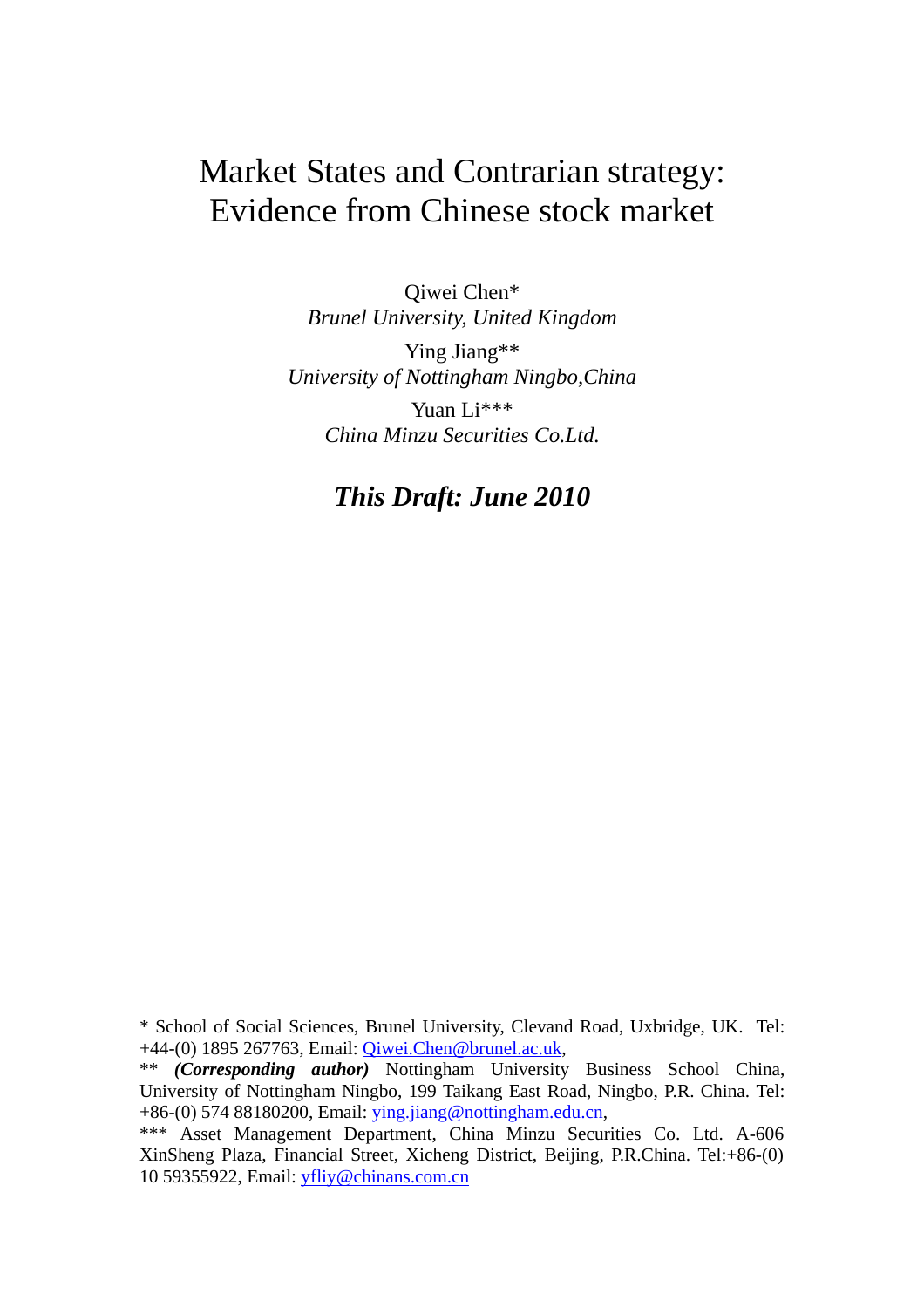## **Abstract**

Using the most comprehensive weekly data of 'A' shares in Chinese stock market, this paper examines short-term contrarian strategy under different market states from 1995-2010. We find statistically significant profits from contrarian strategies, especially during the period after 2007, when China (along with other countries) is experiencing the economic downturn from the worldwide financial crisis. Our empirical evidence suggests that: (1) There is no significant profit generated from either momentum or contrarian strategy in the intermediate horizon. (2) After the microstructure effect adjustment, the contrarian strategies with only one to two months holding period based on the stocks' previous one to two months performance generate statistically significant profit of around 0.2% per week. (3) The contrarian strategy following 'down' market generates higher profit than that following the 'up' market, suggesting that contrarian strategy could be used as a shelter when the market is in downturn. The profits following 'down' market are robust after risk adjustment.

#### **JEL classification:** G11; G14

**Key Words:** contrarian and momentum; market states; China stock market; overreaction; common factor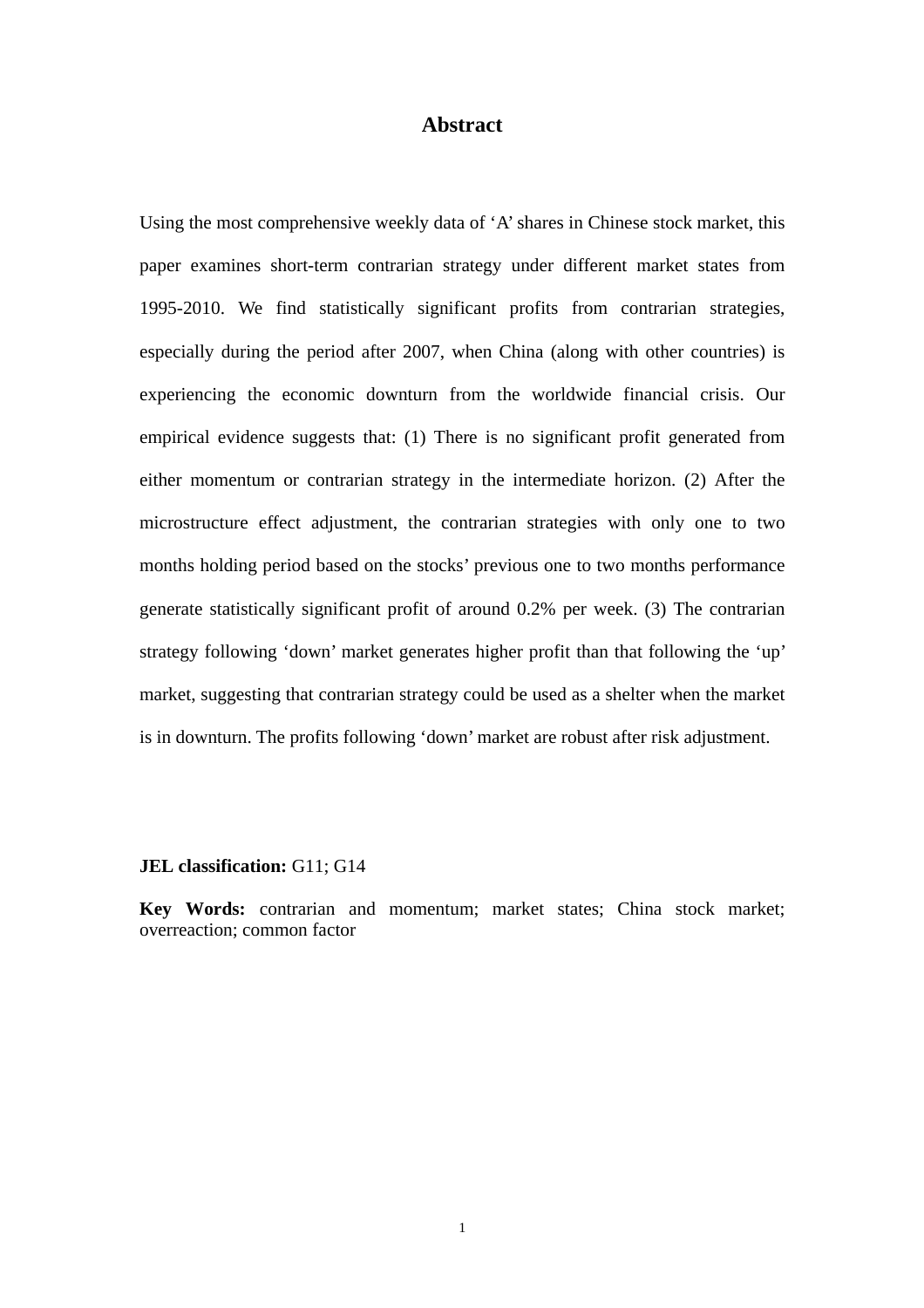#### **1. Introduction**

 $\overline{a}$ 

In the recent years, a surge of articles have provided substantial evidence that on the basis of historical data the return of the assets can be predicted. The empirical evidences challenge the paradigm of the weak-form efficient market hypothesis (EMH) and question the well-accepted capital asset pricing model, which are the two cornerstones of modern financial theory. There are two types of investment strategies that co-exist in the recent literature, the contrarian (De Bondt and Thaler 1985, 1987) and momentum (Jegadeesh and Titman, 1993) strategies. The contrarian strategy, which takes advantage of the negative autocorrelation of the asset returns, is constructed by longing the stocks which perform badly in the past and shorting the stocks which perform well in the past;<sup>1</sup> while on the contrary, momentum strategy is based on short selling past losers and buying past winners. Empirical evidences suggest that two strategies mutually co-exist, since the contrarian strategy is supported for very short-term holding period (usually around one month) and long-term period (usually more than 36 months); while the momentum strategy is often profitable in short-to-medium period. Subsequently researchers contribute to the literature supporting the profitability of both contrarian and momentum strategies international wide (e.g., Griffin et al, 2003, Clare and Thomas, 1995, Chui et al, 2005, Hameed and Kusnadi, 2002). Although there are sufficient supportive evidences for both strategies, the source and interpretations of the profits are widely debated. As the two strategies provide important implications on investment strategies to both participants and academics, it is understandable why the debate of momentum and contrarian, which falls into the field of behaviour finance, becomes hot topic among the academics.

De Bondt and Thaler (1985, 1987) propose the earliest and most influential

<sup>&</sup>lt;sup>1</sup>Thereafter we use 'losers' and 'winners' respectively and the definitions of the portfolios are stated in the next section.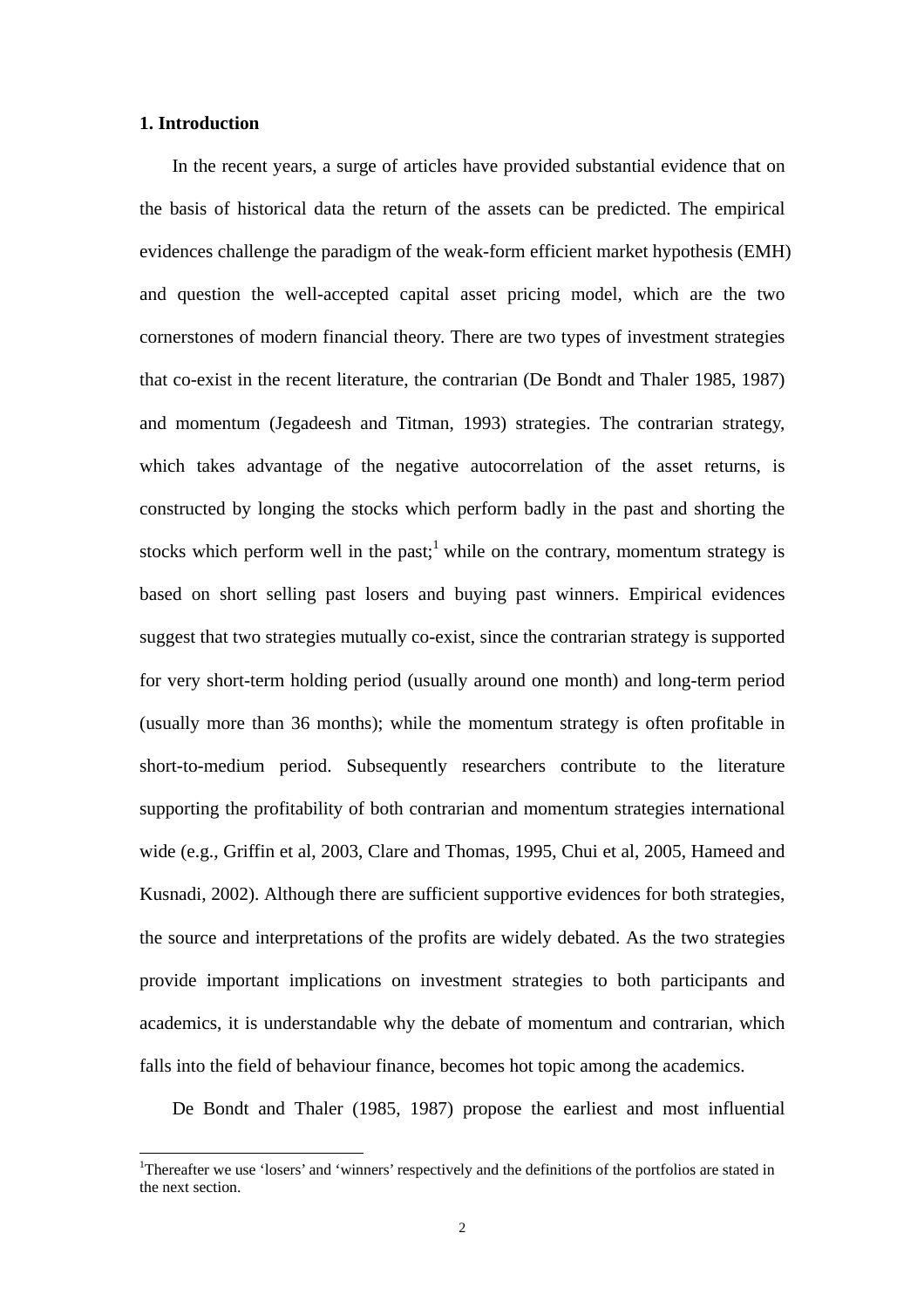evidence that in US market there is long term reversal. They find that when ranked by the previous cumulated returns in the past three to five years, the losers outperform the previous winners by nearly 25% in the subsequent three to five years. There are three alternative explanations for contrarian profit in the recent literature. The first is the size effect, i.e., the losers tend to be those stocks with small market value and that the overreaction effect tends to be significant for the small firms. Zarowin (1990) and Chopra et al. (1992) examine the size effect and find that when size effect is controlled, the returns of the losers do reduce. Therefore they argue that the efficient market hypothesis is still held for the larger firms. Second, Chan (1988) and Ball and Kothari (1989) argue that the time-varying risk has been neglected. Ball and Kothari (1989) find that the coefficients of the risk premium of the losers are larger than those of the winners in the period after the formation of the portfolios; therefore the differences in the returns between losers and winners can be explained by the differences in risk premium. Fama and French (1996) examine both contrarian and momentum strategies and show that while contrarian strategies can be explained by their three-factor model, their multi-factor model failed to explain momentum profit in intermediate term. The third explanation is the market microstructure related effects, such as bid-ask biases, illiquidity etc. Avramov et al(2006) show that weekly reversals are stronger for those stocks with low liquidity and high turnovers. Conard and Kaul (1998) show that part of the return reversal is due to bid-ask bounce of the price.

Momentum strategies were first reported by Jegadeesh and Titman (1993). Jegadeesh and Titman (2001) further evaluate alternative explanations for the momentum profit with the out-of-sample data. They find that the momentum profit continues after 1990, which indicates that the original conclusion made does not relate to data snooping bias. Indeed they suggest that the robustness of momentum returns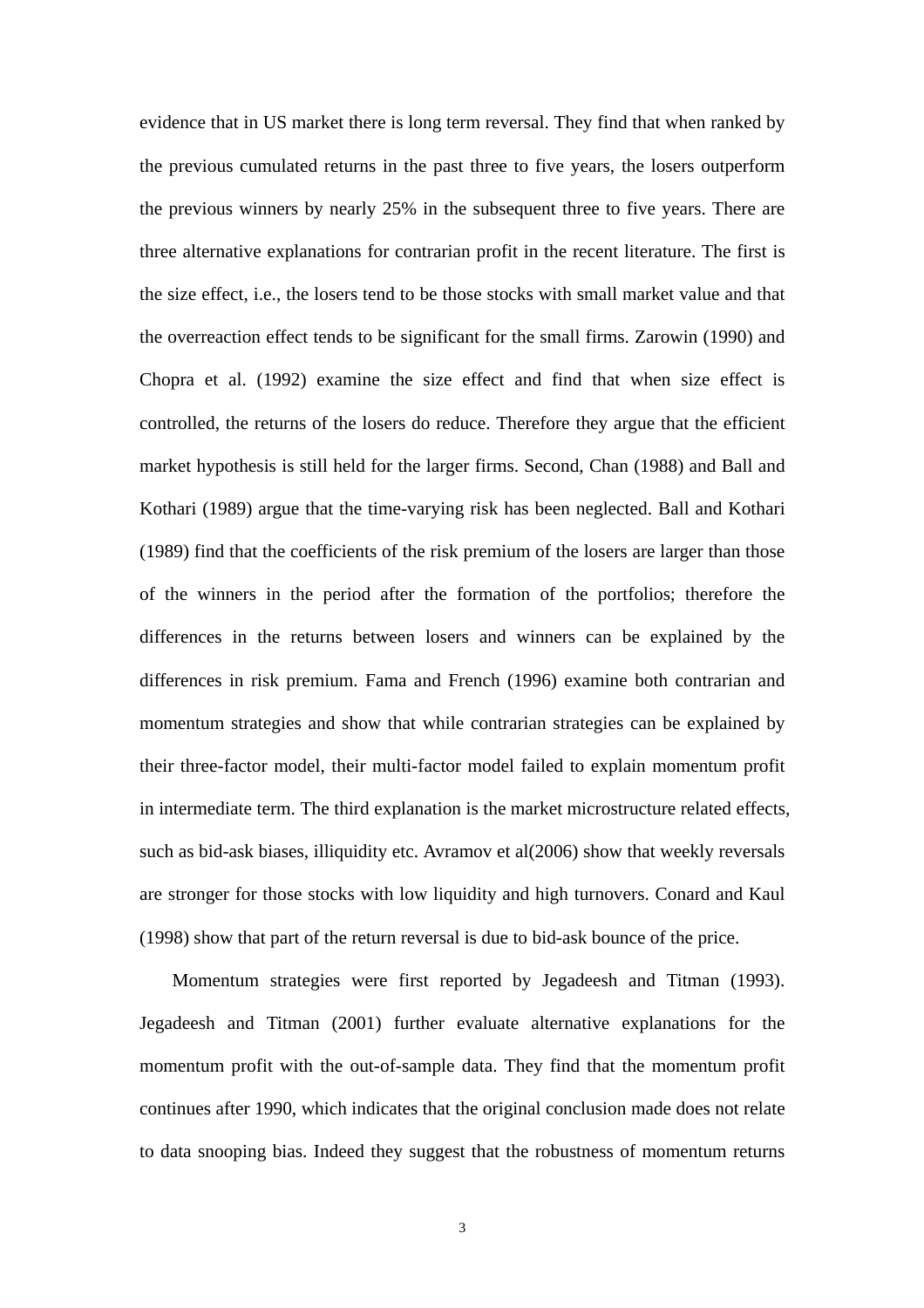appears to be in conflict with standard asset-pricing models and may be driven by investors' cognitive biases or under-reaction to information, such as earning announcements. Thereafter many financial academic practitioners have brought forward explanations ranging from data issues, such as microstructure and data snooping biases to rational risk-based explanations (Conard and Kaul, 1998; Grundy and Martin, 2001), as well as to irrational behavioural stories (Barberis et al., 1998; Hong et al., 2000; Grinblatt and Han 2005, etc.).

In this paper, we investigate the profitability of the contrarian strategy in Chinese stock market. Our work is motivated by the following issues: Firstly, the research of practical investment strategies in the Chinese market is limited, despite the fact that China is one of the fastest growing economies in the world. The reason is mainly due to both the short history of stock trading and the limited access for the global investors (Kang et al, 2002). In a very recent study, Naughton et al (2008) investigate momentum strategies in the Chinese market with limited sample covering the period from 1995 to 2005. However, inadequate studies have focused on the performance of investment strategies in China for the period including the worldwide financial crunch, which starts from 2007, despite that China plays a very important role in the world economic stage, especially during and after the period of the crunch. Secondly, Chinese stock market is unique, in respect of the divergence with the theory of rationality (Drew et al, 2004), individual investor dominated stock market (Kang et al, 2002), different regulatory environment, different trading practice and different behaviour of individual investors (Hu, 1999). It has been pointed out that due to different regulation on stock trading in China, investors may have limited investment products to choose;  $2$  therefore the individual investors may behave differently

 $\overline{a}$ 

 $2^2$  See Hu (1999) and Kang et al (2002) for detailed background of economy reform in early 1990s and socialist system related to the Chinese stock market.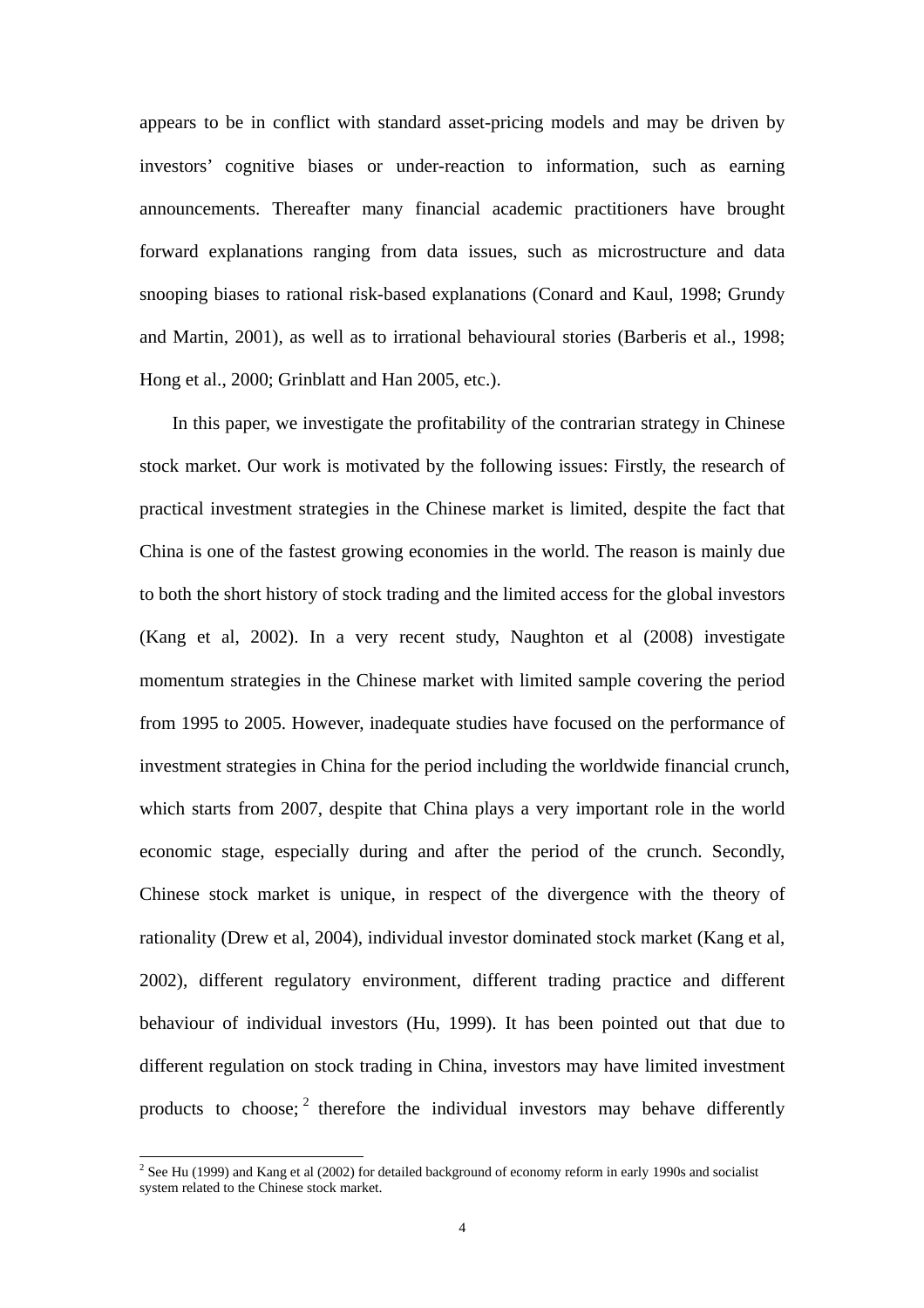compared to those in other developed countries. Hence, the Chinese stock market may be suitable for different investment strategies to those developed countries studied in the literature. Thirdly, Kang et al(2002) claim that individual investors are the main composition (99%) of stock market participants. However the corporate financial data available to the public are not reliable, resulting in asymmetric information in the market. Under this circumstances investors tend to trade depending on their private information or 'rumours' around the market, causing overreaction to the news and hence driving the stock price deviating from the fundamental. Whether there is shortterm overreaction to information hence leading to contrarian profit provides motivation of empirical study.

This paper contributes to the literature on the topic of investment strategies in Chinese market in several ways. The data used for this study is the most recent and comprehensive compared to previous studies on the Chinese market (e.g., Naughton et al, 2005, Wang and Chin, 2004, Griffin et al., 2003, Kang et al., 2002). We include all 'A' shares listed on both Shanghai stock market and Shenzhen stock market in our sample. The data spans the period from January, 1995 to April, 2010, which covers the period before and after the 2007 financial crunch. Naughton et al (2008) use the sample of 821 stocks in their study, which accounts for only 57% of all firms in China. We try to include as many companies as possible in our sample, however we also avoid using the limited sample size in 1993 and 1994.<sup>3</sup>

In addition, we investigate the profitability of contrarian strategies following different market states, which has not been studied before, to the best of our knowledge. The significance of such research is twofold: Firstly, one of the possible explanations of contrarian profits is that the investors are overconfident about their

 $\overline{a}$ 

 $3$  For example, there are only 48 stocks in the sample for year 1993 in Kang et al (2002)'s work.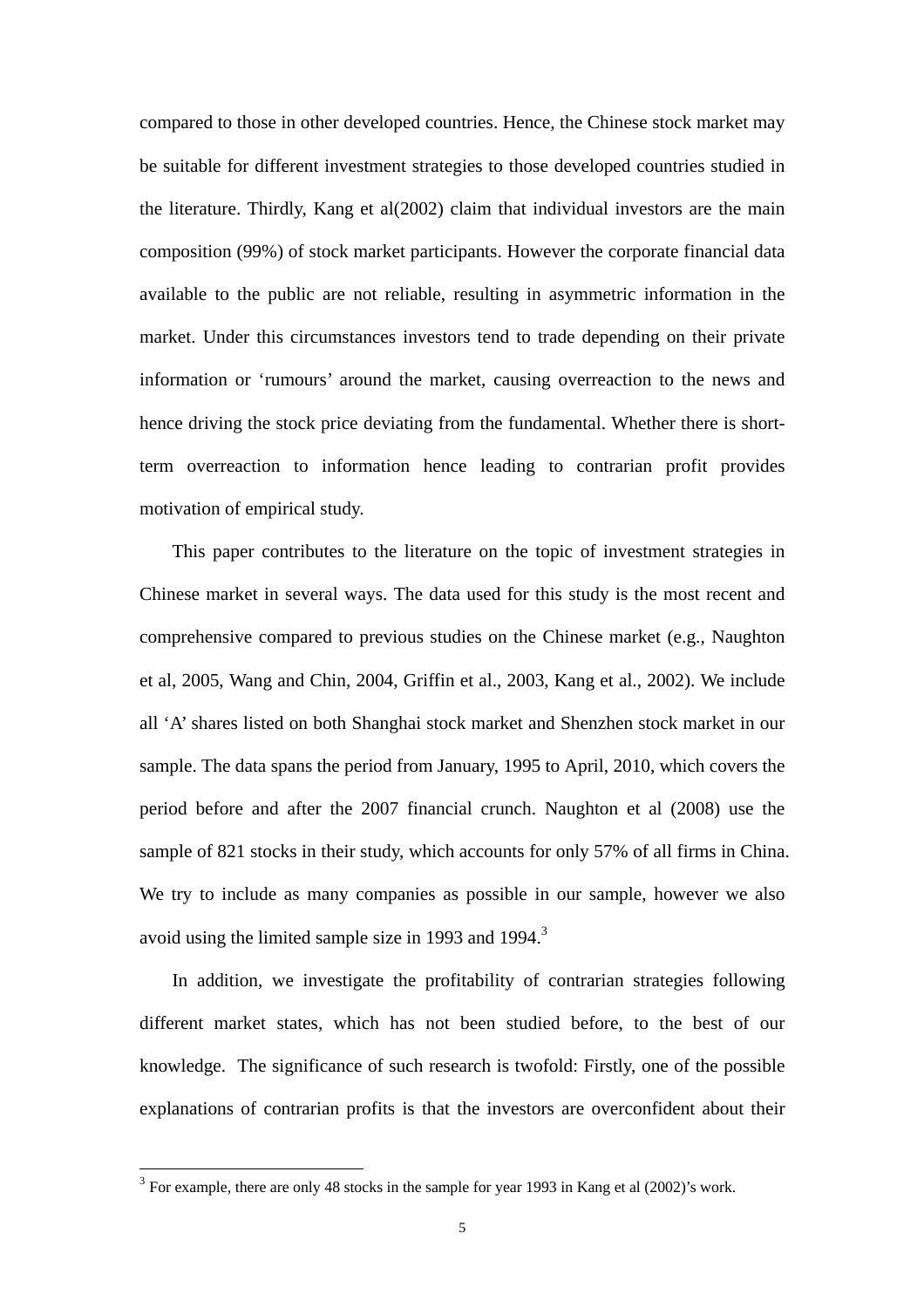private information and overreact to it (Daniel et al. 1998). Under different market conditions, investors might overreact to the same piece of information at different extent. If the investors' under-reaction or overreaction to the information is the source of the contrarian profits, then different contrarian profits across states of the markets would be expected. Secondly, by evaluating the profits across market states, it enables us to construct different strategies following different conditions, hence to maximize investment profits. As many countries are still suffering from the 2007 financial crisis, investment strategies that can cope with the economic downturn might be highly attractive to professionals and participants.

Our results show significant short term contrarian profit with four to eight weeks holding period based on prior performance in four to eight weeks, suggesting a strategy that requires very frequent rebalance. This indicates that the stock prices in Chinese market reverse in a short time phase. The results of the contrarian profits following different market conditions are quite interesting. Both winner and loser portfolios have positive returns following 'up' market, whereas loser portfolios outperform winner portfolios. Both winner and loser portfolios have negative returns following 'down' market, however winner portfolios lost more value than loser portfolios. In other words, no matter what market condition is in the formation period, loser stocks outperform winner stocks. This result provides support for Kang et al (2002)'s argument that the investors in the Chinese market have too limited investment choices, therefore excess demand for the winner pushes the price too high. Then taking advantage of the process of the correction to the fundamental price, contrarian strategies are significantly profitable. Our results also show that there is significant short term contrarian profits following 'down' market, but not for the 'up' market. In addition, during the period of 2007 to 2010, the strategy is more profitable.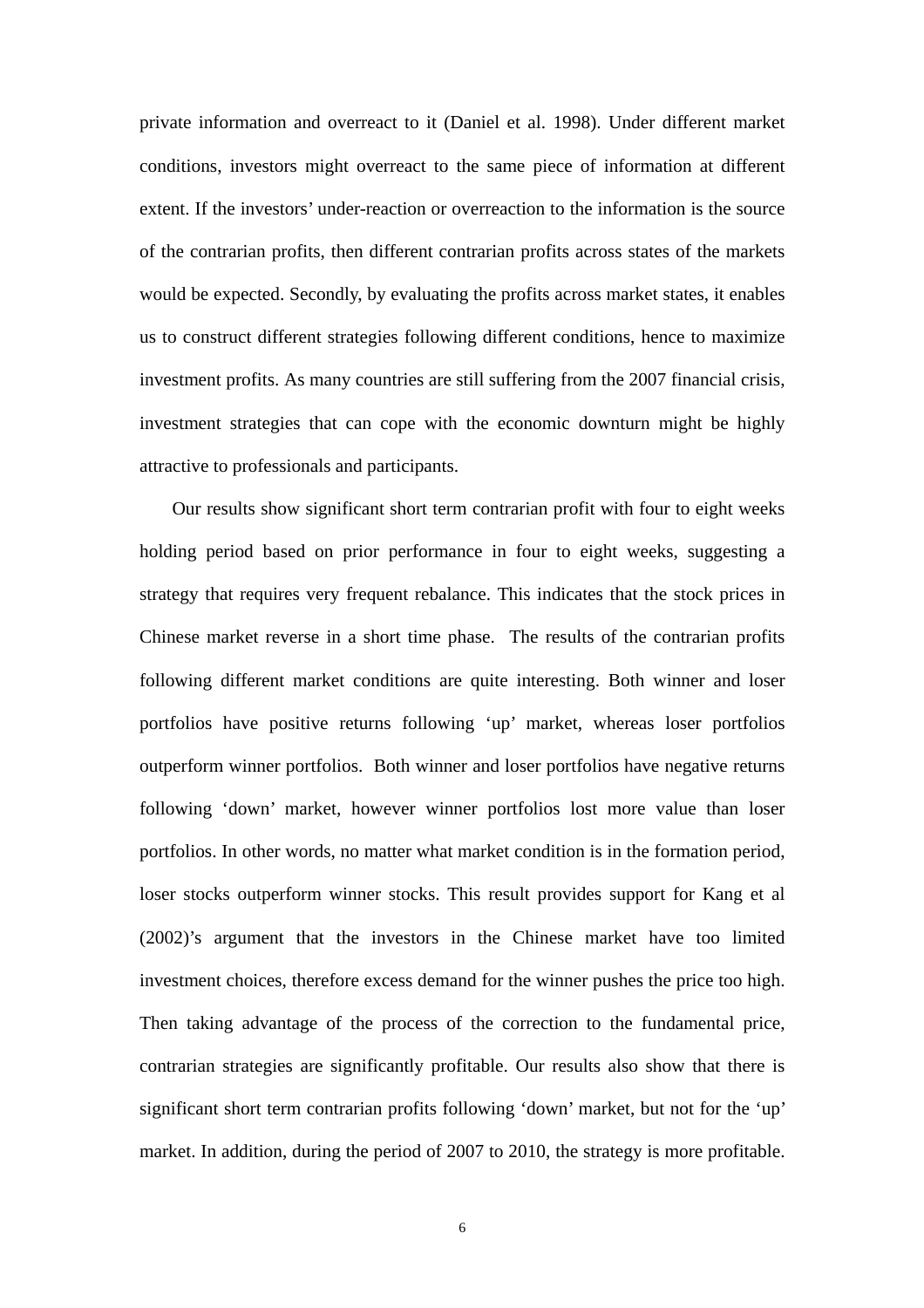This finding provides practical implication to practitioners and academics, especially for the post-crisis period (down market). The Fama-French three factor model could not explain the contrarian profit following the 'down' market, which is the source of the profits for whole period. In addition, the results after 2007 are also robust after the risk adjustment.

The rest of the paper is organized as follows. Section 2 present the data and methodology employed. Section 3 discusses the empirical results together with the evaluation of the sources of contrarian profit and Section 4 concludes.

#### **2. Data and Methodology**

#### *Data*

The sample includes all 'A' shares listed in Shanghai Stock Exchange and Shenzhen Stock Exchange, including those having been delisted . The data is obtained from Wind Information Co. Ltd. and spans the period from January  $4<sup>th</sup>$ , 1995 to April  $14<sup>th</sup>$  2010. We exclude the period from 1993-1994 for the reason that only limited number of stocks are traded during this period in China. At the beginning of the sample period there are 235 securities included. As securities enter and leave the stock market in the following years, 1796 securities are considered over the entire sample period.

#### *Portfolio formation*

The test for the profitability of contrarian trading strategies in this paper follows the methodology proposed by De Bondt and Thaler (1985, 1987) and Jegadeesh and Titman (1993). These papers assess the profitability of  $J \times K$  trading strategies, where securities are assigned to portfolios according to a ranking in period *t* based on the previous *J* month/week's performance. In month/week *t* , a loser-minus-winner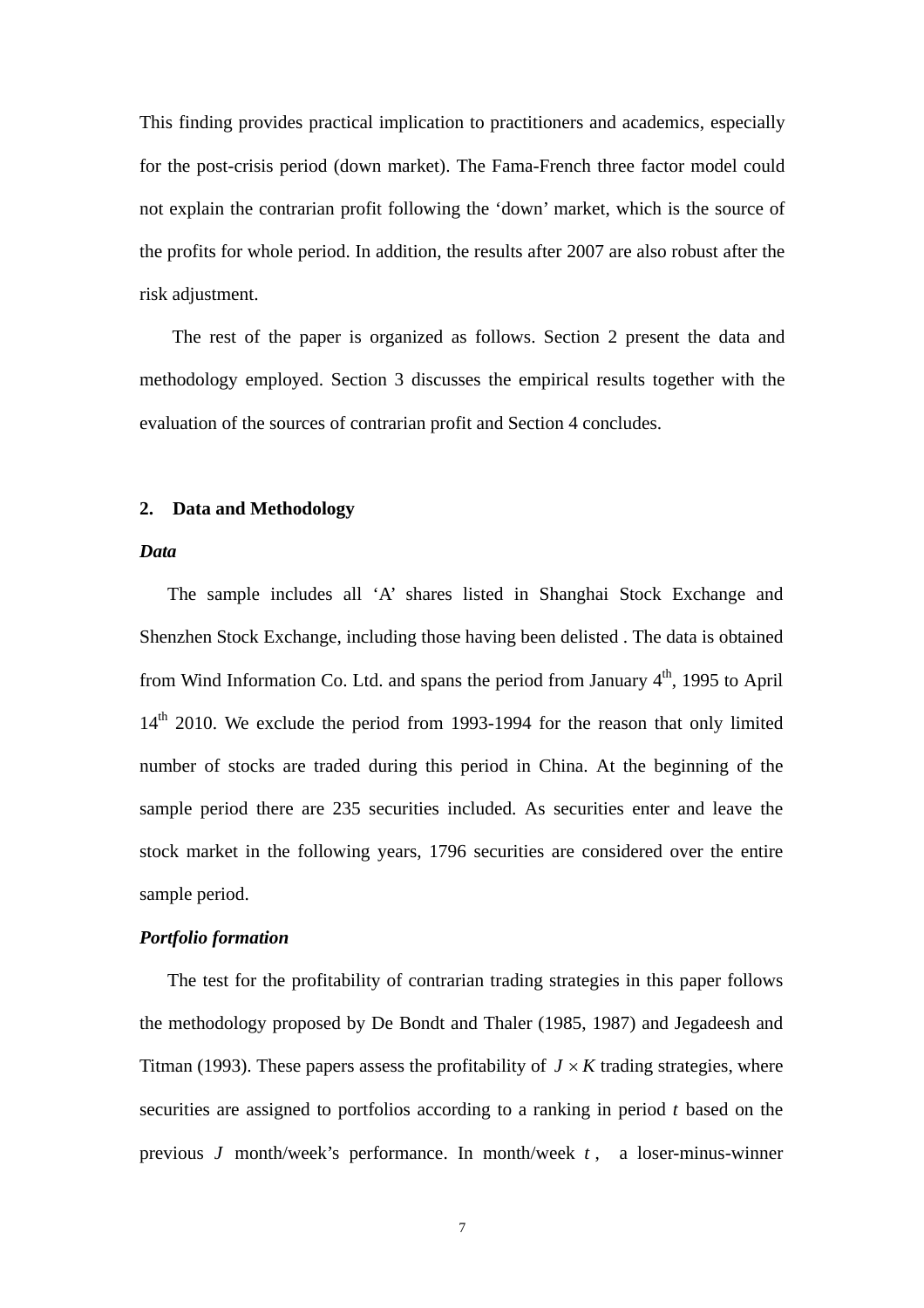portfolio is constructed, where an investor takes a long position in the loser portfolio, which consists of stocks in the bottom decile of past performers according to cumulated returns during the past *J* months/weeks, and a short position in the winner portfolio, which consists of the top decile of performers during the past *J* months/weeks, and then holding the loser-minus-winner portfolio for *K* months/weeks.

For monthly data, the portfolios is formed at the end of each month based on the past cumulative returns; whereas for weekly data, the portfolios is formed on each Wednesday (if the day is a non-trading day, then the next trading day is used) to avoid the weekday seasonalities, e.g. Monday effect or Friday effect. The holding period for each of the monthly/weekly strategies starts from the beginning of the month/Thursdays and ends at the end of the month/Wednesdays (if the day is a nontrading day, then the next trading day is used).

In this paper, an overlapping methodology is adopted. In any given month/week *t* , the contrarian strategy holds a set of portfolios that are selected in the current month as well as in the previous *K* −1 months/weeks. The strategy closes out the position initiated in month/week  $t - K$ . Hence, under this trading strategy we revise the weights on  $\frac{1}{K}$  of the securities in the entire portfolio in any given month/week and carry over the rest from the previous month/week.

In summary, the trading strategy consists of three basic steps. First, individual stocks are ranked according to cumulative continuous returns (CCR) for each stock *i* on past *J* months/weeks of continuously compounded monthly/weekly returns in the initial portfolio formation period.

$$
CCR_i = \sum_{t=1}^{J} R_{it} \tag{1}
$$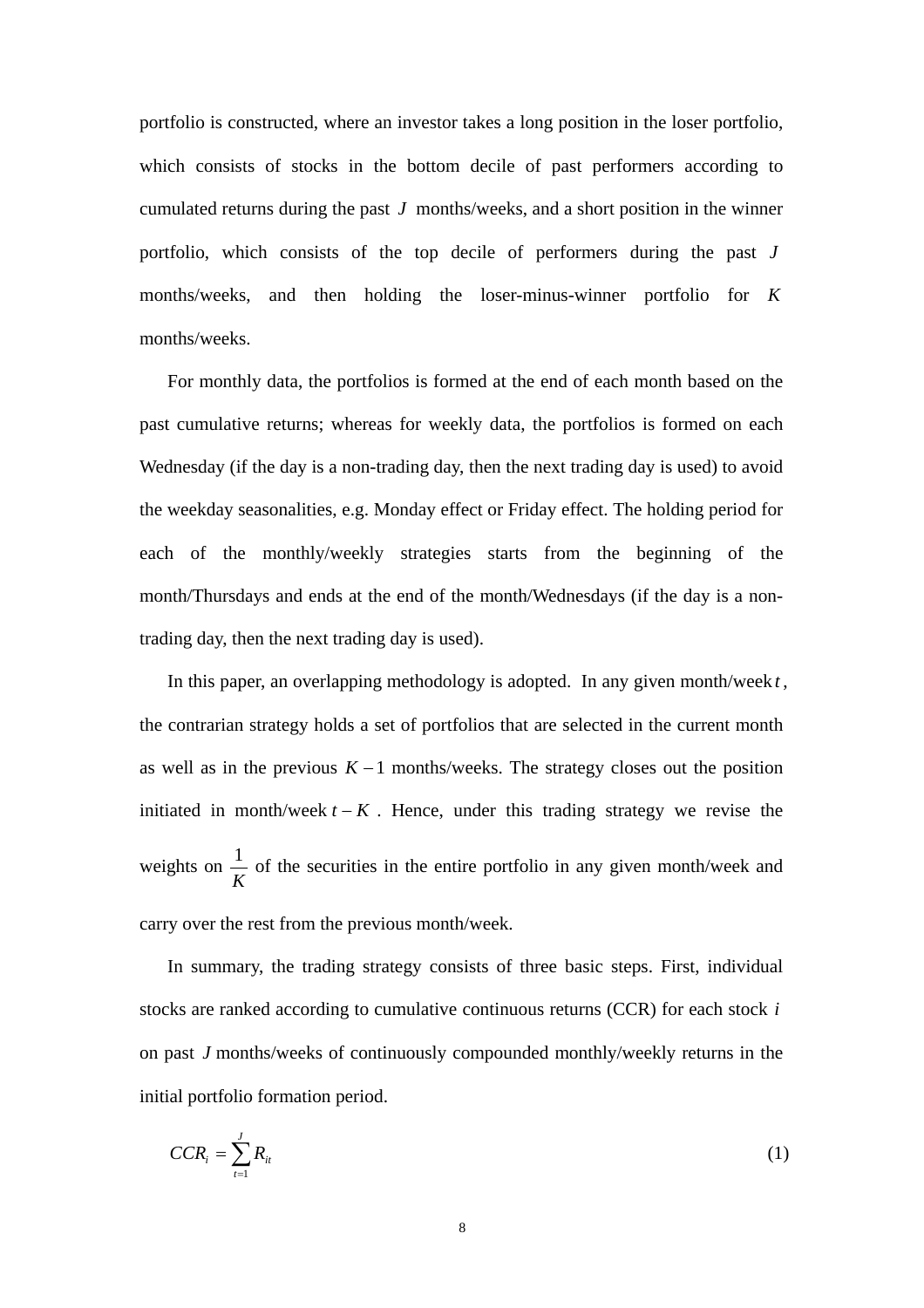where  $R_{it}$  is the logarithmic return calculated by closing price in month/week *t* for company*i* .

Second, in each month/week *t*, the entire set of securities is divided into ten equal deciles in descending order based on *CCR*<sub>i</sub> s. The top decile and bottom decile stocks are labelled as 'winners' and 'losers' respectively. In month/week *t* , a loser-minuswinner portfolio is formed which shorts winner portfolio and longs loser portfolio.

The third and final step of the trading rule is to determine the profits of a loserminus-winner portfolio:

$$
\overline{R}_{\text{loser}-\text{winner},t} = \overline{R}_{\text{loser},t} - \overline{R}_{\text{winner},t}
$$
\n(2)

where *Rloser*<sup>−</sup>*winner*,*<sup>t</sup>* is the average return of the portfolios constructed by the method mentioned in the second step. The trading strategies are replicated for each stated period *t* and the mean return of the strategy for each horizon is simply the average of all the replications. If the mean return of the loser-minus-winner portfolios is significantly different from zero then the contrarian strategy is profitable. The tstatistics reported have all been adjusted for Newey-West standard error (Newey and West, 1987).

#### *Market States*

To analyse the effect of market state on contrarian trading strategy, periods need to be categorised according to appropriate description of bull or bear markets. Cooper et al. (2004) define market conditions by observing past 36 months market performance. In this paper, however, we find that investment strategies with short formation/holding periods (4 to 8 weeks) generate greater profits (as shown in next section). As those portfolios are rebalanced very frequently, a short-run market condition might be more appropriate for this study. Hence we modified the market states definition by Cooper et al. (2004) and define an 'up' market period as one in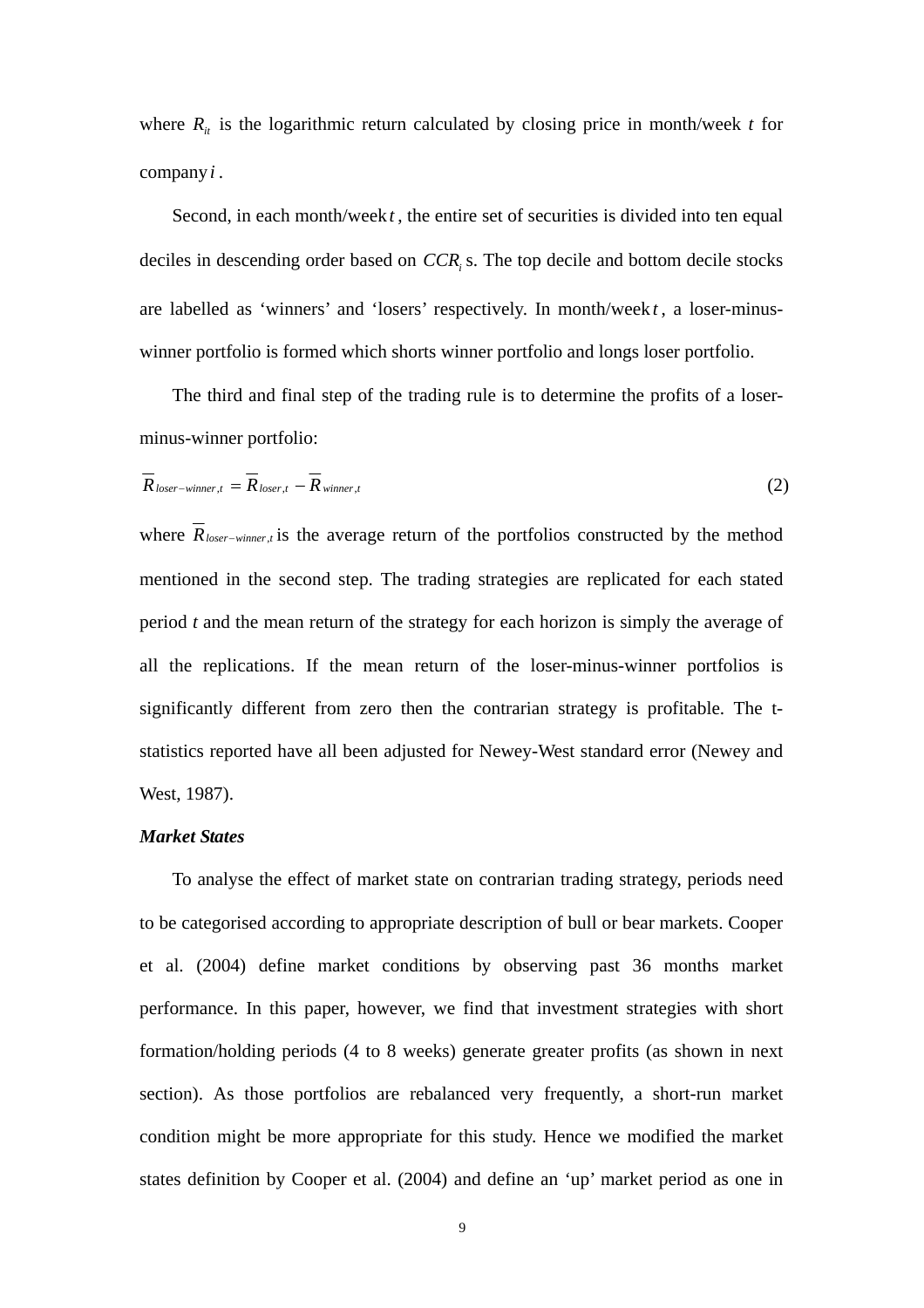which the market return over three-month prior to the portfolio holding period is nonnegative, and a 'down' market period as one in which market return are negative.<sup>4</sup> Then the profits generated by the contrarian strategy constructed just following the 'down' market and 'up' market are estimated. We also define the market condition based on past 12 months and 24 months market performance, which is suggested in Cooper et al. (2004), the results of profitability of contrarian strategies are consistent.

To test whether the mean returns of contrarian strategies is equal to zero following 'up' market and 'down' market, the time-series of contrarian returns  $R_{ct}$  are regressed on 'up' and 'down' dummy variables with no intercept.

$$
R_{ct} = \beta_{UP} \times D_{UP} + \varepsilon_t \tag{3}
$$

$$
R_{ct} = \beta_{DOWN} \times D_{DOWN} + \varepsilon_t \tag{4}
$$

where  $D_{UP}$  and  $D_{DOWN}$  are dummy variables for 'up' market and 'down' market respectively.

#### **3. Empirical Results**

This section evaluates the profitability of a contrarian investment strategy in the Chinese stock market during the period between January 1995 and April  $2010$ .<sup>5</sup> The results are reported in four parts as follows: 1. The results of overlapping observations with monthly data; 2. The results of overlapping observations with weekly data; 3. The results of the profitability of contrarian strategy following different market states and 4. The evaluation of the possible sources of the contrarian strategy profits in the Chinese market.

<sup>&</sup>lt;sup>4</sup><br>We use return of Shanghai Composite Index to represent the market performance.<br><sup>5</sup> For monthly data the sample appre the pariod from January 1005 to December 200

 $\frac{5}{10}$  For monthly data the sample spans the period from January 1995 to December 2009.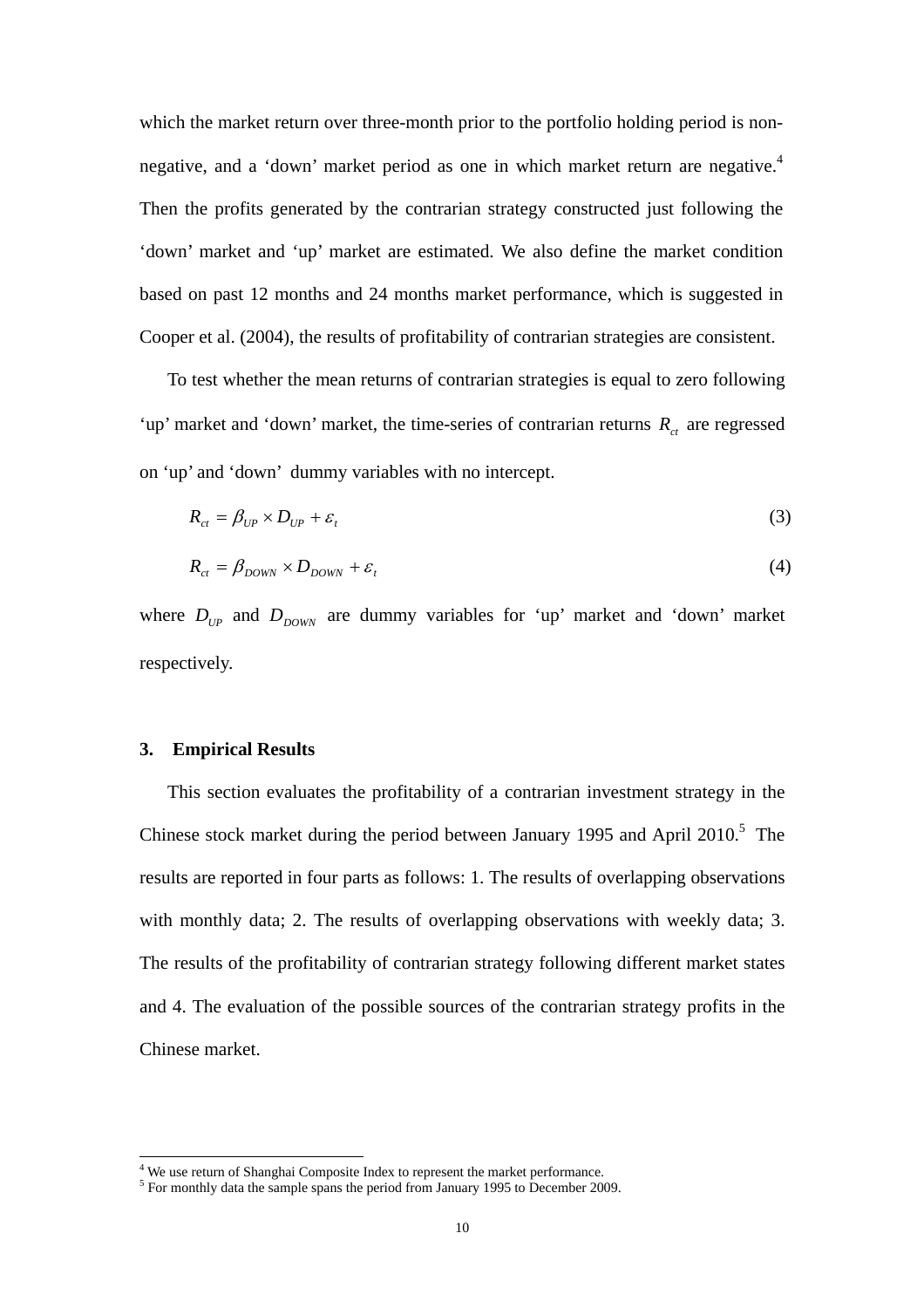#### *3.1 Overlapping monthly observations ( January 1995 to December 2009)*

Results for the conventional contrarian strategy for monthly data are reported in Table 1 based on overlapping observations from January 1995 to December 2009 with a *J* month formation period where the *J* ranges from 1 to 6 month and with the *K* month holding period, which varies from 1 to 9 month. It is observed that all returns of contrarian strategies are positive; suggesting that contrarian strategies are appropriate for Chinese market, e.g. longing loser portfolio and shorting winner portfolio. The most profitable strategy is that to construct portfolios based on past three month performance and hold them for one month. This would generate an average monthly contrarian profit of 1.1% (annually 13.2%). The results of  $J=K=1$ strategy, which produces an average monthly return of 0.818%, are comparable to those reported by Kang et al (2002). Results show that the contrarian strategy with three month holding period based on previous one month performance also generates statistically significant profit with monthly return of 0.577%. However for the portfolios with holding period longer than 3 months produce neither contrarian nor momentum profit.<sup>6</sup> The result is in line with that of Kang et al (2002), in which reports the contrarian strategy with the portfolio formed based on previous 12-week returns and being held over following 4 weeks generates averagely 0.88% monthly return. Although our result is different from those of Jegadeesh and Titman (1993) who study the US market, the difference could be explained by Hu (1999)'s argument that the trading practice, composition, behaviour of investors and regulatory environment in China stock market are very different from those in other markets.

In addition, our results are different from previous works which study the Chinese market in terms of that we do not find the evidence of the intermediate-term

 $\frac{6}{6}$  We also examine the cases for J=K=12,24 and the profits are not significant.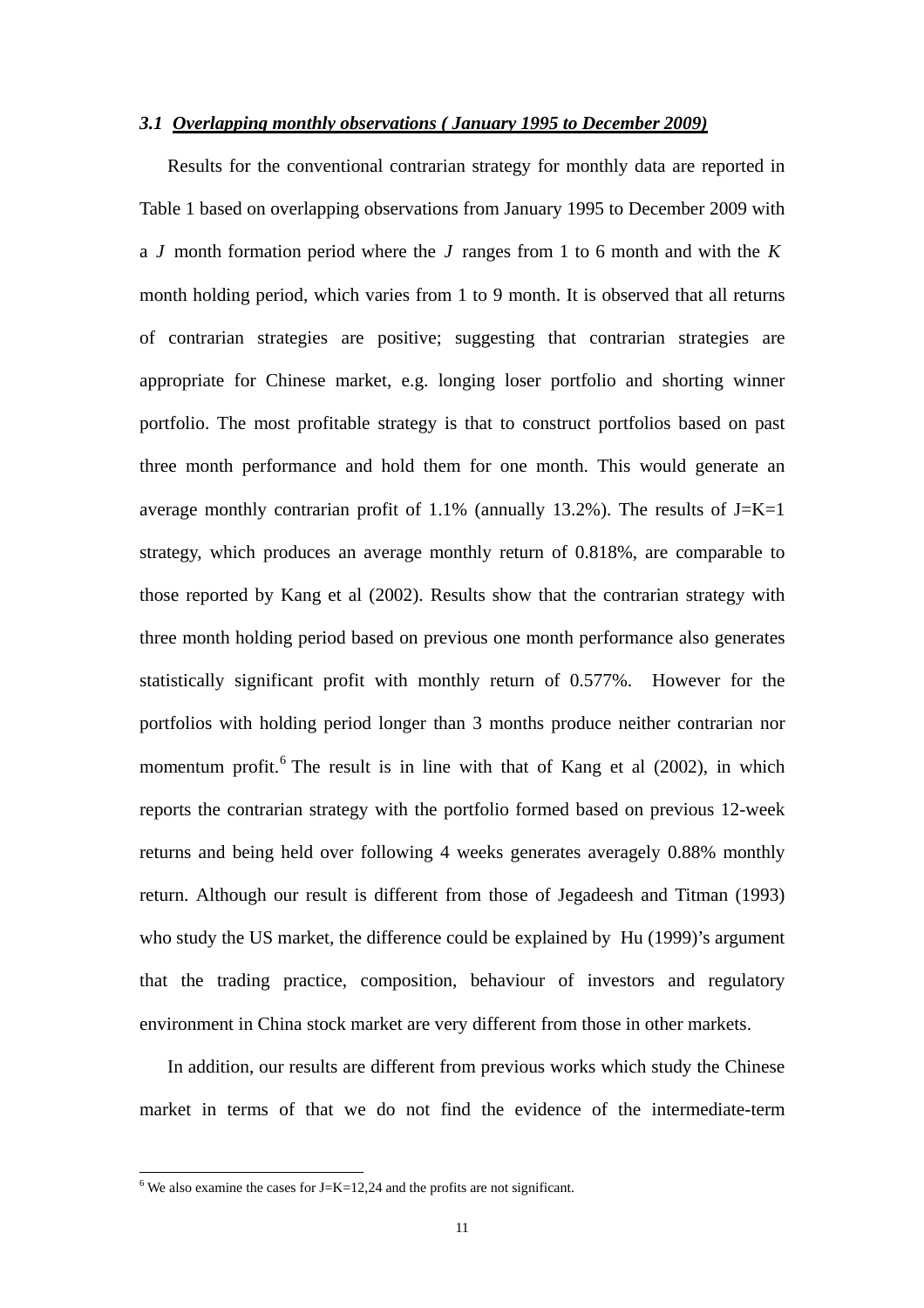momentum profit. Naughton et al (2008) reported significant momentum profit for different holding periods varying from 1 month to 4 years. Kang et al (2002) show short-term contrarian profit and intermediate momentum profit with same formation period and holding period. We attribute this difference to the different data sources, sample sizes and sample periods. With a wider range of sample size and longer sample period, it's not surprised that our study produces different results.  $\frac{7}{1}$ 

As the monthly results show that the significant profits only exist for short formation and holding periods (less than 3 months), it suggest that a short-run contrarian strategy is appropriate for the data under study. Hence, we use weekly data to further evaluate the profitability of contrarian strategy. The following section reports the results.

#### *3.2 Overlapping weekly observations (January 1995 to April 2010)*

Results for contrarian strategies on weekly basis are reported in Table 2. First glance of the table shows that the results are consistent with what has been found for monthly data that contrarian strategies with short formation period and short holding period generate significant profit. The most profitable strategy is to short the past winners and buy the past losers based on previous one week's performance, then hold the portfolio just for one week. This strategy will generate averagely 0.67% return per week, equivalent to an annual return of 34.84%. Given the same formation period J, the profits decrease gradually as the holding periods increase. Interestingly, the profits fall when  $J=2$ , rise again when  $J=4$ , then disappear gradually for the cases when J is greater than 16, implying that the stock prices in the Chinese market reverse very quickly and a short term contrarian strategy might be the most suitable investment

<sup>&</sup>lt;sup>7</sup> For example, between 1995 and 2000, there are only 268 stocks being examined in the study of Kang et al (2002), while the number of stocks included in our study for the same period is 970. Naughton et al (2008) use the data from Great China Database, which includes only 821 stocks, and the number of stocks studied in this work for the same sample period is 1322. In addition, our entire sample period is much longer than other studies.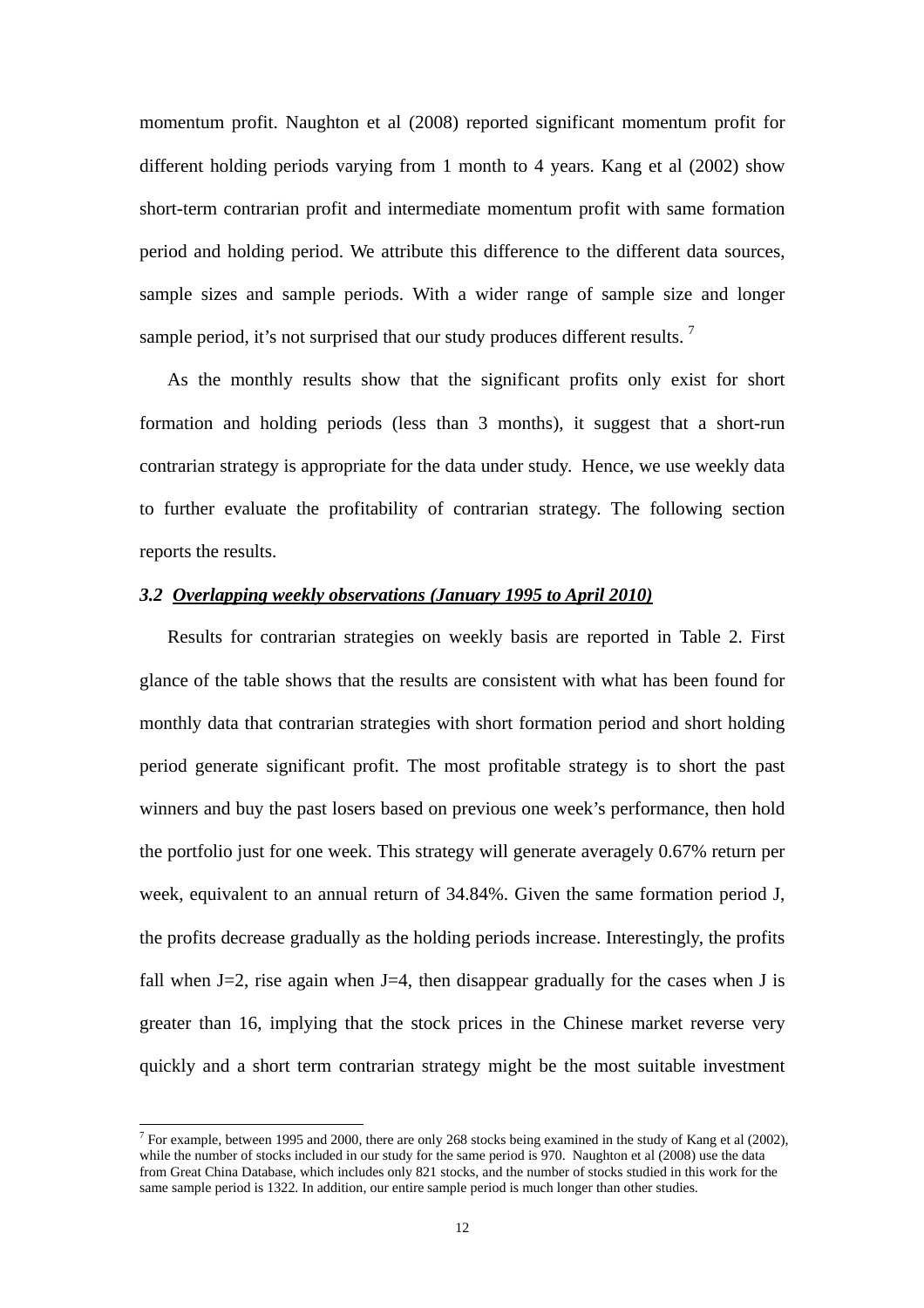strategy. This finding may arise from the fact that individual investors are the majority participants in the Chinese market and most of them are interested in short-run speculation (Hu,1999).

#### *3.3 Profits of contrarian strategy following different market states*

 As mentioned in the last section, we make modification to the definition of market states proposed by Cooper et al $(2004)$ . As the investors tend to be more aggressive and their behaviours are more speculative, the Chinese market is more volatile than other markets in developed countries.<sup>8</sup> We define the market as 'up' market if the cumulated return of the market is positive for the past 13 weeks, and 'down' market is the one with negative cumulated return for the past 13 weeks.

As shown in Table 3, interestingly we find the results suggesting that in general the contrarian strategies are more competent following the 'down' market. For almost all the cases, for the contrarian strategies with same formation period and holding period, the one following 'down' market is relatively more profitable than the one following 'up' market, with exception of  $J=K=1$  case. For instance, the strategies with 4, 8 and 12 weeks formation period, most contrarian strategies are statistically significant only following the 'down' markets, but not the 'up' market. This indicates that the significant contrarian profits reported in last section for overall market conditions are originated from the cases following 'down' market. This finding provides useful and practical implication for investment orientations under different market states. Especially during the post financial crunch period, this result may shed some light on the counter plans to cope with the economic downturn.

However, we also observe some extreme cases, e.g., when portfolios are formed based on 8 and 12 previous weeks' performance in the 'down' market, and held for the

 $\overline{a}$ 

<sup>&</sup>lt;sup>8</sup> For example, the standard deviation of return series of Shanghai Composite Index is 2.2% for the time period from 1994 to 2010, while for Dow Jones and FTSE 100 index, the standard deviation of return series are 1.2%.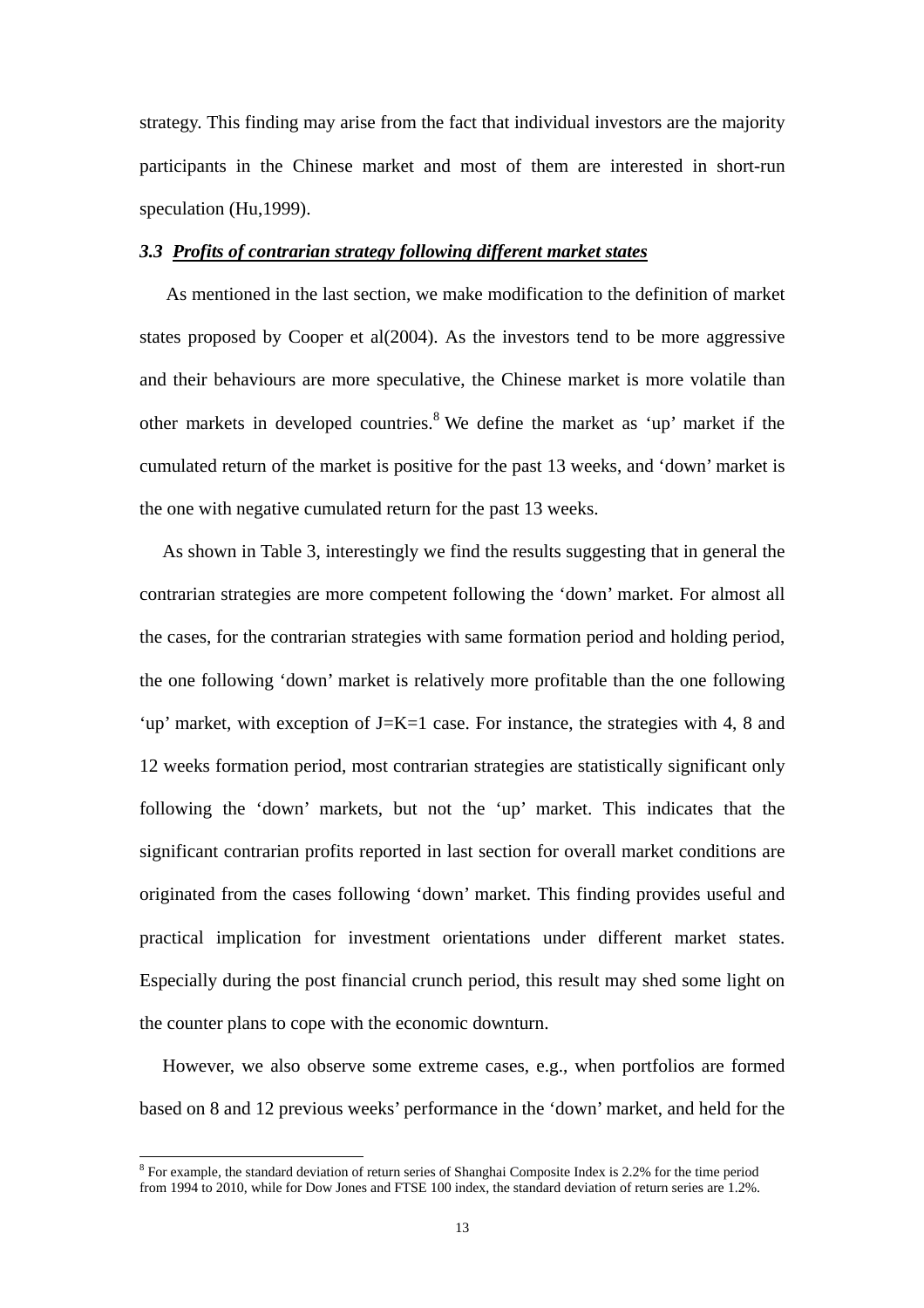following one week, they generate returns as high as around 0.58%, which is equivalent to a massive annual return over 30%. We suspect those high profits are spurious due to microstructure effect, as discussed in the following section. In addition, rebalancing portfolio at one week frequency might not be practical in reality.

#### *3.4 The evaluation of the possible sources of the profits*

#### *A. microstructure effect*

According to Lehmann (1990) and Conrad et al (1997), short term contrarian profits maybe magnified because of the bid-ask spread and non-synchronous data. To correct the possible microstructure bias, we follow Jegadeesh and Titman (1993)'s method, which is to skip one period, in our case, one week between the formation and holding periods, and re-examine the profits from the contrarian strategies.

Table 4 shows that some of the profits become statistically insignificant after the adjustment, which indicates that the microstructure effect do magnify contrarian profits. However, there are still about one third of the cases remain statistically significant, even though less profitable. Interestingly, for very short-run strategies, e.g. J=K=1,2, the contrarian profits become significantly negative. This confirms our conjecture in last section that the extremely high profits in some cases when  $K=1$  are spurious. After the bid-ask spread adjustment, there are no contrarian profits for any formation periods with one week holding period. Nevertheless, as J and K increases, the contrarian strategy becomes significantly profitable. The returns of the strategies with 4 and 8 weeks formation period and over 4 and 8 weeks holding period are statistically significant at 5% significant level with weekly returns around 0.2%.

Table 5 reports the contrarian profits after the microstructure effect adjustment following different market states. The results are consistent with those without adjustment, i.e. the strategy is more profitable following the 'down' market than the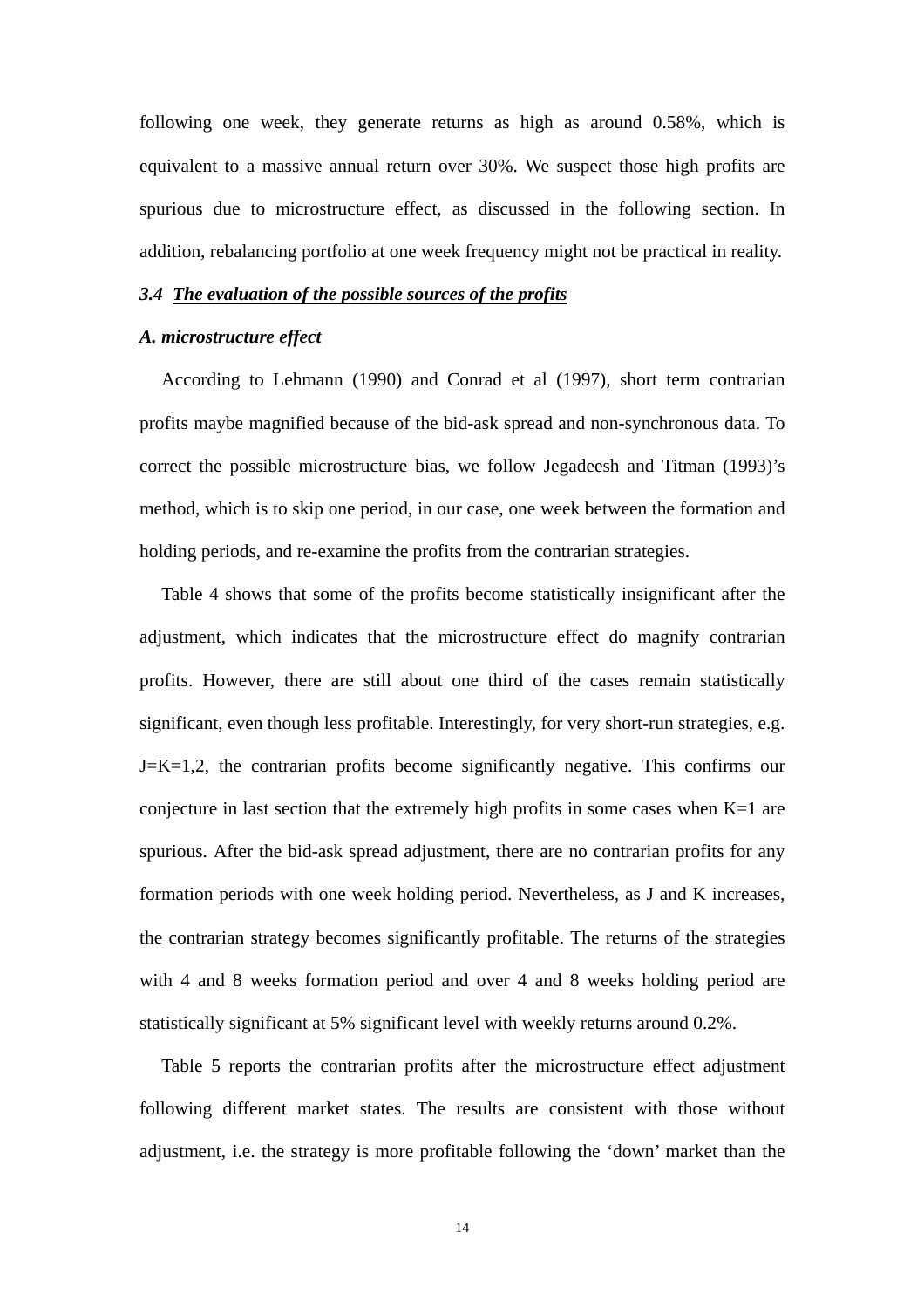'up' market. Contrarian strategies with two to twelve weeks' holding periods based on past four to sixteen formation periods following 'down' market have averagely around 0.3% weekly returns. Although for the same formation and holding periods some strategies are not significantly profitable for the whole period, the profits are statistically significant following the 'down' market.

We also evaluate the contrarian strategy for sub-sample period, i.e. from 2007 to 2010. Table 6 shows that during 2007 to 2010, the same strategies produce greater profit than those for the entire sample period. For example, the contrarian strategy which is constructed based on the performance of past 12 weeks and held for 4 weeks produces significantly positive return of 0.57% per week, which is much higher than 0.22% per week for the whole sample period with the same formation period and holding period. This implies that contrarian strategy could be used as an alternative solution for the investors to cope with the worldwide financial crisis.

#### *B .Investors' overreaction to information*

In Table 7 and 8 we report the returns of winner and loser portfolios separately following different market states after the microstructure adjustment. The results are quite interesting. For each contrarian strategy following 'up' market, both winner and loser portfolios have positive returns (which is in line with the finding of Muga and Santamaria, 2009), however the returns of losers are higher than those of winners, with the exception of the cases for  $J=1,2$  and  $K=1$ . For contrarian strategy following 'down' market, both winners and losers have negative returns, whereas winner portfolios perform worse than loser portfolios. This result implies that the investors overreact to news at different extent not only under different market condition, but also to loser and winner stocks. In the 'up'/'down' market the loser/winner's price deviate too far from the fundamental due to the overreaction to the bad/good news,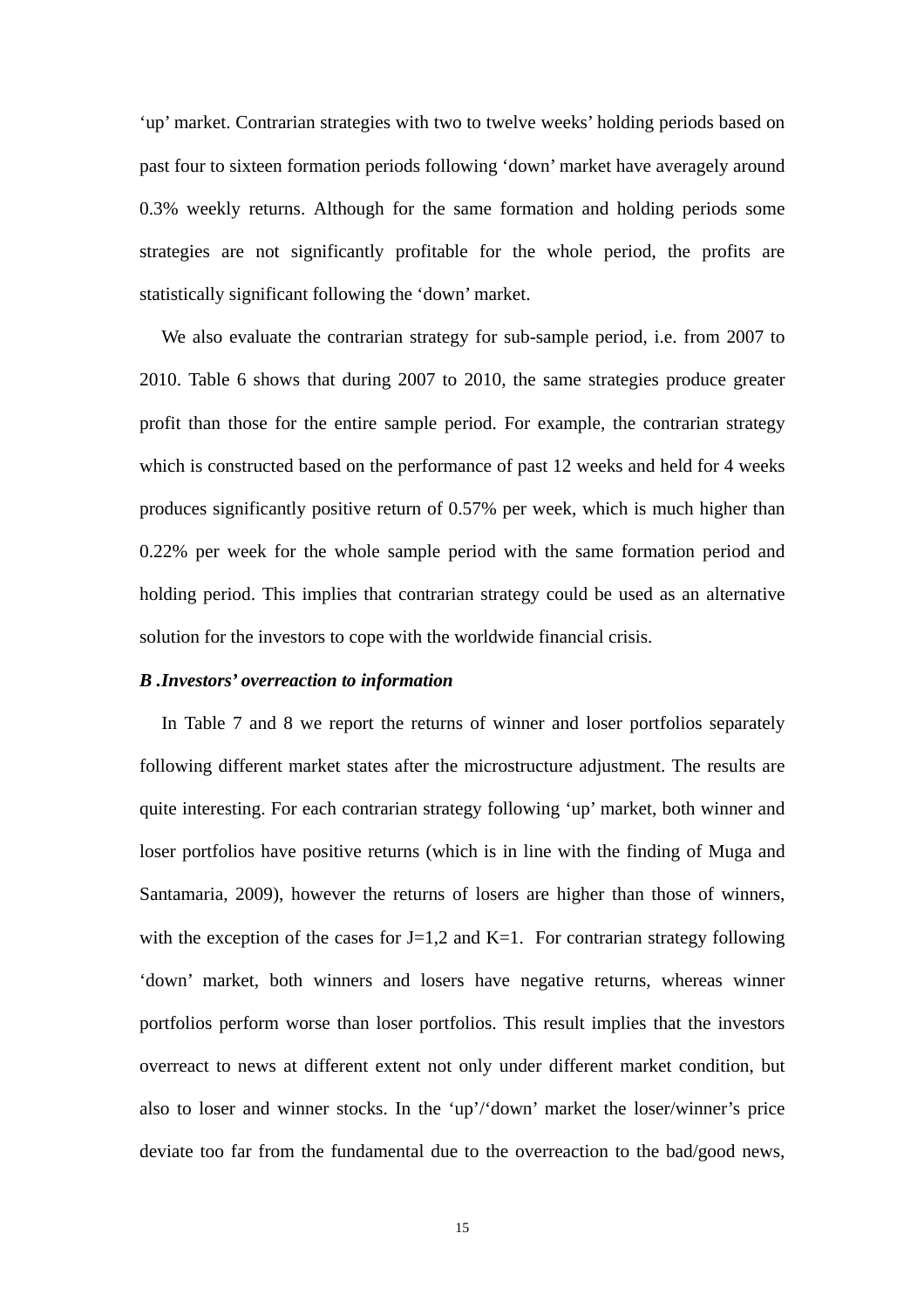result in greater extent of correction process in the holding periods. These results imply that one of the possible sources of contrarian strategies in Chinese market following 'down' market is from shorting winner portfolios. Another point worth mentioning is that we find when separating winner and loser portfolios, the returns of winners are not significant either following 'up' market or 'down' market, with the exception of J=1,2 cases following 'up' market. However the returns of losers are positively statistically significant following 'up' market for most of the cases, suggesting that following 'up' market only buying past losers will also make significant profit.

#### *C. Common risk factors (Fama-French three factor model adjustment)*

Fama and French (1996) explained contrarian profit in the UK market with their three-factor model, they show that when adjusted by market risk premium, size effect and book-to-market ratio, the returns of contrarian strategies become statistically insignificant. We hereby use Fama-French multi-factor model to investigate whether these three factors play an important role in explaining contrarian profits in Chinese market. To this end, we estimate the following equation:

$$
R_{ct} - r_{ft} = \alpha + \beta (r_{mt} - r_{ft}) + \gamma SMB_t + \lambda HML_t + \varepsilon_{ct}
$$
\n(5)

where  $R_{ct}$  is the return from contrarian strategy in week *t* after the microstructure adjustment;  $r<sub>f</sub>$  is the proxy of risk free rate for week *t*, here we use one-year deposit rate;  $r_{mt}$  is the return of the within-sample value weighted market return in week *t*;  $SMB_t$  is return of the "small minus big" portfolio and  $HML$ , is return of the "high minus low" portfolio in week  $t$ <sup>9</sup>. The constant  $\alpha$  is the adjusted return of the portfolio. If the Fama and French three factor model can explain the contrarian return,  $\alpha$  should not be significantly different from zero.

 9 We construct the SMB and HML factors following the methodology proposed by Fama and French (1993).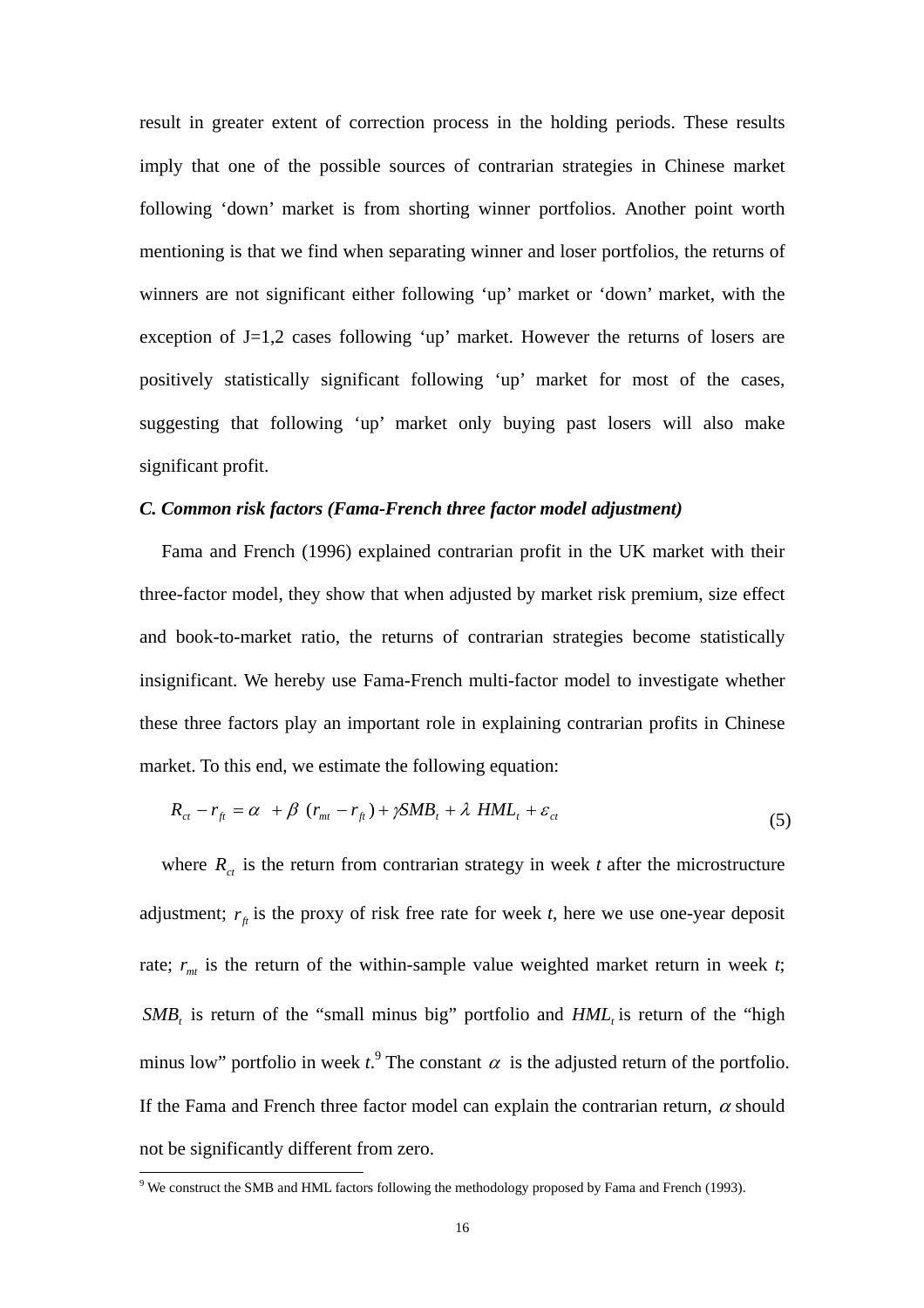For the whole sample period we find that after risk adjustment almost all contrarian strategies become statistically insignificant. 10 This result is consistent with the literature that the risk factors could explain the profits of contrarian strategy (e.g Fama and French, 1996, Dissanaike, 1997, Brouwer et al, 1997). However, when we only examine the period of 2007 to 2010, the results are different. Table 9 shows that the Fama-French three-factor model cannot fully explain contrarian profit for the subsample period, as most of the contrarian profits are still statistically significant after risk adjustment. In addition, Table 10 reports the risk adjusted contrarian returns following different market states. Interestingly, although after adjusted by Fama-French three factors the contrarian profits are no longer significant for the whole sample period, the three factors still cannot fully explain the profit following the 'down' market (for example, the cases of 4 and 8 weeks formation period). Given the fact that the profits following the 'down' market generate the overall profitability, we conclude that the risk premium, size and book-to-market value are not of all the sources of the contrarian profit.

## **4 Conclusions**

 $\overline{a}$ 

In this paper, we investigate contrarian strategies in the Chinese market, which include all domestic stocks listed on both Shanghai and Shenzhen Stock Exchange. We find significant short term contrarian profit, especially with four to sixteen weeks' holding period based on previous four to sixteen weeks' performance when using overlapping method. The results indicate that the Chinese stock market does have unique features comparing to developed markets. The return reversal incurs in short period and therefore portfolios need rebalancing frequently. The findings may be

 $10$  Results are not reported here and available upon request.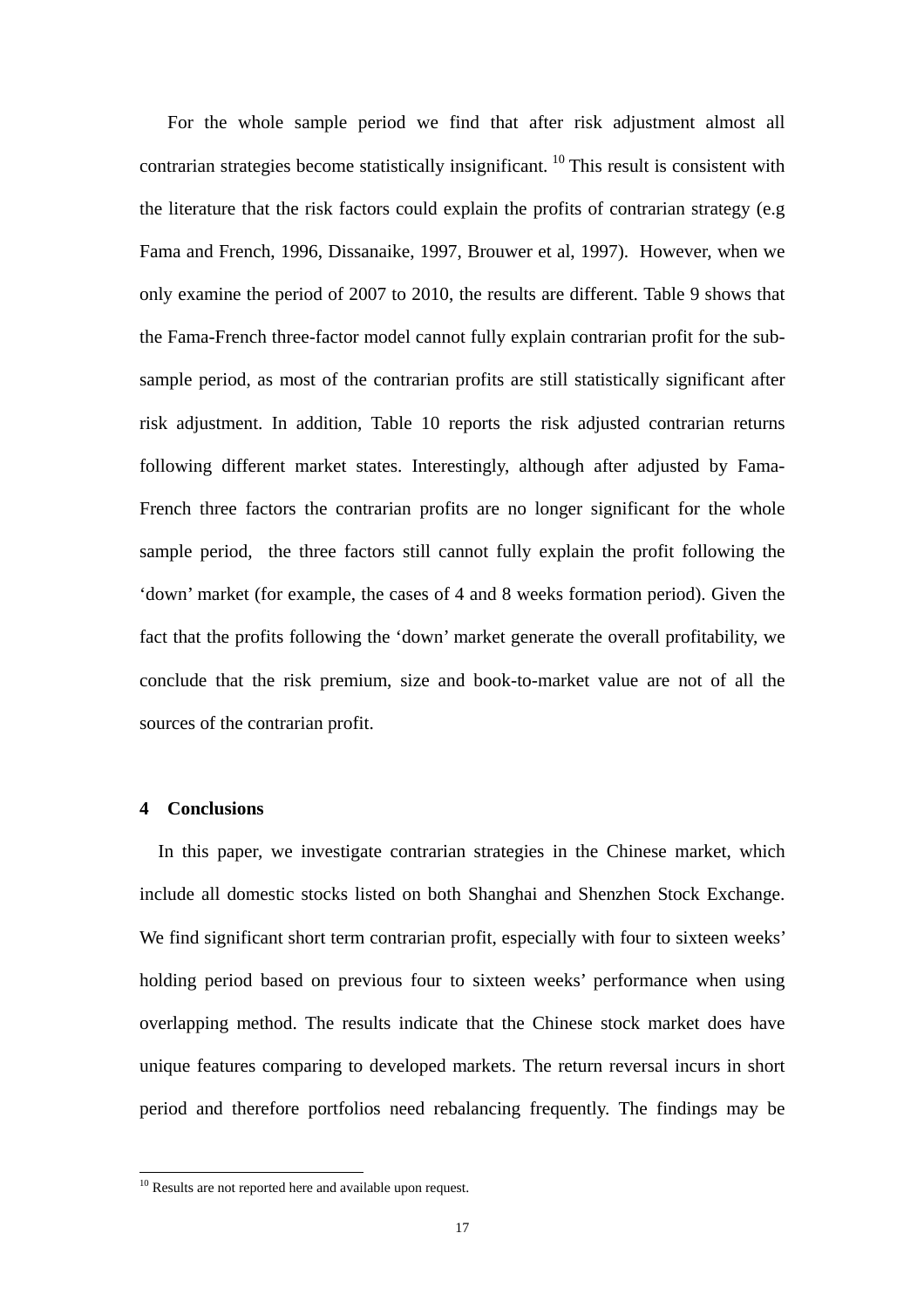explained by the short-termism and highly speculative behaviour of Chinese investors.

In addition, we examine the performance of contrarian strategies following different market states. Evidence shows that short term contrarian strategies are more profitable following 'down' market. In other words, the market condition could be used as a predictor of the magnitude of the contrarian profit. The result not only provides practical implications for both practitioners and investors, especially during the post-crisis period when most of the countries are still struggling with the gloomy economy, but also indicates the possible source of the contrarian profits given that the investors react to information differently under different market states. Furthermore, we find that for most of the cases past losers outperforms past winners following both 'up' market and 'down' market, although both winners and losers have negative returns following the 'down' market and positive returns following the 'up' market. This agrees with the literature that investors' overreaction to information is one of the sources of the contrarian/momentum profits.

The effect of bid-ask bias has also been examined. The results show that the bidask spread do magnify the profitability of the contrarian strategy, however, the profits remain significant after the adjustment. In addition, the strategy is more profitable from 2007 to 2010 (financial crunch period), providing supplementary evidence that the short term contrarian strategy could be used as a 'shelter' for the 'down' market. In addition, the Fama-French three factor model cannot fully explain contrarian profit for the sub-sample period (from 2007-2010), as well as for cases following the 'down' market.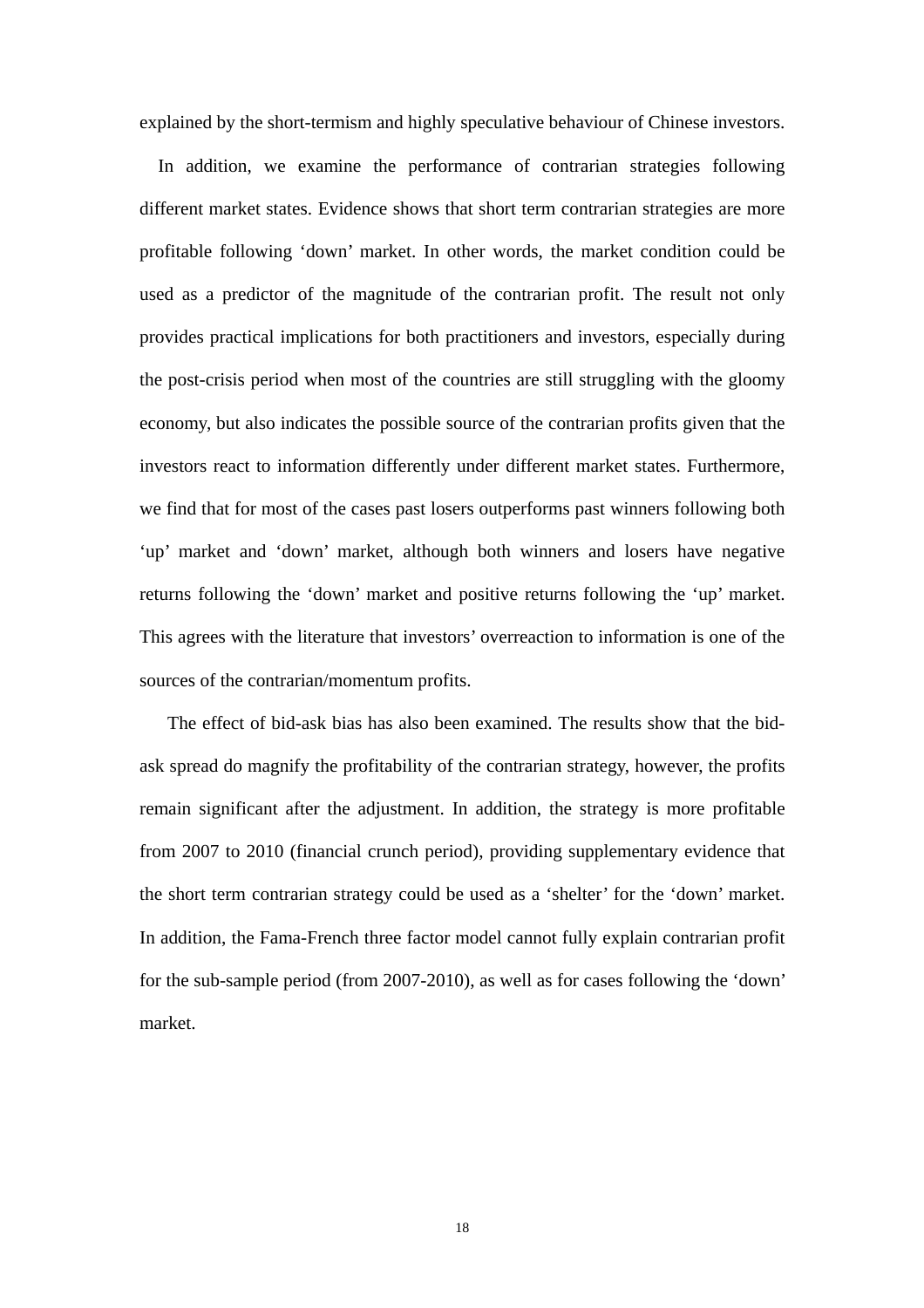#### **References**

- Avramov, D. and Chordia, T. (2006) Asset pricing models and financial market anomalies. *Review of Financial Studies,* 19, pp.1001–1040
- Ball, R. and Kothari, S.P. (1989) Nonstationary Expected Returns: Implications for Tests of Market Efficiency and Serial Correlation in Returns, *Journal of Financial Economics*, 25, pp. 51-74.
- Barberis, N., Shleifer, A. and Vishny, R. (1998) A model of investor sentiment, *Journal of Financial Economics*, 49, pp. 307-343
- Brouwer, I., Van Der Put, J. and Veld, C. (1997) Contrarian investment strategies in a European context, *Journal of Business Finance and Accounting*, 24, pp.306-386
- Chan, K.C. (1988) On the contrarian investment strategy,*Journal of Business*, 61, pp.147-163.
- Chui, A.C. W., Titman, S. and Wei, K.C.J. (2005) Individualism and momentum around the world, *working paper*, Hong Kong Polytechnic University, University of Texas at Austin and NBER, Hong Kong University of Science and Technology.
- Chopra, N., Lakonishok, J. and Ritter, J.R. (1992) Measuring Abnormal Performance: Do stocks overreact? *Journal of Financial Economics*, 31, pp235-269
- Clare, A.D., Psaradakis, Z. and Thomas, S.H. (1995) An analysis of seasonality in the UK equity market, *The Economic Journal*, 105, pp398-409.
- Conrad, J.S. Gultekin, M., and Kaul, G. (1997) Profitability of short-term contrarian strategies: implications for market efficiency, *Journal of Business and Economic Statistics*, 15, pp397-386.
- Conrad, J.S. and Kaul, G. (1998) An anatomy of trading strategies, *Review of Financial Studies*, 11, pp. 489-519.

Cooper, M.J, Gutierrez R.C., and Hameed, A. (2004) Market States and momentum.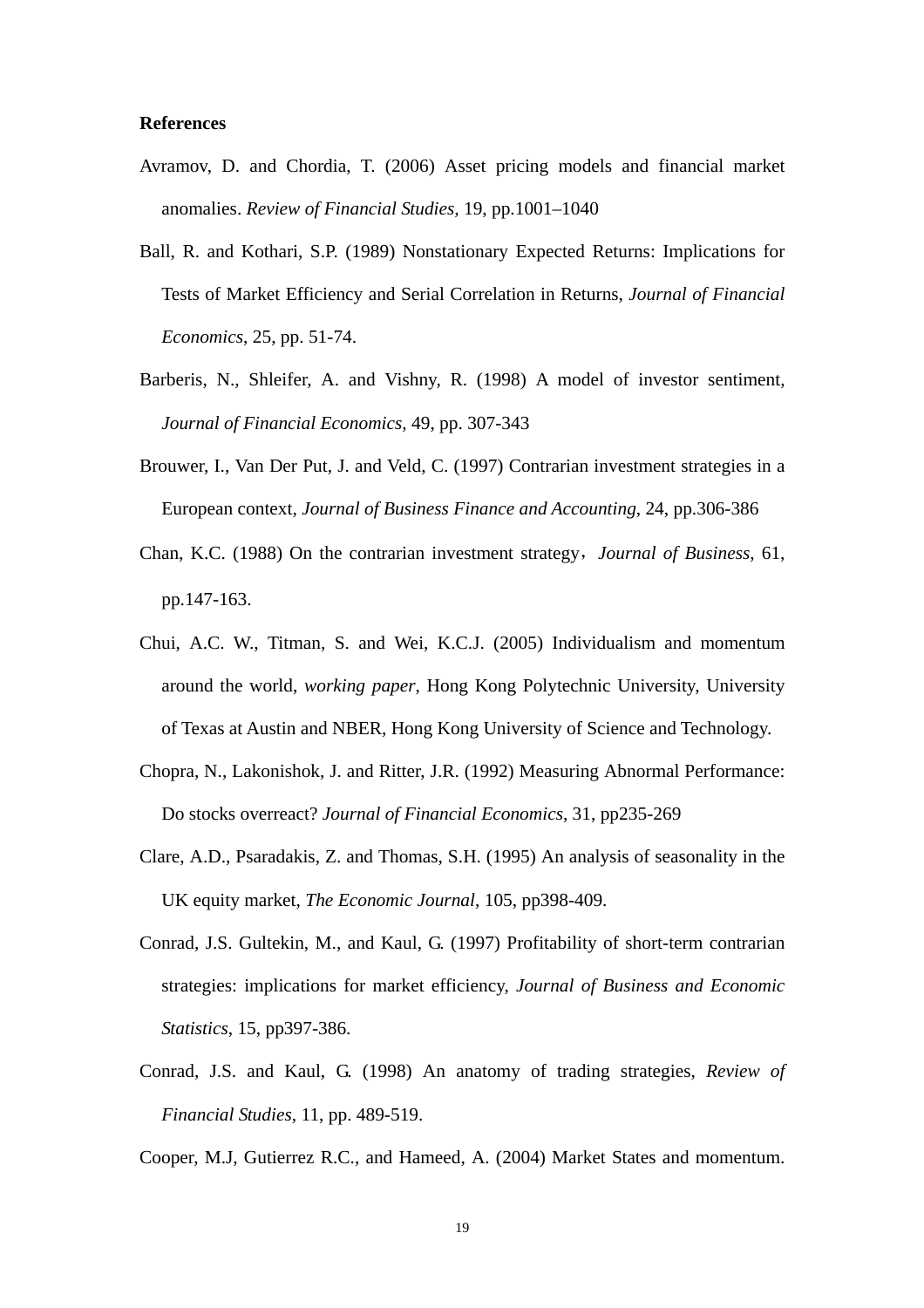*Journal of Finance*, 59(3), pp1345-1365

- Daniel, K., Hirshleifer, D. and Subrahmanyam, A. (1998) Investor psychology and security market under- and overreactions, *Journal of Finance*, 53, pp. 1839-1885.
- De Bondt, W.F.M. and Thaler, R.H. (1985) Does the stock market overreact? Journal of Finance, 40, pp793-805
- De Bondt, W.F.M. and Thaler, R.H. (1987) Further evidence of investor overreaction and stock market overreactions, *Journal of Finance*, 42, pp557-581
- Dissanaike G., (1997) Do stock market investors overreact? *Journal of Business Finance and Accounting,* 24, pp. 27-50
- Drew, M, Naughton, T and Veeraraghavan, M. (2004) Is idiosyncratic volatility priced?: Evidence from the Shanghai Stock Exchange, *International Review of Financial Analysis*, 13(3), pp.349-366
- Fama, E.F., and French, K.R. (1993) Common risk factors in the returns on stocks and bonds. *Journal of Financial Economics*,33(1), pp.3-56.
- Fama, E. and French, K. (1996) Multifactor explanations of asset pricing anomalies, *Journal of Finance*, 51, pp.55-84
- Grinblatt, M. and Han, B. (2005) Prospect theory, mental accounting and momentum, *Journal of Financial Economics*, 78(2), pp.311-339
- Griffin, J.M., Ji, X. and Martin, S. (2003) Momentum investing and business cycle risk: evidence from pole to pole, *Journal of Finance*, 58, pp2515-2547
- Grundy B.D. and Martin, J.S. (2001) Understanding the nature of the risks and the source of the rewards to momentum investing, *Review of Financial Studies*, 14(1, spring), pp. 29-71.
- Hameed, A. and Kusnadi, Y. (2002) Momentum strategies: Evidence from pacific basin stock markets, *Journal of Financial Research*, 45(3), pp.383-398.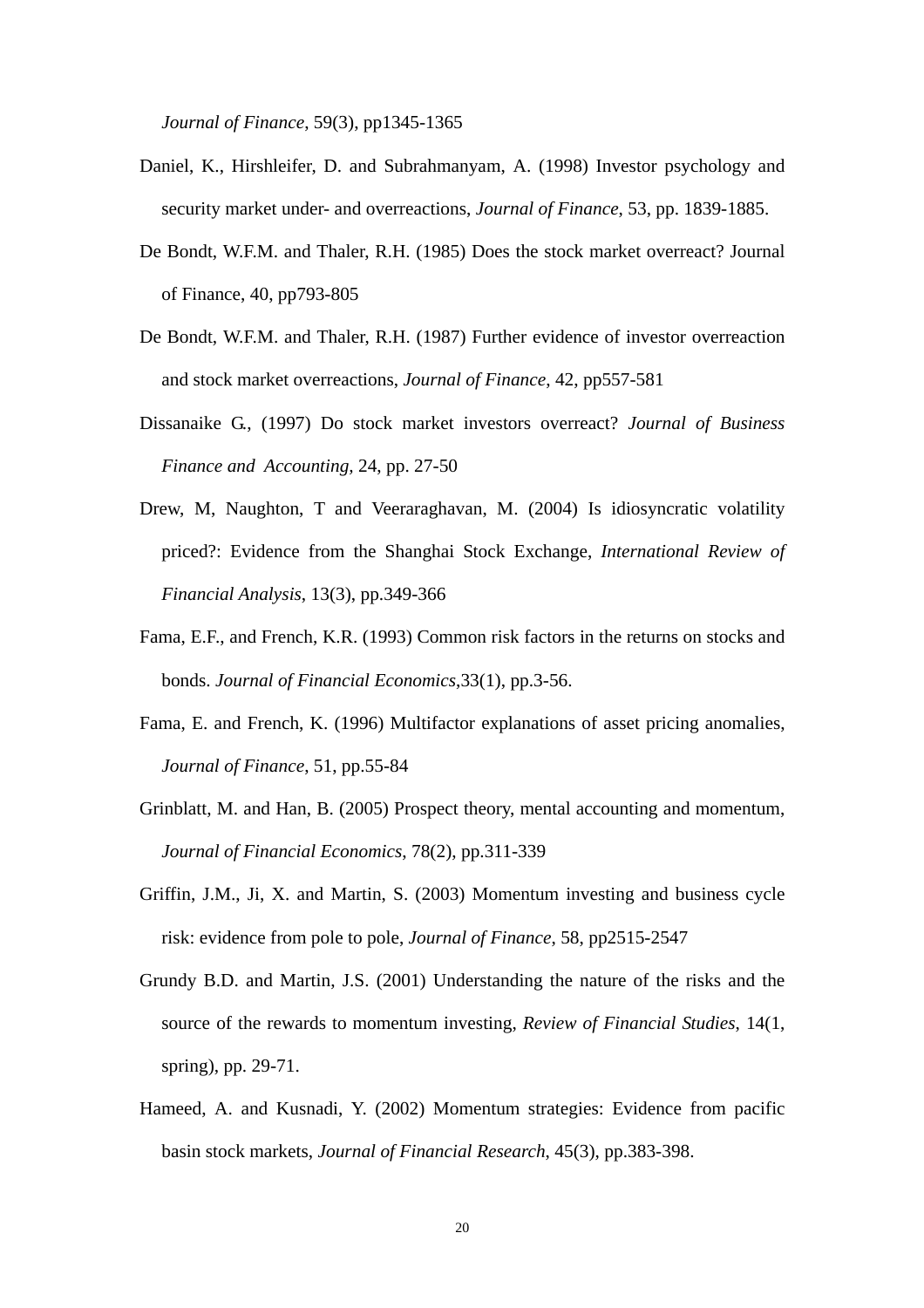- Hong, H., Lim, T. and Stein, J.C. (2000) Bad news travels slowly: size, analyst coverage, and the profitability of momentum strategies, *Journal of Finance*, 55(1), pp.265-295.
- Hu, J. (1999) The Evolution of China stock market and its institutions, *Economic Science Publisher*, *Beijing*
- Jagedeesh, N. and Titman, S. (1993) Return to buying winners and selling losers: implications for stock market efficiency, *Journal of Finance*, 48, pp.65-91.
- Jegadeesh, N. and Titman, S. (2001) Profitability of momentum strategies: an evaluation of alternative explanations, *Journal of Finance*, 56, pp.699-720
- Kang, J, Liu, M and Ni, X. (2002) Contrarian and momentum strategies in the China stock market: 1993-2000, *Pacific-Basin Finance Journal*, 10(3), pp. 243-265
- Lehmann, B. (1990), Fads, martingales, and market efficiency, *Quarterly Journal of Economics*, 105, pp.1-28.
- Muga L. and Santamaria R. (2009) Momentum , market states and investor behavior, *Empirical Economics*, 37, pp105-130
- Naughton, T, Truong, C and Veeraraghavan, M. (2008) Momentum strategies and stock returns: Chinese evidence, *Pacific-Basin Finance Journal*, 16(4), pp. 476- 492
- Newey W.K. and West K.D. (1987) A simple positive definite, heteroskedasticity and autocorrelation consistent matrix, *Econometrica*, 55, pp703-705.
- Wang, C and Chin, S. (2004) Profitability of return and volume-based strategies in China's stock market, *Pacific Basin Finance Journal*, 12, pp541-564
- Zarowin, P. (1990) Size, Seasonality, and Stock Market Overreaction, *Journal of Financial and Quantitative Analysis*, 25(1), pp.113-125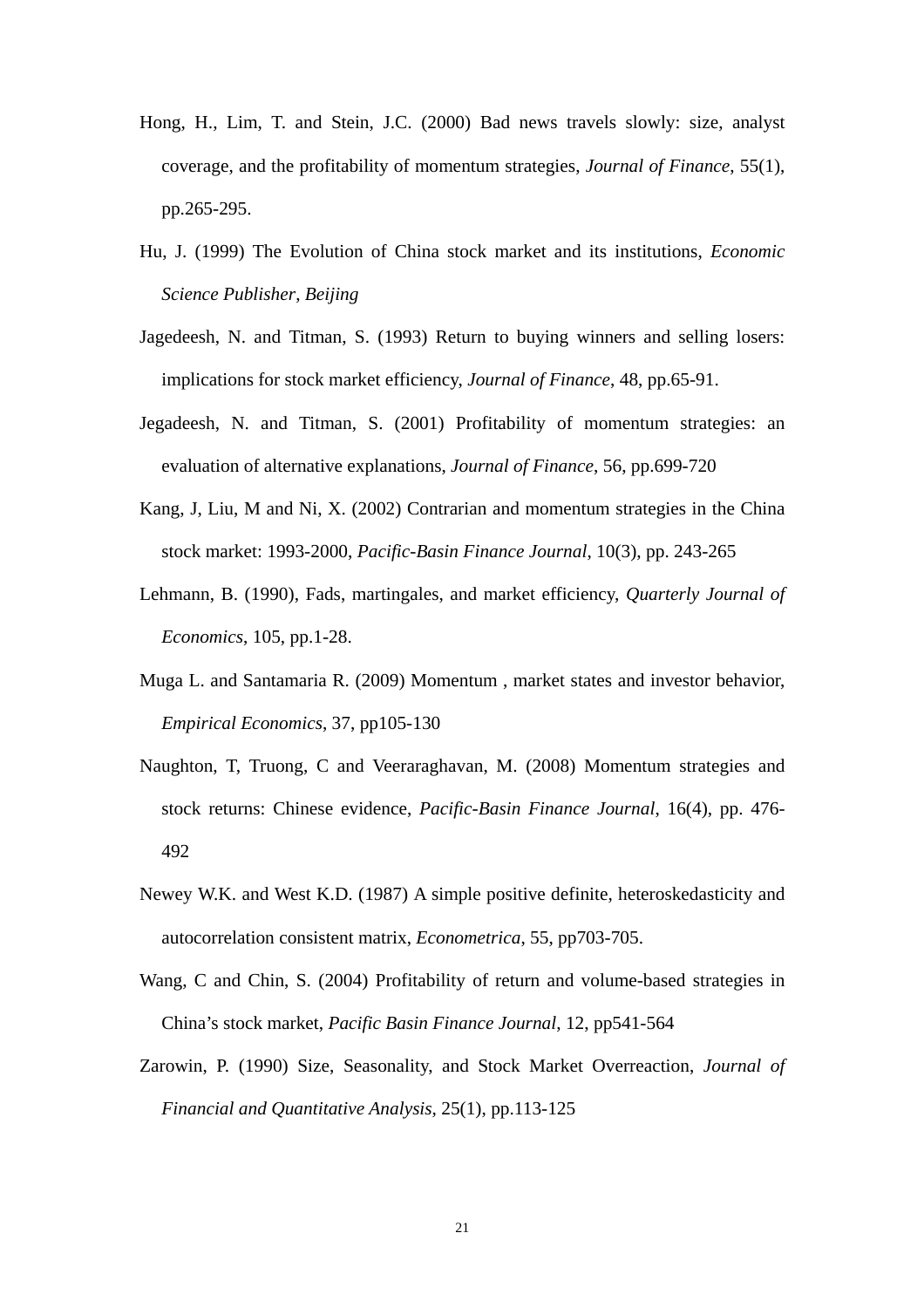|       | $K=1$       | $K=3$        | $K=6$    | $K=9$    |
|-------|-------------|--------------|----------|----------|
| L-W   | $0.00818**$ | $0.005773**$ | 0.002242 | 0.001397 |
|       | (2.26)      | (2.31)       | (1.36)   | (0.99)   |
| $L-W$ | $0.01097**$ | 0.00462      | 0.0013   | 0.00047  |
|       | (2.25)      | (1.17)       | (0.46)   | (0.19)   |
| L-W   | 0.0061      | 0.00157      | 0.00058  | 0.000095 |
|       | (1.29)      | (0.38)       | (0.16)   | (0.03)   |

Table 1: Monthly contrarian profits for overlapping observations

Table 1 presents average monthly returns for contrarian strategies for the time period from January 1995 to December 2009. L-W represents the loser-minus-winner portfolio. J and K represent monthly formation and holding periods. The numbers in the parentheses are tvalues based on Newey-West autocorrelation consistent standard errors. The symbols \*\*\*, \*\* and \* indicate, respectively, significance at 1%, 5% and 10% levels.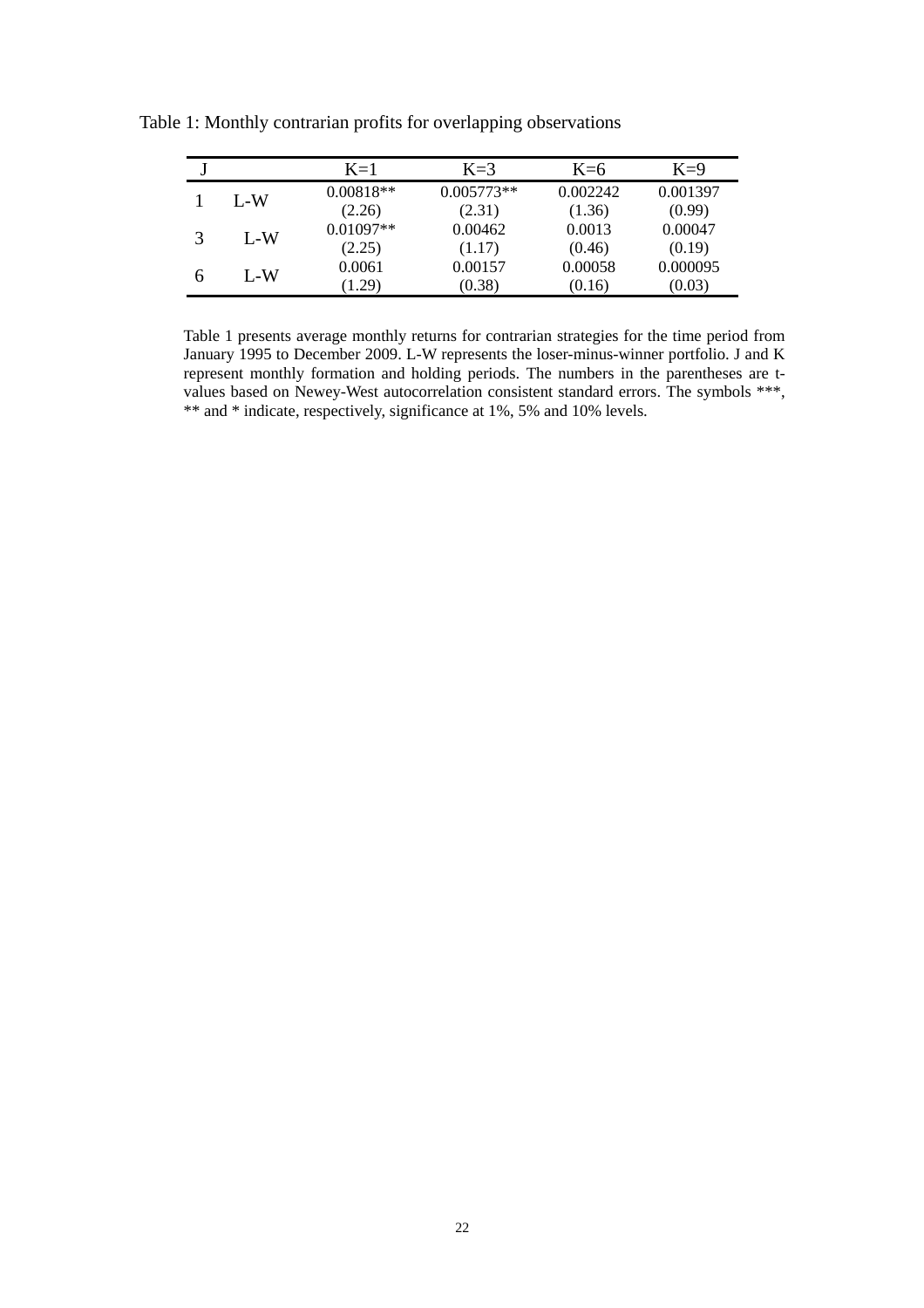| $\bf J$        |         | $K=1$         | $K=2$         | $K=4$        | $K=8$        | $K=12$      | $K=16$      |
|----------------|---------|---------------|---------------|--------------|--------------|-------------|-------------|
|                | $L-W$   | $0.006718***$ | 0.001062      | 0.000552     | $0.001021**$ | $0.00079**$ | $0.000532*$ |
|                |         | (6.42)        | (1.53)        | (1.03)       | (2.55)       | (2.32)      | (1.72)      |
| $\mathbf{1}$   | Losers  | $0.004333**$  | 0.001767      | 0.001803     | 0.002222     | 0.002163    | 0.002364    |
|                |         | (2.19)        | (0.93)        | (0.96)       | (1.16)       | (1.12)      | (1.21)      |
|                | Winners | $-0.002400$   | 0.000728      | 0.001233     | 0.001212     | 0.001364    | 0.001808    |
|                |         | $(-1.19)$     | (0.37)        | (0.63)       | (0.62)       | (0.70)      | (0.92)      |
|                | $L-W$   | $0.0024**$    | $-0.00099$    | 0.000207     | $0.00101*$   | $0.00091*$  | 0.000627    |
|                |         | (2.40)        | $(-1.25)$     | (0.29)       | (1.82)       | (1.83)      | (1.40)      |
| $\overline{2}$ | Losers  | 0.002362      | 0.00090       | 0.00180      | 0.00216      | 0.00226     | 0.002397    |
|                |         | (1.24)        | (0.48)        | (0.96)       | (1.14)       | (1.19)      | (1.24)      |
|                | Winners | $-3.82E-05$   | 0.00189       | 0.00159      | 0.00115      | 0.00135     | 0.00177     |
|                |         | $(-0.02)$     | (0.97)        | (0.81)       | (0.59)       | (0.69)      | (0.90)      |
|                | $L-W$   | $0.00256**$   | $0.000942**$  | 0.001872     | $0.001833**$ | $0.00155**$ | $0.001108*$ |
|                |         | (2.33)        | (0.93)        | (2.01)       | (2.39)       | (2.25)      | (1.82)      |
| $\overline{4}$ | Losers  | 0.003176*     | 0.002454      | 0.002724     | 0.002677     | 0.002606    | 0.002580    |
|                |         | (1.68)        | (1.30)        | (1.44)       | (1.40)       | (1.35)      | (1.33)      |
|                | Winners | 0.000616      | 0.001512      | 0.000852     | 0.000844     | 0.001056    | 0.001472    |
|                |         | (0.31)        | (0.76)        | (0.43)       | (0.43)       | (0.54)      | (0.75)      |
|                | $L-W$   | $0.004874***$ | $0.002908**$  | $0.002854**$ | $0.00234**$  | $0.001611*$ | 0.001267    |
|                |         | (3.84)        | (2.45)        | (2.50)       | (2.22)       | (1.67)      | (1.53)      |
| 8              | Losers  | $0.004659**$  | $0.003441*$   | 0.003207     | 0.002871     | 0.002615    | 0.002239    |
|                |         | (2.31)        | (1.75)        | (1.64)       | (1.47)       | (1.33)      | (1.14)      |
|                | Winners | $-0.000215$   | 0.000533      | 0.000353     | 0.000532     | 0.001004    | 0.000972    |
|                |         | $(-0.11)$     | (0.27)        | (0.18)       | (0.27)       | (0.50)      | (0.50)      |
|                | $L-W$   | $0.004841***$ | $0.003414***$ | $0.00302**$  | $0.002068*$  | 0.001331    | 0.000765    |
|                |         | (3.61)        | (2.66)        | (2.41)       | (1.78)       | (1.26)      | (0.80)      |
| 12             | Losers  | 0.004547**    | $0.003602*$   | 0.003283*    | 0.002804     | 0.002136    | 0.001872    |
|                |         | (2.25)        | (1.80)        | (1.66)       | (1.41)       | (1.07)      | (0.94)      |
|                | Winners | $-0.000294$   | 0.000188      | 0.000263     | 0.000735     | 0.000805    | 0.001107    |
|                |         | $(-0.14)$     | (0.09)        | (0.13)       | (0.36)       | (0.40)      | (0.56)      |
|                | $L-W$   | $0.004411***$ | 0.002894*     | $0.002517*$  | 0.001624     | 0.000808    | 0.000317    |
|                |         | (3.09)        | (2.12)        | (1.93)       | (1.35)       | (0.72)      | (0.31)      |
| 16             | Losers  | $0.004492**$  | $0.003662*$   | 0.003164     | 0.002145     | 0.001753    | 0.001387    |
|                |         | (2.20)        | (1.81)        | (1.57)       | (1.07)       | (0.87)      | (0.69)      |
|                | Winners | 8.02E-05      | 0.000768      | 0.000647     | 0.000521     | 0.000945    | 0.001070    |
|                |         | (0.04)        | (0.38)        | (0.32)       | (0.26)       | (0.47)      | (0.54)      |
|                | $L-W$   | 0.002785*     | 0.001693      | 0.001435     | 0.000759     | 0.000392    | 0.000258    |
|                |         | (1.95)        | (1.23)        | (1.06)       | (0.60)       | (0.33)      | (0.24)      |
| 24             | Losers  | 0.002949      | 0.002213      | 0.001832     | 0.001317     | 0.001152    | 0.001230    |
|                |         | (1.45)        | (1.10)        | (0.91)       | (0.65)       | (0.57)      | (0.61)      |
|                | Winners | 0.000164      | 0.000520      | 0.000397     | 0.000558     | 0.000761    | 0.000964    |
|                |         | (0.08)        | (0.26)        | (0.20)       | (0.28)       | (0.38)      | (0.48)      |

Table 2: Weekly winners, losers and contrarian portfolios and stock returns for overlapping observations

Table 2 presents average weekly returns for contrarian strategies for the time period January 1995 to April 2010. L-W, losers and winners represents the loser-minus-winner portfolio, loser and winner portfolios. J and K represent weekly formation and holding periods. The numbers in the parentheses are t-values based on Newey-West autocorrelation consistent standard errors. The symbols \*\*\*, \*\* and \* indicate, respectively, significance at 1%, 5% and 10% levels.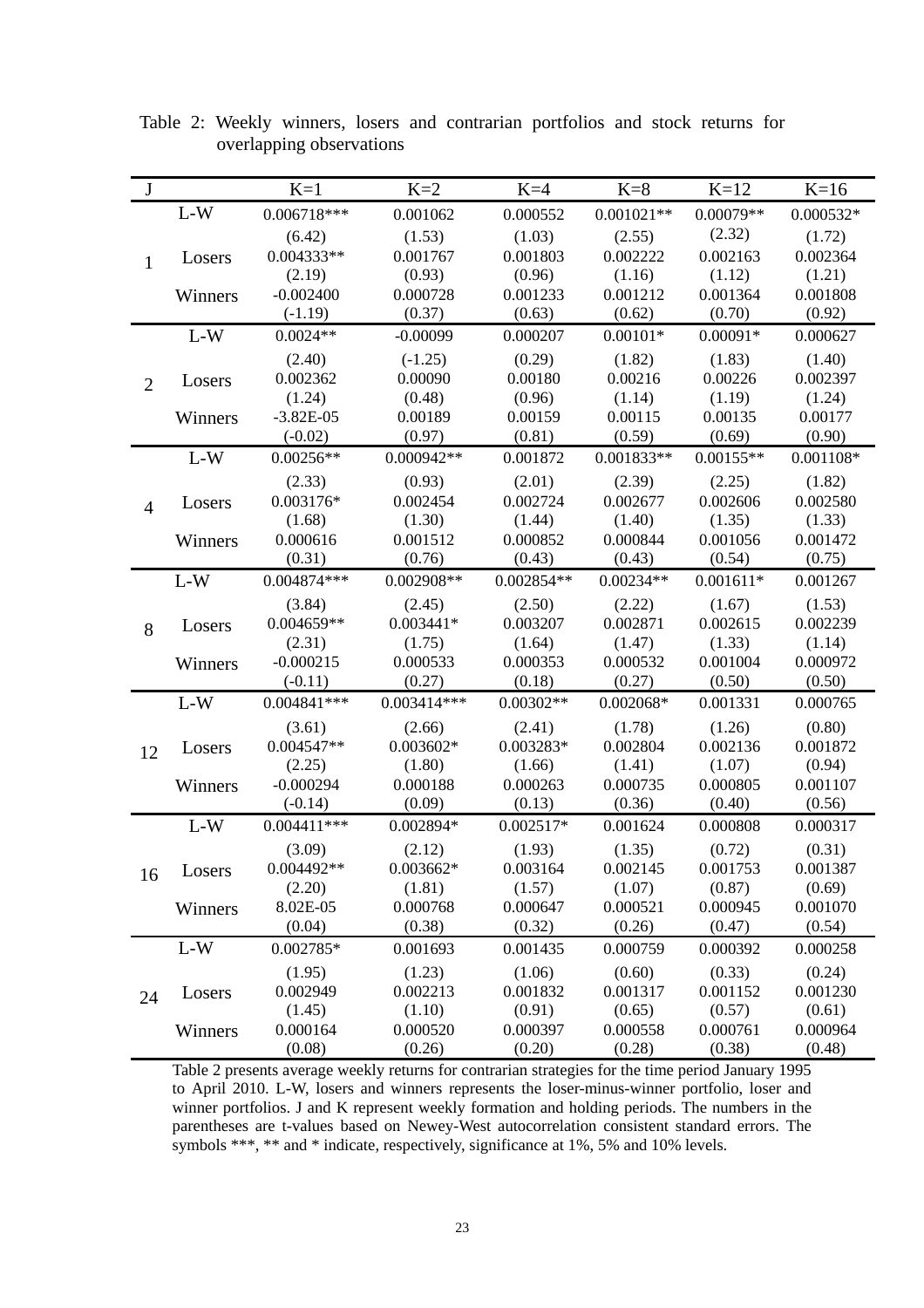| $\bf J$        |              | $K=1$              | $K=2$              | $K=4$              | $K=8$              | $K=12$                  | $K=16$             |
|----------------|--------------|--------------------|--------------------|--------------------|--------------------|-------------------------|--------------------|
|                | Whole        | $0.006718***$      | 0.001062           | 0.000552           | $0.001021**$       | $0.00079**$             | $0.000532*$        |
|                | period       | (6.42)             | (1.53)             | (1.03)             | (2.55)             | (2.32)                  | (1.72)             |
|                | Up           | $0.007081***$      | 0.001151           | 0.000174           | 0.000544           | 0.000511                | 0.000189           |
| $\mathbf{1}$   | market       | (4.62)             | (1.14)             | (0.21)             | (0.86)             | (0.94)                  | (0.39)             |
|                | Down         | $0.006311***$      | 0.000953           | 0.001013           | $0.001601***$      | $0.001138***$           | 0.001959***        |
|                | market       | (4.41)             | (0.96)             | (1.75)             | (3.06)             | (2.76)                  | (2.59)             |
|                | Whole        | $0.0024**$         | $-0.00099$         | 0.000207           | $0.00101*$         | $0.00091*$              | 0.000627           |
|                | period       | (2.40)             | $(-1.25)$          | (0.29)             | (1.82)             | (1.83)                  | (1.40)             |
| $\overline{2}$ | Up           | 0.002348           | 0.001904           | 0.000316           | 0.000353           | 0.000415                | 0.00016            |
|                | market       | (1.63)             | (1.64)             | (0.29)             | (0.40)             | (0.52)                  | (0.23)             |
|                | Down         | $0.002463*$        | $-0.000112$        | 0.000844           | 0.001827**         | $0.001529**$            | $0.001206**$       |
|                | market       | (1.70)             | (0.09)             | (1.74)             | (2.51)             | (2.55)                  | (2.25)             |
|                | Whole        | $0.00256**$        | 0.000942**         | 0.001872           | $0.001833**$       | $0.00155**$             | 0.001108*          |
|                | period       | (2.33)             | (0.93)             | (2.01)             | (2.39)             | (2.25)                  | (1.82)             |
| $\overline{4}$ | Up           | 0.001085           | 0.000178           | 0.00114            | 0.001111           | 0.000928                | 0.00063            |
|                | market       | (1.11)             | (0.12)             | (0.82)             | (0.92)             | (0.86)                  | (0.66)             |
|                | Down         | 0.003479**         | $-0.001873$        | 0.002769**         | $0.002729***$      | 0.002328**              | $0.0017**$         |
|                | market       | (2.19)             | (1.28)             | (2.14)             | (2.79)             | (2.68)                  | (2.20)             |
|                | Whole        | $0.004874***$      | $0.002908***$      | $0.002854***$      | $0.00234**$        | $0.001611***$           | $0.001267***$      |
|                | period       | (3.84)             | (2.45)             | (2.50)             | (2.22)             | (1.67)                  | (1.53)             |
| 8              | Up           | $0.004218**$       | 0.002032           | 0.00207            | 0.001414           | 0.001417                | 0.000835           |
|                | market       | (2.17)             | (1.10)             | (1.17)             | (0.86)             | (0.58)                  | (0.66)             |
|                | Down         | $0.005681***$      | 0.003989***        | $0.003826***$      | 0.003496***        | $0.002553**$            | $0.001796*$        |
|                | market       | (3.52)             | (2.60)             | (2.62)             | (2.65)             | (2.13)                  | (1.66)             |
|                | Whole        | $0.004841***$      | $0.003414***$      | $0.00302**$        | $0.002068*$        | 0.001331                | 0.000765           |
|                | period       | (3.61)             | (2.66)             | (2.41)             | (1.78)             | (1.26)                  | (0.80)             |
| 12             | Up           | $0.00407**$        | 0.002345           | 0.001765           | 0.000854           | 0.000448                | 0.000122           |
|                | market       | (1.96)             | (1.18)             | (0.91)             | (0.48)             | (0.28)                  | (0.09)             |
|                | Down         | $0.005801***$      | $0.004749***$      | 0.004589***        | 0.00357**          | 0.002413*               | 0.00155            |
|                | market       | (3.37)             | (2.81)             | (2.81)             | (2.36)             | (1.73)                  | (1.19)             |
|                | Whole        | $0.004411***$      | 0.002894*          | $0.002517*$        | 0.001624           | 0.000808                | 0.000317           |
|                | period       | (3.09)             | (2.12)             | (1.93)<br>0.001322 | (1.35)             | (0.72)<br>$-0.00000997$ | (0.31)             |
| 16             | Up<br>market | 0.00306            | 0.00146            |                    | 0.000555           |                         | $-0.0002$          |
|                | Down         | (1.39)<br>0.006096 | (0.70)<br>0.004677 | (0.66)<br>0.003994 | (0.30)<br>0.002934 | 0.01<br>0.001806        | 0.14<br>0.000942   |
|                | market       | (3.34)             | (2.68)             | (2.41)             | (1.88)             | (1.22)                  | (0.67)             |
|                | Whole        | 0.002785*          | 0.001693           | 0.001435           | 0.000759           | 0.000392                | 0.000258           |
|                | period       |                    |                    | (1.06)             |                    | (0.33)                  |                    |
|                | Up           | (1.95)<br>0.002299 | (1.23)<br>0.001039 | 0.000861           | (0.60)<br>0.000323 | 0.000181                | (0.24)<br>0.000216 |
| 24             | market       | (1.06)             | (0.51)             | (0.43)             | (0.18)             | (0.11)                  | (0.14)             |
|                | Down         | 0.003378           | 0.00249            | 0.002134           | 0.001286           | 0.000645                | 0.000309           |
|                | market       | (1.81)             | (1.36)             | (1.18)             | (0.74)             | (0.38)                  | (0.19)             |

Table 3: Weekly contrarian profits following different market states for overlapping observations

Table 3 presents average weekly returns for contrarian strategies following different market states for the time period from January 1995 to April 2010. J and K represent weekly formation and holding periods. The numbers in the parentheses are t-values based on Newey-West autocorrelation consistent standard errors. The symbols \*\*\*, \*\* and \* indicate, respectively, significance at 1%, 5% and 10% levels.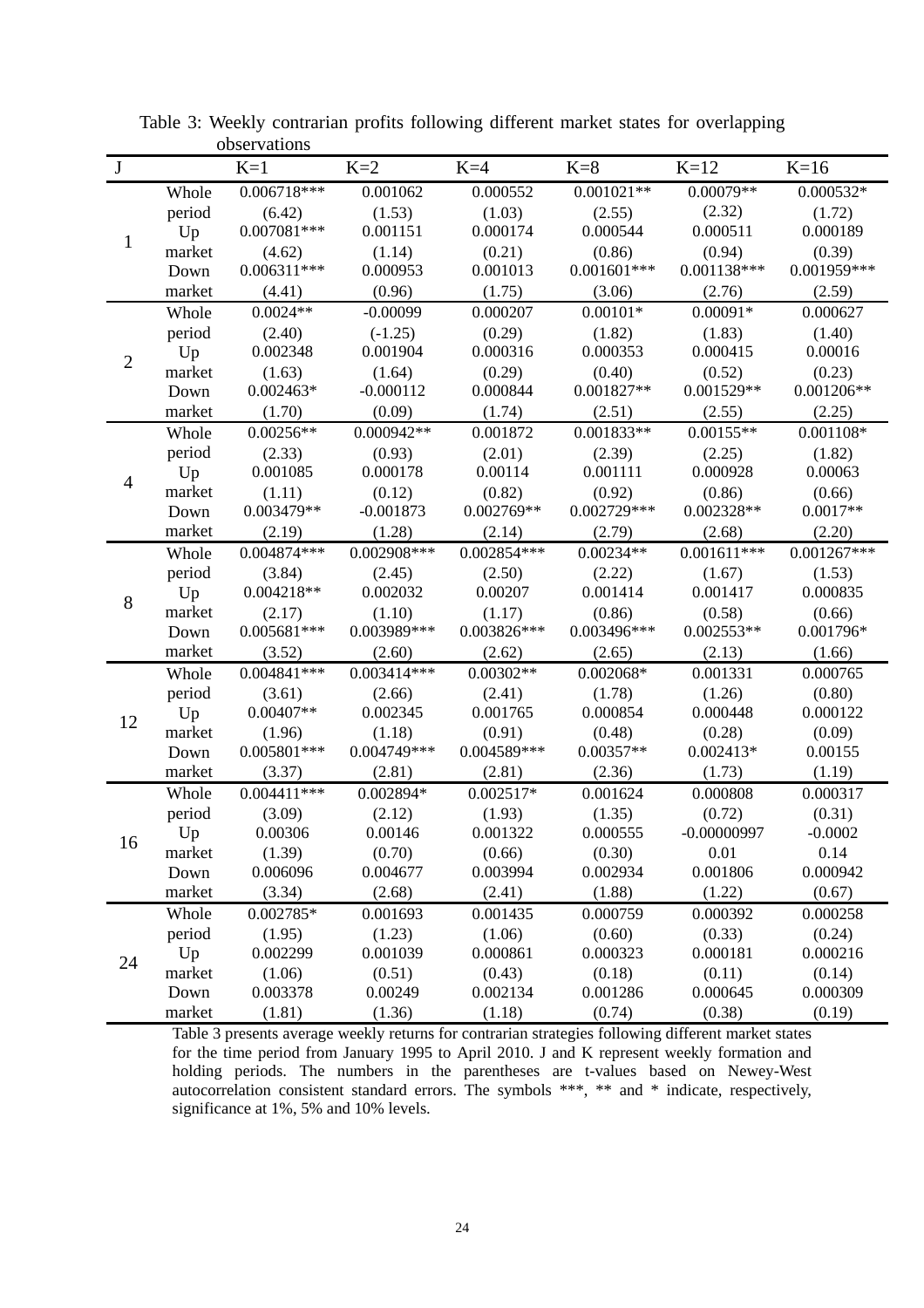| $\bf J$        |         | $K=1$          | $K=2$          | $K=4$        | $K=8$        | $K=12$       | $K=16$       |
|----------------|---------|----------------|----------------|--------------|--------------|--------------|--------------|
|                | $L-W$   | $-0.00476***$  | $-0.0031***$   | $-0.000762$  | 0.000207     | 0.000279     | 8.64-E5      |
|                |         | $(-6.51)$      | $(-5.85)$      | $(-1.59)$    | (0.56)       | (0.85)       | (0.30)       |
| $\mathbf{1}$   | Losers  | $-0.000905$    | 7.72E-05       | 0.001217     | 0.001899     | 0.002030     | 0.002177     |
|                |         | $(-0.48)$      | (0.04)         | (0.65)       | (0.10)       | (1.05)       | (1.12)       |
|                | Winners | 0.003857**     | 0.003177       | 0.001979     | 0.001691     | 0.001751     | 0.002092     |
|                |         | (2.00)         | (1.64)         | (1.01)       | (0.87)       | (0.90)       | (1.06)       |
|                | $L-W$   | $-0.004426***$ | $-0.002129***$ | 0.000314     | 0.00079      | 0.000775     | 0.000455     |
|                |         | $(-5.56)$      | $(-2.71)$      | (0.45)       | (1.44)       | (1.58)       | (1.07)       |
| $\overline{2}$ | Losers  | $-0.000621$    | 0.000685       | 0.002413     | 0.002301     | 0.002292     | 0.002423     |
|                |         | $(-0.33)$      | (0.37)         | (1.27)       | (1.20)       | (1.19)       | (1.24)       |
|                | Winners | 0.003805*      | 0.002813       | 0.001575     | 0.001511     | 0.001517     | 0.001968     |
|                |         | (1.96)         | (1.43)         | (0.81)       | (0.77)       | (0.78)       | (1.00)       |
|                | $L-W$   | $-0.00079$     | 0.000954       | $0.001926**$ | $0.001605**$ | $0.001374**$ | $0.001054*$  |
|                |         | $(-0.76)$      | (0.96)         | (2.14)       | (2.12)       | (2.00)       | (1.79)       |
| $\overline{4}$ | Losers  | 0.001642       | 0.002466       | 0.002773     | 0.002538     | 0.002631     | 0.002251     |
|                |         | (0.87)         | (1.30)         | (1.45)       | (1.32)       | (1.36)       | (1.15)       |
|                | Winners | 0.002432       | 0.001513       | 0.000847     | 0.000932     | 0.001257     | 0.001197     |
|                |         | (1.22)         | (0.76)         | (0.43)       | (0.48)       | (0.64)       | (0.61)       |
|                | $L-W$   | 0.001034       | 0.001793       | $0.002176**$ | $0.001735*$  | 0.001278     | 0.000887     |
|                |         | (0.89)         | (1.53)         | (1.96)       | (1.67)       | (1.39)       | (1.11)       |
| 8              | Losers  | 0.002415       | 0.002772       | 0.002706     | 0.002578     | 0.002100     | 0.002098     |
|                |         | (1.25)         | (1.43)         | (1.39)       | (1.32)       | (1.07)       | (1.07)       |
|                | Winners | 0.001381       | 0.000979       | 0.000530     | 0.000842     | 0.000822     | 0.001211     |
|                |         | (0.69)         | (0.49)         | (0.27)       | (0.42)       | (0.42)       | (0.62)       |
|                | $L-W$   | 0.001978       | $0.00239*$     | $0.002231*$  | 0.001407     | 0.000885     | 0.000379     |
|                |         | (1.55)         | (1.91)         | (1.80)       | (1.24)       | (0.86)       | (0.42)       |
| 12             | Losers  | 0.002666       | 0.002889       | 0.002835     | 0.002067     | 0.001935     | 0.001585     |
|                |         | (1.34)         | (1.47)         | (1.44)       | (1.04)       | (0.98)       | (0.80)       |
|                | Winners | 0.000688       | 0.000499       | 0.000603     | 0.000659     | 0.001051     | 0.001206     |
|                |         | (0.34)         | (0.25)         | (0.30)       | (0.33)       | (0.53)       | (0.62)       |
|                | $L-W$   | 0.001296       | 0.001745       | 0.001712     | 0.000995     | 0.00034      | $-0.0000304$ |
|                |         | (0.96)         | (1.34)         | (1.36)       | (0.85)       | (0.31)       | $(-0.03)$    |
| 16             | Losers  | 0.002757       | 0.002838       | 0.002230     | 0.001783     | 0.001417     | 0.001078     |
|                |         | (1.37)         | (1.40)         | (1.11)       | (0.89)       | (0.71)       | (0.54)       |
|                | Winners | 0.001461       | 0.001093       | 0.000518     | 0.000788     | 0.001077     | 0.001109     |
|                |         | (0.72)         | (0.54)         | (0.25)       | (0.39)       | (0.54)       | (0.56)       |
|                | $L-W$   | 0.00061        | 0.001009       | 0.000787     | 0.000336     | 0.000149     | 9.58-E05     |
|                |         | (0.45)         | (0.74)         | (0.60)       | (0.27)       | (0.13)       | (0.09)       |
| 24             | Losers  | 0.001483       | 0.001659       | 0.001270     | 0.000976     | 0.001023     | 0.001159     |
|                |         | (0.75)         | (0.82)         | (0.63)       | (0.48)       | (0.50)       | (0.57)       |
|                | Winners | 0.000872       | 0.00065        | 0.000483     | 0.00064      | 0.000875     | 0.001063     |
|                |         | (0.44)         | (0.33)         | (0.24)       | (0.32)       | (0.44)       | (0.54)       |

Table 4. Weekly winners, losers and contrarian portfolios and stock returns after microstructure effect adjustment

Table 4 presents average weekly returns for contrarian strategies after the microstructure effect adjustment (skipping one week between the formation and holding periods) for the time period from January 1995 to April 2010. L-W, losers and winners represents the loser-minus-winner portfolio, loser and winner portfolios. J and K represent weekly formation and holding periods. The numbers in the parentheses are t-values based on Newey-West autocorrelation consistent standard errors. The symbols \*\*\*, \*\* and \* indicate, respectively, significance at 1%, 5% and 10% levels.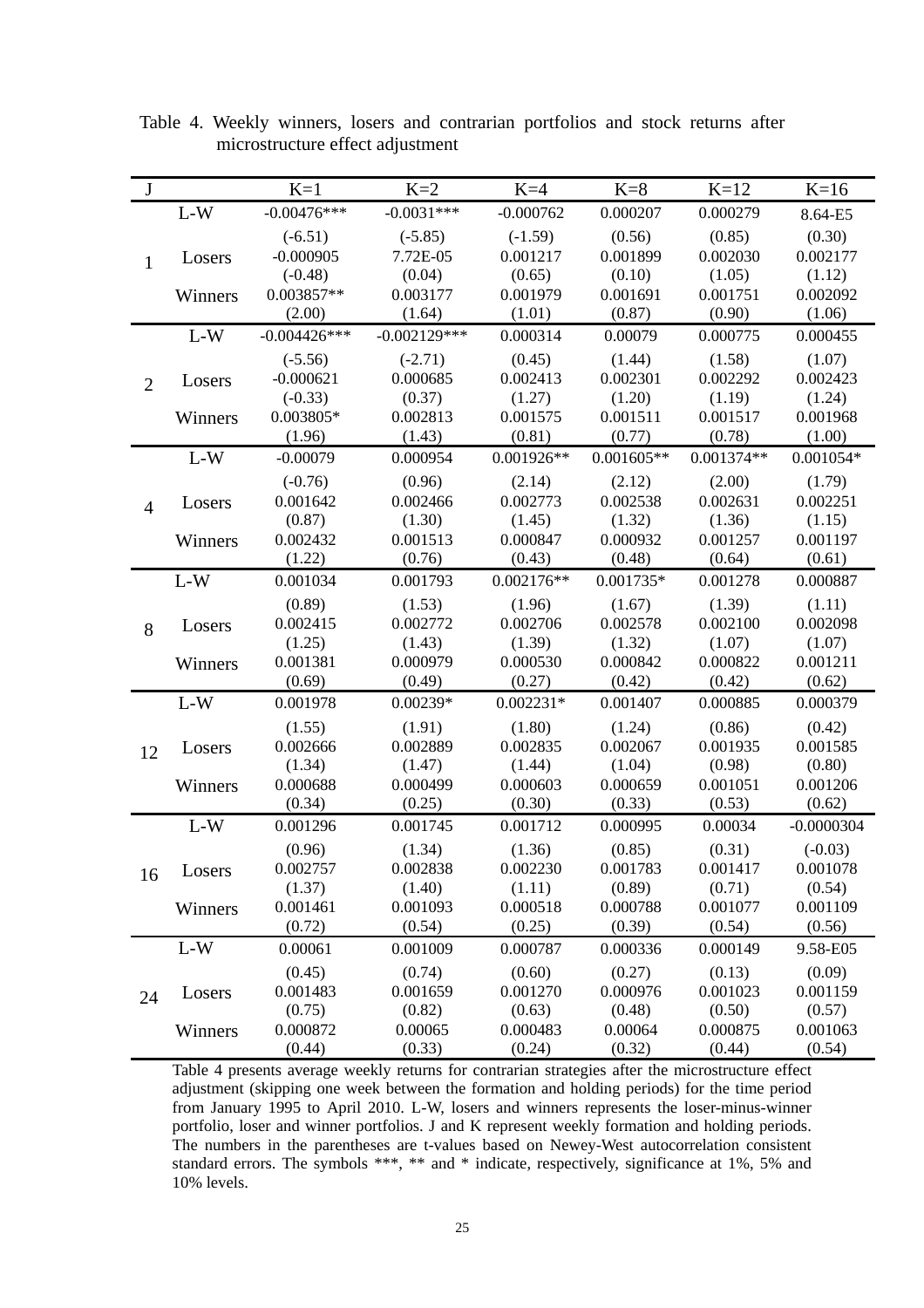| $\bf J$        |        | $K=1$          | $K=2$          | $K=4$        | $K=8$         | $K=12$       | $K=16$       |
|----------------|--------|----------------|----------------|--------------|---------------|--------------|--------------|
|                | Whole  | $-0.00476***$  | $-0.0031***$   | $-0.000762$  | 0.000207      | 0.000279     | 8.64-E5      |
|                | period | $(-6.51)$      | $(-5.85)$      | $(-1.59)$    | (0.56)        | (0.85)       | (0.30)       |
|                | Up     | $-0.00486***$  | $-0.00411***$  | $-0.00101$   | $-0.00028$    | $-6.8E-05$   | $-0.00025$   |
| $\mathbf{1}$   | market | $(-4.75)$      | $(-5.26)$      | $(-1.41)$    | $(-0.48)$     | $(-0.13)$    | $(-0.55)$    |
|                | Down   | $-0.00464***$  | $-0.00187**$   | $-0.00046$   | 0.000811      | $0.000713*$  | 0.000497     |
|                | market | $(-3.97)$      | $(-2.26)$      | $(-0.66)$    | (1.64)        | (1.73)       | (1.41)       |
|                | Whole  | $-0.004426***$ | $-0.002129***$ | 0.000314     | 0.00079       | 0.000775     | 0.000455     |
|                | period | $(-5.56)$      | $(-2.71)$      | (0.45)       | (1.44)        | (1.58)       | (1.07)       |
| $\mathbf{2}$   | Up     | $-0.00062***$  | $-0.00339***$  | $-0.00033$   | 0.000107      | 0.000242     | 2.64E-05     |
|                | market | $(-5.26)$      | $(-2.81)$      | $(-0.31)$    | (0.12)        | (0.31)       | (0.04)       |
|                | Down   | $-0.00228*$    | $-0.00059$     | 0.001097     | $0.001635**$  | $0.001439**$ | $0.000908*$  |
|                | market | $(-1.90)$      | $(-0.56)$      | (1.14)       | (2.36)        | (2.38)       | (1.88)       |
|                | Whole  | $-0.00079$     | 0.000954       | $0.001926**$ | $0.001605**$  | $0.001374**$ | $0.001054*$  |
|                | period | $(-0.76)$      | (0.96)         | (2.14)       | (2.12)        | (2.00)       | (1.79)       |
| $\overline{4}$ | Up     | $-0.00147$     | 9.82E-05       | 0.001176     | 0.000913      | 0.00079      | 0.000716     |
|                | market | $(-0.94)$      | (0.07)         | (0.87)       | (0.76)        | (0.74)       | (0.79)       |
|                | Down   | 0.000037       | 0.001999       | 0.002848     | $0.002461***$ | $0.002101**$ | $0.001471*$  |
|                | market | (0.03)         | (1.47)         | (2.30)       | (2.58)        | (2.40)       | (1.92)       |
|                | Whole  | 0.001034       | 0.001793       | $0.002176**$ | $0.001735*$   | 0.001278     | 0.000887     |
|                | period | (0.89)         | (1.53)         | (1.96)       | (1.67)        | (1.39)       | (1.11)       |
|                | Up     | $-0.00016$     | 0.000593       | 0.001222     | 0.000798      | 0.000601     | 0.000542     |
| $8\,$          | market | $(-0.09)$      | (0.33)         | (0.71)       | (0.49)        | (0.42)       | (0.45)       |
|                | Down   | 0.002509       | $0.003277**$   | 0.003363**   | $0.002904**$  | $-0.00211*$  | 0.001309     |
|                | market | (1.63)         | (2.19)         | (2.34)       | (2.20)        | (1.77)       | (1.22)       |
|                | Whole  | 0.001978       | $0.00239*$     | $0.002231*$  | 0.001407      | 0.000885     | 0.000379     |
|                | period | (1.55)         | (1.91)         | (1.80)       | (1.24)        | (0.86)       | (0.42)       |
| 12             | Up     | 0.000583       | 0.000868       | 0.000801     | 0.000158      | 2.68E-05     | $-0.00015$   |
|                | market | (0.29)         | (0.45)         | (0.42)       | (0.09)        | (0.02)       | $(-0.11)$    |
|                | Down   | 0.00372        | $0.004285**$   | $0.004014**$ | $0.00295**$   | 0.001933     | 0.001022     |
|                | market | (2.18)         | (2.55)         | (2.48)       | (1.98)        | (1.41)       | (0.8)        |
|                | Whole  | 0.001296       | 0.001745       | 0.001712     | 0.000995      | 0.00034      | $-0.0000304$ |
|                | period | (0.96)         | (1.34)         | (1.36)       | (0.85)        | (0.31)       | $(-0.03)$    |
| 16             | Up     | 0.000286       | 0.000441       | 0.000467     | $-3.6E-05$    | $-0.00033$   | 0.000432     |
|                | market | (0.14)         | (0.22)         | (0.24)       | (0.02)        | $(-0.20)$    | (0.31)       |
|                | Down   | 0.003263*      | $0.003361**$   | 0.003249**   | 0.002167      | 0.001153     | 0.000453     |
|                | market | (1.92)         | (2.02)         | (2.00)       | (1.42)        | (0.79)       | (0.33)       |
|                | Whole  | 0.00061        | 0.001009       | 0.000787     | 0.000336      | 0.000149     | 9.58-E05     |
|                | period | (0.45)         | (0.74)         | (0.60)       | (0.27)        | (0.13)       | (0.09)       |
| 24             | Up     | $-0.00019$     | 0.000193       | 0.000286     | $-2.2E-05$    | $-3E-06$     | 0.000187     |
|                | market | $(-0.1)$       | (0.10)         | (0.15)       | $(-0.01)$     | (0.00)       | (0.13)       |
|                | Down   | 0.00159        | 0.002          | 0.001397     | 0.000767      | 0.00033      | $-1.3E-05$   |
|                | market | (0.86)         | (1.11)         | (0.79)       | (0.45)        | (0.20)       | $(-0.01)$    |

 Table 5: Weekly contrarian profits after microstructure effect adjustment following different market states

Table 5 presents average weekly returns for contrarian strategies following different market states, after the microstructure effect adjustment (skipping one week between the formation and holding periods), for the time period from January 1995 to April 2010. J and K represent weekly formation and holding periods. The numbers in the parentheses are t-values based on Newey-West autocorrelation consistent standard errors. The symbols \*\*\*, \*\* and \* indicate, respectively, significance at 1%, 5% and 10% levels.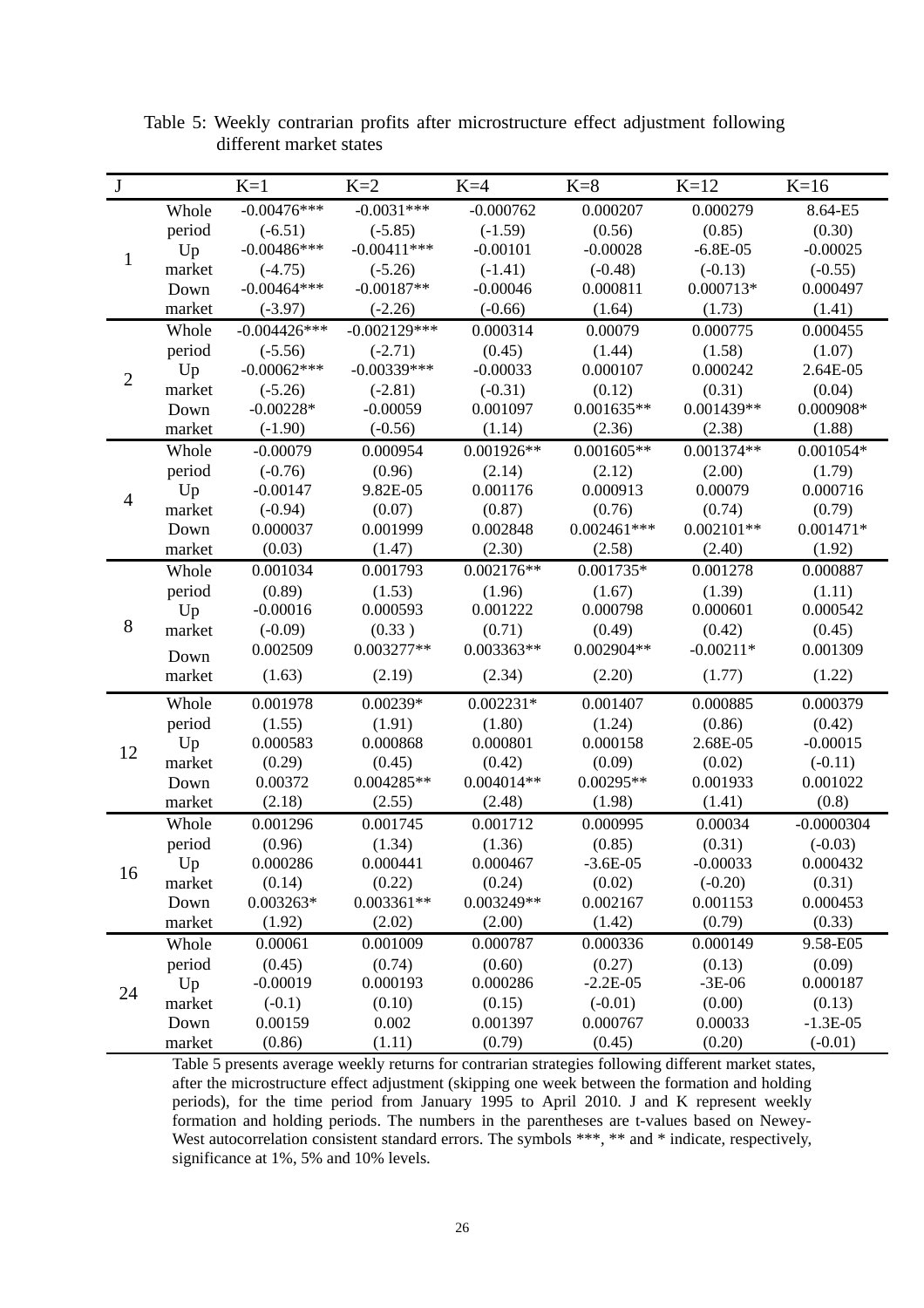|    |       | $K=1$         | $K=2$         | $K=4$        | $K=8$        | $K=12$       | $K=16$       |
|----|-------|---------------|---------------|--------------|--------------|--------------|--------------|
|    | $L-W$ | $-0.004447**$ | $-0.002502**$ | 0.000144     | 0.000378     | 0.000798     | 0.000759     |
|    |       | $(-2.47)$     | $(-2.09)$     | (0.16)       | (0.52)       | (1.15)       | (1.17)       |
| 2  | $L-W$ | $-0.002655$   | $-3.23E-05$   | 0.001981     | 0.001448     | 0.001917     | $0.001699*$  |
|    |       | $(-1.45)$     | $(-0.02)$     | (1.43)       | (1.28)       | (1.75)       | (1.65)       |
| 4  | $L-W$ | 0.002297      | $0.003516*$   | $0.004018**$ | $0.002726*$  | $0.003236**$ | $0.002572*$  |
|    |       | (1.10)        | (1.84)        | (2.20)       | (1.73)       | (2.06)       | (1.81)       |
| 8  | $L-W$ | $0.004367**$  | $0.004489**$  | $0.004299*$  | $0.004039*$  | $0.003771*$  | $0.003224*$  |
|    |       | (1.98)        | (2.07)        | (1.97)       | (1.87)       | (1.81)       | (1.78)       |
| 12 | $L-W$ | $0.006093**$  | $0.006001**$  | $0.005709**$ | $-0.004474*$ | $0.004166*$  | $0.003559*$  |
|    |       | (2.50)        | (2.45)        | (2.27)       | $(-1.86)$    | $(-1.86)$    | $(-1.92)$    |
|    | $L-W$ | $0.005408**$  | $0.005439**$  | $0.004886*$  | $0.004207*$  | $0.004005*$  | $0.003592**$ |
| 16 |       | (2.05)        | (2.10)        | (1.84)       | (1.69)       | (1.82)       | 1.98)        |
|    |       | $0.005122**$  | $0.006161**$  | 0.005980**   | $0.005137**$ | 0.004977**   | $0.004516**$ |
| 24 | $L-W$ | (2.12)        | (2.58)        | (2.59)       | (2.47)       | (2.59)       | (2.53)       |

Table 6: Weekly contrarian profits after microstructure effect adjustment for period from 2007 to 2010

Table 6 presents average weekly returns for contrarian strategies after the microstructure effect adjustment (skipping one week between the formation and holding periods) for the time period from January 2007 to April 2010. L-W represents the loser-minus-winner portfolio. J and K represent weekly formation and holding periods. The numbers in the parentheses are t-values based on Newey-West autocorrelation consistent standard errors. The symbols \*\*\*, \*\* and \* indicate, respectively, significance at 1%, 5% and 10% levels.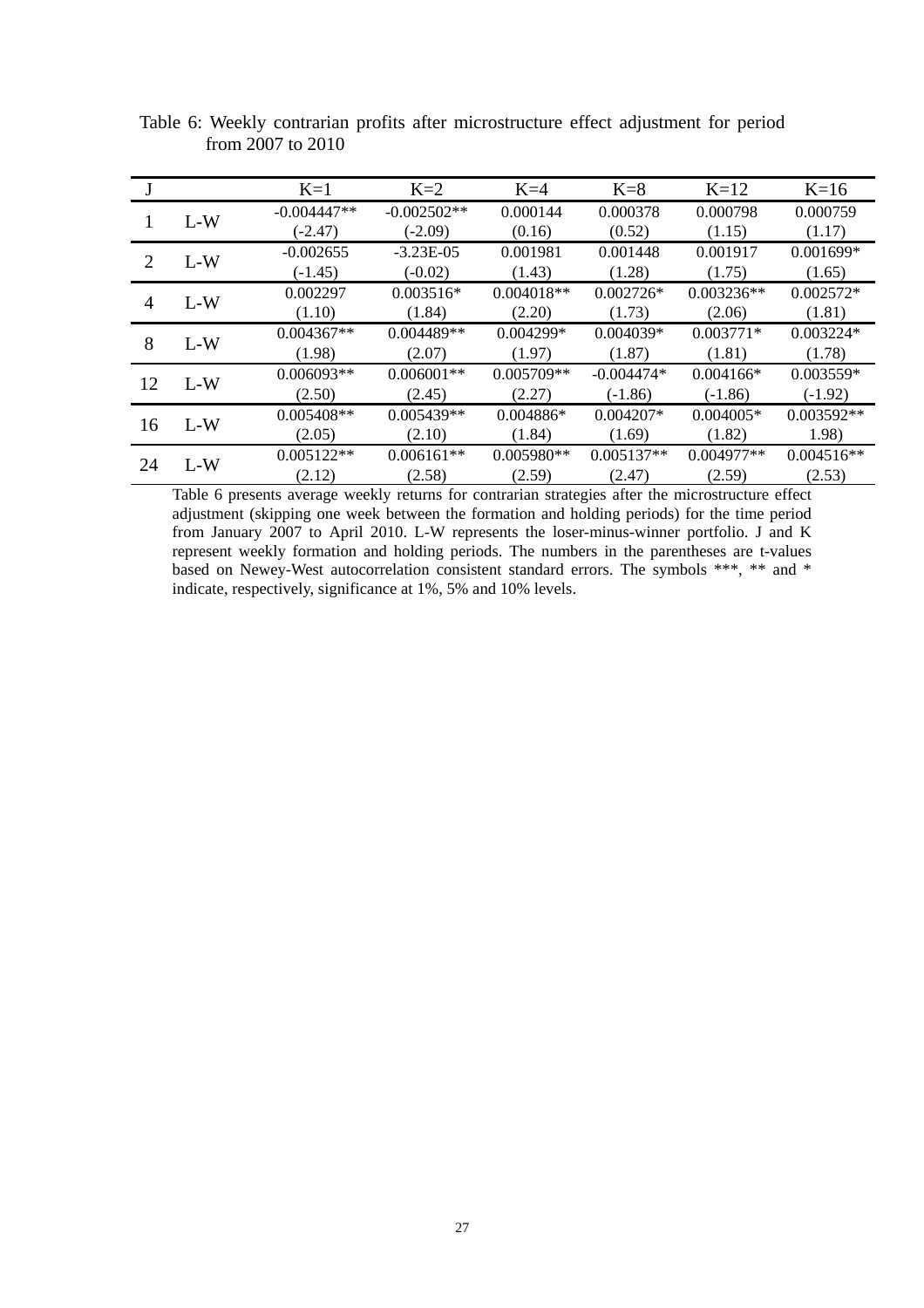| $\bf J$        |         | $K=1$                   | $K=2$                  | $K=4$                  | $K=8$                  | $K=12$                 | $K=16$                 |
|----------------|---------|-------------------------|------------------------|------------------------|------------------------|------------------------|------------------------|
|                | Winners | $0.006631**$<br>(2.54)  | $0.006236**$<br>(2.48) | $0.005030**$<br>(1.97) | $0.005018**$<br>(1.98) | 0.005078**<br>(2.01)   | 0.005559**<br>(2.21)   |
| $\mathbf{1}$   | Losers  | 0.001767<br>(0.78)      | 0.002126<br>(0.89)     | $0.004018*$<br>(1.72)  | 0.004739**<br>(2.00)   | $0.005009**$<br>(2.12) | $0.005310**$<br>(2.20) |
|                | Winners | $0.007230***$<br>(2.87) | $0.006073**$<br>(2.38) | $0.004747*$<br>(1.85)  | 0.004768*<br>(1.87)    | 0.004897*<br>(1.93)    | $0.005454**$<br>(2.15) |
| $\overline{2}$ | Losers  | 0.001031<br>(0.43)      | 0.002681<br>(1.15)     | $0.004421**$<br>(1.91) | $0.004875**$<br>(2.10) | $0.005140**$<br>(2.20) | $0.005481**$<br>(2.30) |
| 4              | Winners | $0.005216*$<br>(1.95)   | 0.004438*<br>(1.68)    | 0.003835<br>(1.47)     | 0.004155<br>(1.60)     | $0.004581*$<br>(1.78)  | $0.004243*$<br>(1.68)  |
|                | Losers  | 0.003747<br>(1.64)      | $0.004537*$<br>(1.96)  | $0.005011**$<br>(2.16) | $0.005067**$<br>(2.20) | $0.005371**$<br>(2.31) | $0.004960**$<br>(2.09) |
|                | Winners | 0.004289<br>(1.56)      | 0.003837<br>(1.40)     | 0.003503<br>(1.30)     | 0.004036<br>(1.50)     | 0.003789<br>(1.45)     | $0.004265*$<br>(1.69)  |
| 8              | Losers  | 0.004127*<br>(1.78)     | $0.004430*$<br>(1.91)  | $0.004725**$<br>(2.06) | 0.004833**<br>(2.09)   | 0.004390*<br>(1.86)    | 0.004806**<br>(2.02)   |
|                | Winners | 0.003760<br>(1.35)      | 0.003708<br>(1.34)     | 0.003817<br>(1.38)     | 0.003762<br>(1.39)     | 0.004163<br>(1.59)     | $0.004269*$<br>(1.68)  |
| 12             | Losers  | 0.004343*<br>(1.89)     | $0.004576**$<br>(1.99) | $0.004617**$<br>(1.99) | 0.003919*<br>(1.65)    | 0.004190*<br>(1.75)    | $0.004120*$<br>(1.70)  |
|                | Winners | $0.004803*$<br>(1.74)   | 0.004354<br>(1.58)     | 0.003573<br>(1.29)     | 0.003848<br>(1.42)     | 0.004066<br>(1.53)     | 0.003963<br>(1.54)     |
| 16             | Losers  | 0.004517*<br>(1.85)     | 0.004795*<br>(1.96)    | $0.004040*$<br>(1.68)  | 0.003884<br>(1.60)     | 0.003737<br>(1.52)     | 0.003530<br>(1.42)     |
|                | Winners | 0.003438<br>(1.29)      | 0.003423<br>(1.28)     | 0.003125<br>(1.18)     | 0.003345<br>(1.26)     | 0.003528<br>(1.36)     | 0.003730<br>(1.46)     |
| 24             | Losers  | 0.003245<br>(1.36)      | 0.003616<br>(1.48)     | 0.003411<br>(1.40)     | 0.003323<br>(1.35)     | 0.003525<br>(1.41)     | 0.003918<br>(1.56)     |

Table 7: Weekly winner and loser portfolios' returns (after microstructure adjustment) following the 'up' market

Table 7 presents average weekly returns for loser and winner portfolios following 'up' market, after the microstructure effect adjustment (skipping one week between the formation and holding periods), for the time period from January 1995 to April 2010. J and K represent weekly formation and holding periods. The numbers in the parentheses are t-values based on Newey-West autocorrelation consistent standard errors. The symbols \*\*\*, \*\* and \* indicate, respectively, significance at 1%, 5% and 10% levels.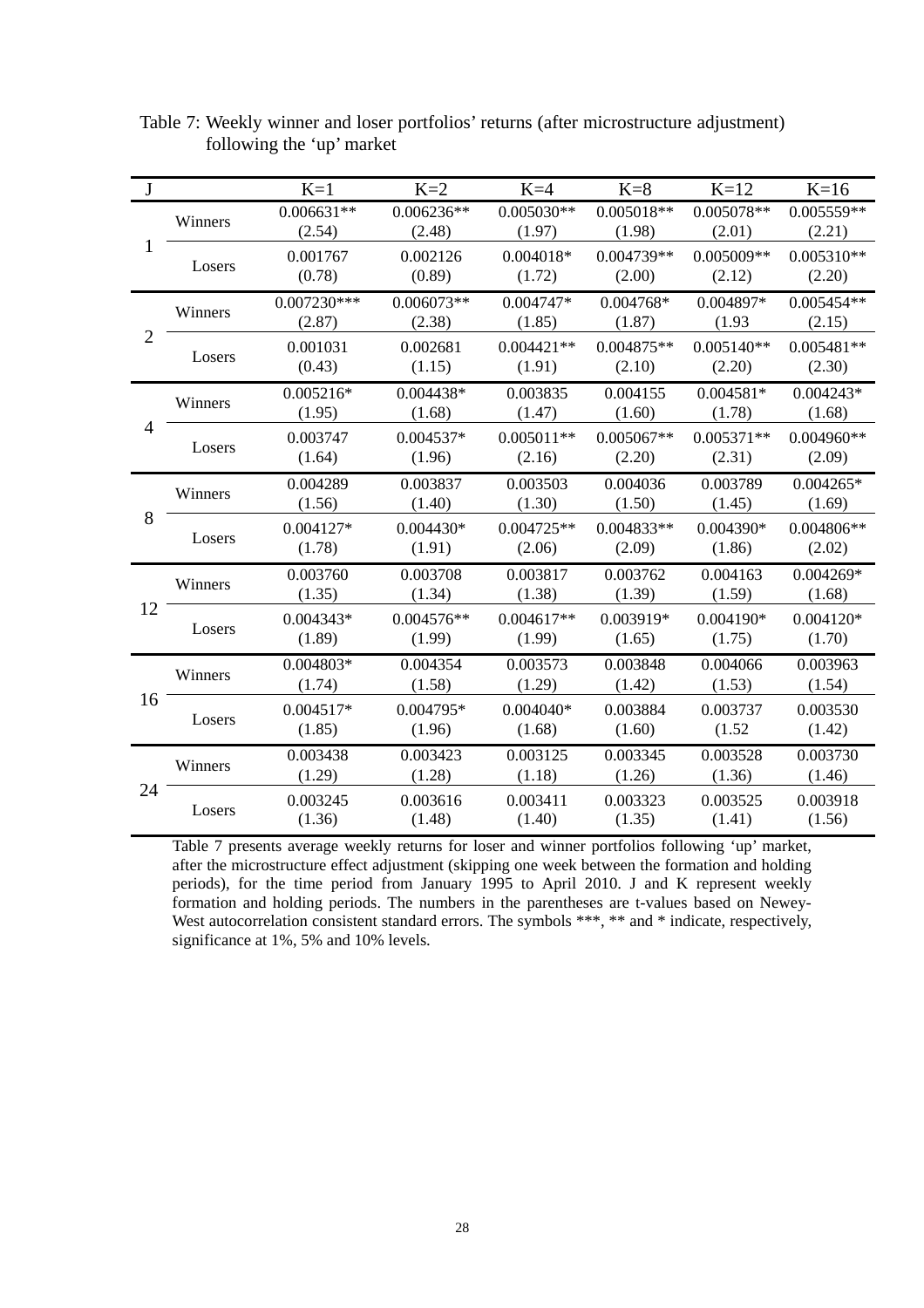| $\bf J$        |         | $K=1$       | $K=2$       | $K=4$       | $K=8$       | $K=12$      | $K=16$      |
|----------------|---------|-------------|-------------|-------------|-------------|-------------|-------------|
|                |         | 0.000485    | $-0.000553$ | $-0.001762$ | $-0.002438$ | $-0.002405$ | $-0.002197$ |
|                | Winners | (0.17)      | $(-0.19)$   | $(-0.61)$   | $(-0.85)$   | $(-0.83)$   | $(-0.76)$   |
| $\mathbf{1}$   |         | $-0.004151$ | $-0.002420$ | $-0.002218$ | $-0.001626$ | $-0.001692$ | $-0.001700$ |
|                | Losers  | $(-1.37)$   | $(-0.83)$   | $(-0.76)$   | $(-0.55)$   | $(-0.56)$   | $(-0.57)$   |
|                |         |             |             |             |             |             |             |
|                | Winners | $-0.000346$ | $-0.00114$  | $-0.002049$ | $-0.002518$ | $-0.002694$ | $-0.002355$ |
|                |         | $(-0.12)$   | $(-0.39)$   | $(-0.70)$   | $(-0.88)$   | $(-0.94)$   | $(-0.81)$   |
| $\overline{2}$ |         | $-0.002623$ | $-0.001742$ | $-0.000953$ | $-0.000883$ | $-0.001254$ | $-0.001369$ |
|                | Losers  | $(-0.89)$   | $(-0.60)$   | $(-0.32)$   | $(-0.29)$   | $(-0.41)$   | $(-0.45)$   |
|                |         |             |             |             |             |             |             |
|                | Winners | $-0.000961$ | $-0.002064$ | $-0.002828$ | $-0.003079$ | $-0.002884$ | $-0.002563$ |
|                |         | $(-0.33)$   | $(-0.70)$   | $(-0.97)$   | $(-1.08)$   | $(-1.00)$   | $(-0.89)$   |
| $\overline{4}$ |         | $-0.000924$ | $-6.50E-05$ | 2.08E-05    | $-0.000611$ | $-0.000783$ | $-0.001092$ |
|                | Losers  | $(-0.30)$   | $(-0.02)$   | (0.01)      | $(-0.20)$   | $(-0.25)$   | $(-0.36)$   |
|                |         |             |             |             |             |             |             |
|                | Winners | $-0.002206$ | $-0.002557$ | $-0.003170$ | $-0.003137$ | $-0.002839$ | $-0.002520$ |
|                |         | $(-0.77)$   | $(-0.89)$   | $(-1.12)$   | $(-1.10)$   | $(-0.99)$   | $(-0.88)$   |
| 8              |         | 0.000303    | 0.000721    | 0.000194    | $-0.000233$ | $-0.000726$ | $-0.001211$ |
|                | Losers  | (0.10)      | (0.23)      | (0.06)      | $(-0.07)$   | $(-0.23)$   | $(-0.39)$   |
|                |         |             |             |             |             |             |             |
|                | Winners | $-0.003148$ | $-0.003497$ | $-0.003401$ | $-0.003169$ | $-0.002752$ | $-0.002519$ |
|                |         | $(-1.11)$   | $(-1.23)$   | $(-1.19)$   | $(-1.10)$   | $(-0.95)$   | $(-0.87)$   |
| 12             |         | 0.000572    | 0.000788    | 0.000613    | $-0.000219$ | $-0.000819$ | $-0.001498$ |
|                | Losers  | (0.17)      | (0.24)      | (0.19)      | $(-0.07)$   | $(-0.26)$   | $(-0.48)$   |
|                |         | $-0.002693$ | $-0.002950$ | $-0.003251$ | $-0.002952$ | $-0.002558$ | $-0.002328$ |
|                | Winners | $(-0.94)$   | $(-1.03)$   | $(-1.12)$   | $(-1.02)$   | $(-0.88)$   | $(-0.80)$   |
| 16             |         | 0.000569    | 0.000411    | $-2.45E-06$ | $-0.000785$ | $-0.001406$ | $-0.001874$ |
|                | Losers  | (0.17)      | (0.13)      | $(-0.00)$   | $(-0.24)$   | $(-0.44)$   | $(-0.60)$   |
|                |         |             |             |             |             |             |             |
|                |         | $-0.002255$ | $-0.002721$ | $-0.002732$ | $-0.002617$ | $-0.002306$ | $-0.002102$ |
|                | Winners | $(-0.79)$   | $(-0.94)$   | $(-0.94)$   | $(-0.89)$   | $(-0.78)$   | $(-0.70)$   |
| 24             |         | $-0.000665$ | $-0.000721$ | $-0.001335$ | $-0.001850$ | $-0.001976$ | $-0.002115$ |
|                | Losers  | $(-0.21)$   | $(-0.22)$   | $(-0.41)$   | $(-0.58)$   | $(-0.63)$   | $(-0.68)$   |
|                |         |             |             |             |             |             |             |

Table 8: Weekly winner and loser portfolios' return (after microstructure adjustment) following the 'down' market

Table 8 presents average weekly returns for loser and winner portfolios following 'down' market, after the microstructure effect adjustment (skipping one week between the formation and holding periods), for the time period from January 1995 to April 2010. J and K represent weekly formation and holding periods. The numbers in the parentheses are t-values based on Newey-West autocorrelation consistent standard errors. The symbols \*\*\*, \*\* and \* indicate, respectively, significance at 1%, 5% and 10% levels.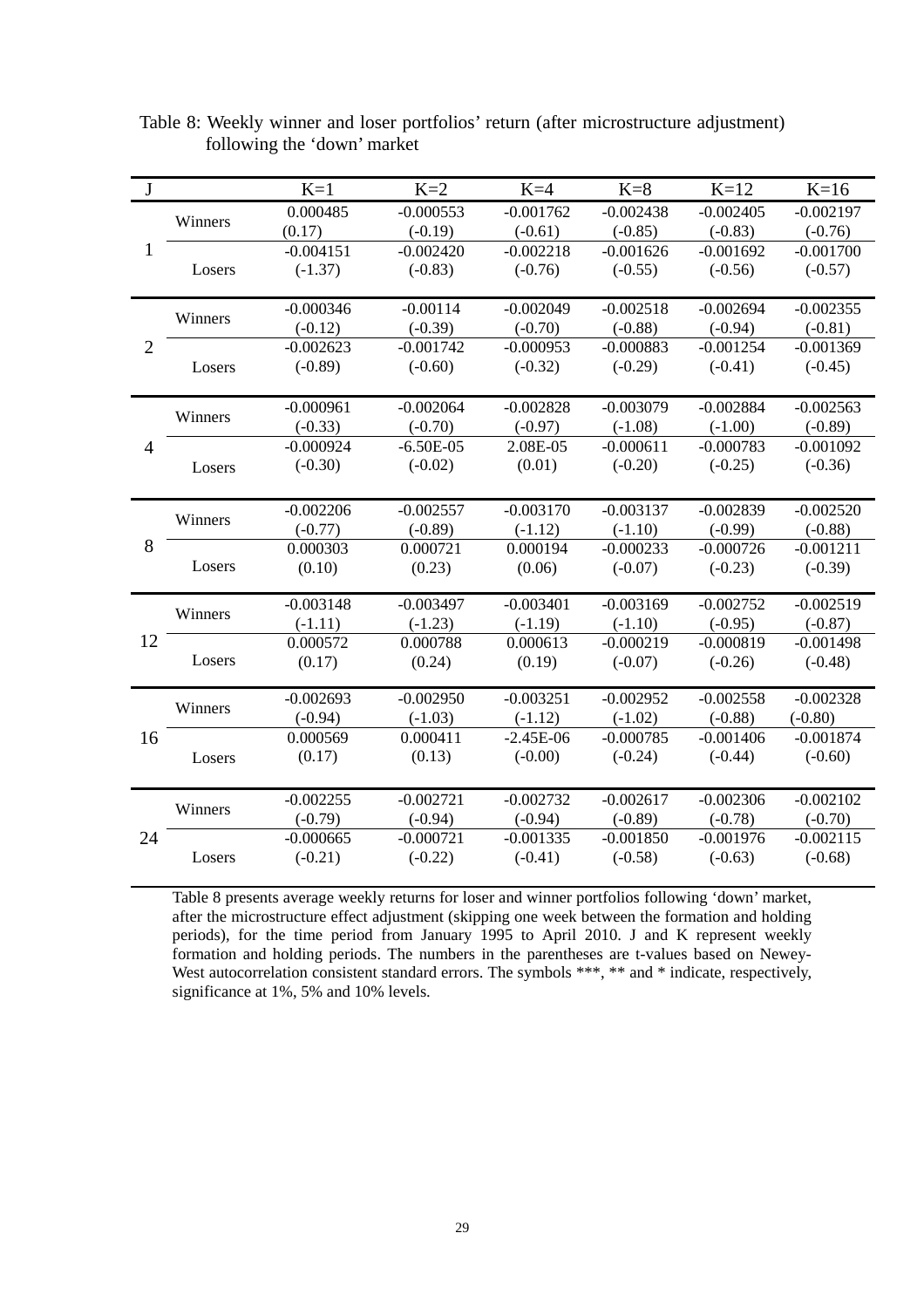| JxK  | Risk adjusted<br>return | Rm-rf           | <b>SMB</b>            | <b>HML</b>            | $R^2$ |
|------|-------------------------|-----------------|-----------------------|-----------------------|-------|
|      | $-0.005275***$          | 0.015           | $-0.059$              | $-0.438***$           | 0.06  |
| 1x1  | $(-2.78)$               | (0.46)          | $(-0.39)$             | $(-2.62)$             |       |
|      | $-0.003516***$          | 0.016           | 0.036                 | $-0.167$              |       |
| 1x2  | $(-2.93)$               | (0.73)          | (0.40)                | $(-1.39)$             | 0.02  |
|      | $-0.000278$             | 0.014           | $-0.071$              | $-0.099$              |       |
| 1x4  | $(-0.29)$               | (0.68)          | $(-0.98)$             | $(-1.22)$             | 0.02  |
|      | 5.54E-05                | 0.007           | $-0.083$              | $-0.091$              |       |
| 1x8  | (0.07)                  | (0.39)          | $(-1.35)$             | $(-1.40)$             | 0.05  |
| 1x12 | 0.000619                | 0.004           | $-0.107$              | $-0.077$              | 0.08  |
|      | (0.75)                  | (0.24)          | $(-1.27)$             | $(-0.95)$             |       |
| 1x16 | 0.000595                | $-0.004$        | $-0.094$              | $-0.047$              | 0.09  |
|      | (0.75)                  | $(-0.25)$       | $(-1.17)$             | $(-0.59)$             |       |
| 2x1  | $-0.003760**$           | 0.028           | 0.017                 | $-0.281$              | 0.02  |
|      | $(-2.05)$               | (0.79)          | (0.12)                | $(-1.52)$             |       |
| 2x2  | $-0.000730$             | 0.029           | $-0.039$              | $-0.136$              | 0.01  |
|      | $(-0.43)$               | (0.90)          | $(-0.31)$             | $(-0.83)$             |       |
| 2x4  | 0.001919                | 0.027           | $-0.167$              | $-0.116$              | 0.05  |
|      | (1.27)                  | (0.90)          | $(-1.44)$             | $(-0.98)$             |       |
| 2x8  | 0.001320                | 0.014           | $-0.132$              | $-0.091$              | 0.05  |
|      | (1.10)                  | (0.45)          | $(-1.32)$             | $(-0.85)$             |       |
| 2x12 | 0.001976                | 0.012           | $-0.166$              | $-0.078$              | 0.08  |
|      | (1.54)                  | (0.40)          | $(-1.29)$             | $(-0.63)$             |       |
| 2x16 | 0.001788                | $-0.003$        | $-0.147$              | $-0.044$              | 0.09  |
|      | (1.42)                  | $(-0.14)$       | $(-1.18)$             | $(-0.36)$             |       |
| 4x1  | 0.002172                | 0.038           | $-0.174$              | $-0.150$              | 0.02  |
|      | (0.94)                  | (0.86)          | $(-1.03)$             | $(-0.81)$             |       |
| 4x2  | 0.003706*               | 0.032           | $-0.228$              | $-0.123$              | 0.04  |
|      | (1.71)                  | (0.75)          | $(-1.31)$             | $(-0.74)$             |       |
| 4x4  | 0.004277**              | 0.033           | $-0.240$              | $-0.107$              | 0.06  |
|      | (2.20)                  | (0.74)          | $(-1.59)$             | $(-0.72)$             |       |
| 4x8  | $0.003000*$             | 0.016           | $-0.215$              | $-0.067$              | 0.06  |
|      | (1.75)                  | (0.38)          | $(-1.34)$             | $(-0.39)$             |       |
| 4x12 | $0.003702**$            | 0.006           | $-0.241$              | $-0.057$              | 0.09  |
|      | (2.01)                  | (0.16)          | $(-1.29)$             | $(-0.31)$<br>$-0.006$ |       |
| 4x16 | 0.002909*               | $-0.008$        | $-0.187$              |                       | 0.07  |
|      | (1.67)                  | $(-0.22)$       | $(-1.06)$             | $(-0.03)$             |       |
| 8x1  | $0.004513*$             | 0.042           | $-0.238$              | $-0.158$              | 0.03  |
|      | (1.89)<br>$0.004704**$  | (0.68)          | $(-1.15)$             | $(-0.69)$             |       |
| 8x2  |                         | 0.037           | $-0.228$              | $-0.071$<br>$(-0.32)$ | 0.03  |
|      | (1.98)<br>$0.004770**$  | (0.60)<br>0.030 | $(-1.11)$<br>$-0.265$ | $-0.030$              | 0.05  |
| 8x4  | (1.98)                  | (0.49)          | $(-1.20)$             | $(-0.13)$             |       |
|      | 0.004712*               | 0.009           | $-0.276$              | 0.002                 | 0.06  |
| 8x8  | (1.88)                  | (0.16)          | $(-1.11)$             | (0.01)                |       |
|      | $0.004451*$             | $-0.006$        | $-0.251$              | 0.040                 |       |
| 8x12 | (1.74)                  | $(-0.12)$       | $(-0.97)$             | (0.16)                | 0.06  |
|      |                         |                 |                       |                       |       |
| 8x16 | 0.003560                | $-0.012$        | $-0.161$              | 0.092                 | 0.04  |
|      | (1.60)                  | $(-0.26)$       | $(-0.72)$             | (0.41)                |       |

Table 9: Weekly contrarian profits after microstructure effect and risk adjustment for the period from 2007 to 2010

Table 9 continues on the next page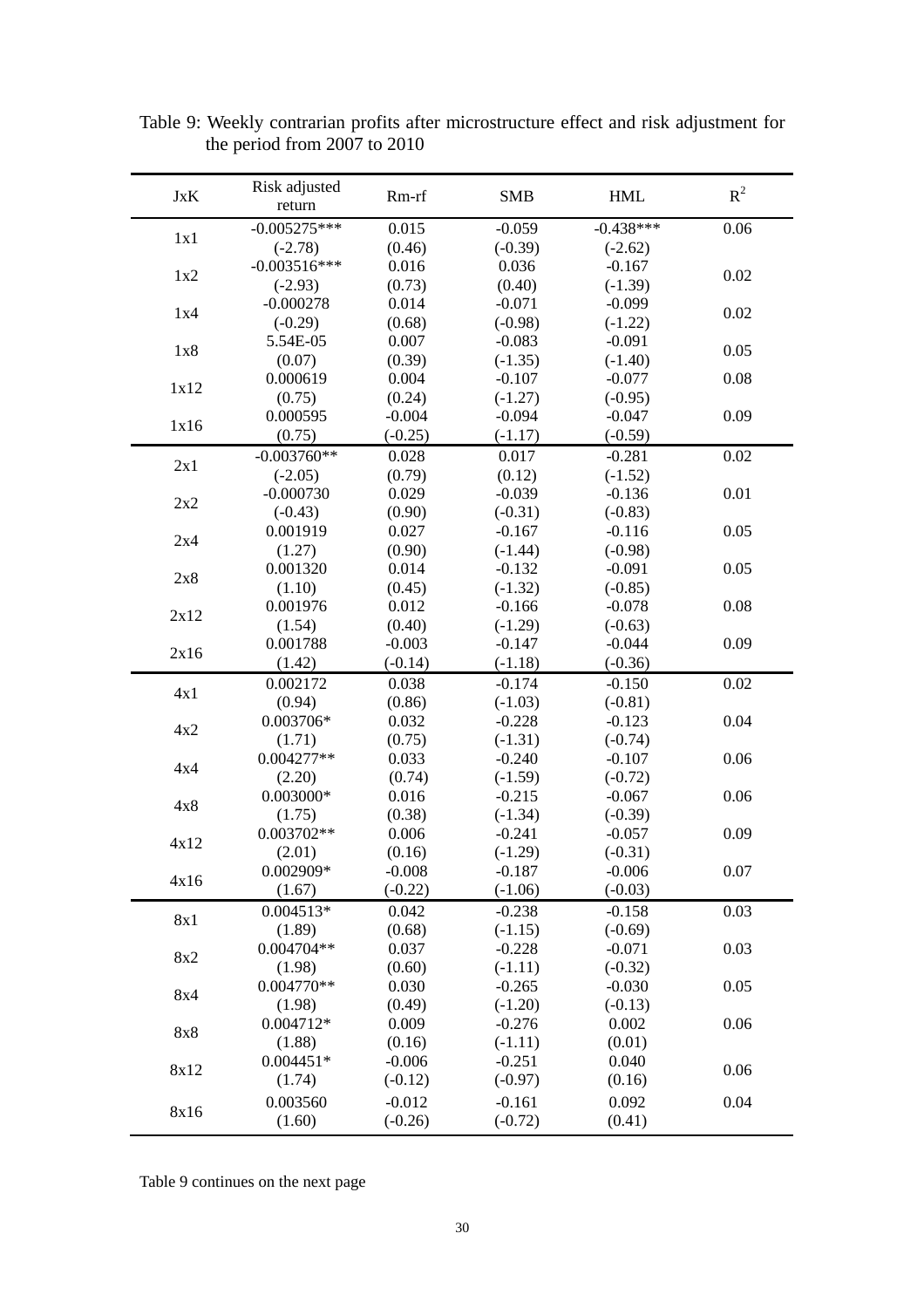Table 9 continues:

| <b>JxK</b> | Risk adjusted<br>return | $Rm-rf$   | <b>SMB</b> | <b>HML</b> | $R^2$ |
|------------|-------------------------|-----------|------------|------------|-------|
|            | $0.006453**$            | 0.047     | $-0.276$   | $-0.076$   | 0.04  |
| 12x1       | (2.28)                  | (0.70)    | $(-1.01)$  | $(-0.28)$  |       |
|            | $0.006515**$            | 0.042     | $-0.283$   | $-0.002$   | 0.04  |
| 12x2       | (2.26)                  | (0.61)    | $(-1.01)$  | $(-0.01)$  |       |
| 12x4       | 0.006538**              | 0.018     | $-0.308$   | 0.059      | 0.05  |
|            | (2.21)                  | (0.27)    | $(-1.07)$  | (0.21)     |       |
| 12x8       | 0.005294*               | $-0.0060$ | $-0.267$   | 0.107      | 0.05  |
|            | (1.82)                  | $(-0.10)$ | $(-0.91)$  | (0.36)     |       |
| 12x12      | 0.004752*               | $-0.014$  | $-0.198$   | 0.149      | 0.04  |
|            | (1.74)                  | $(-0.25)$ | $(-0.73)$  | (0.55)     |       |
| 12x16      | 0.003737*               | $-0.024$  | $-0.086$   | 0.220      | 0.03  |
|            | (1.70)                  | $(-0.47)$ | $(-0.40)$  | (0.99)     |       |
| 16x1       | $0.006058*$             | $-0.002$  | $-0.233$   | 0.119      | 0.03  |
|            | (1.92)                  | $(-0.03)$ | $(-0.76)$  | (0.39)     |       |
| 16x2       | 0.006149*               | $-0.012$  | $-0.228$   | 0.144      | 0.03  |
|            | (1.95)                  | $(-0.17)$ | $(-0.73)$  | (0.46)     |       |
| 16x4       | 0.005624*               | $-0.014$  | $-0.224$   | 0.178      | 0.04  |
|            | (1.75)                  | $(-0.19)$ | $(-0.71)$  | (0.57)     |       |
| 16x8       | 0.004675                | $-0.023$  | $-0.156$   | 0.183      | 0.03  |
|            | (1.55)                  | $(-0.34)$ | $(-0.52)$  | (0.60)     |       |
| 16x12      | 0.004179                | $-0.029$  | $-0.078$   | 0.221      | 0.02  |
|            | (1.61)                  | $(-0.48)$ | $(-0.31)$  | (0.83)     |       |
| 16x16      | 0.003356*               | $-0.033$  | 0.027      | 0.291      | 0.03  |
|            | (1.70)                  | $(-0.59)$ | (0.15)     | (1.40)     |       |
| 24x1       | 0.004979*               | $-0.008$  | $-0.051$   | 0.151      | 0.01  |
|            | (1.81)                  | $(-0.11)$ | $(-0.20)$  | (0.55)     |       |
| 24x2       | $0.006020**$            | $-0.015$  | $-0.036$   | 0.192      | 0.01  |
|            | (2.26)                  | $(-0.19)$ | $(-0.14)$  | (0.72)     |       |
| 24x4       | 0.005809**              | $-0.016$  | $-0.025$   | 0.204      | 0.01  |
|            | (2.27)                  | $(-0.22)$ | $(-0.10)$  | (0.77)     |       |
| 24x8       | 0.004573**              | $-0.021$  | 0.079      | 0.279      | 0.02  |
|            | (2.14)                  | $(-0.30)$ | (0.42)     | (1.22)     |       |
| 24x12      | $0.004163**$            | $-0.024$  | 0.152      | $0.353*$   | 0.05  |
|            | (2.30)                  | $(-0.37)$ | (1.04)     | (1.81)     |       |
|            | 0.003374**              | $-0.028$  | $0.237**$  | $0.408**$  | 0.10  |
| 24x16      | (2.21)                  | $(-0.47)$ | (2.24)     | (2.51)     |       |

Table 9 presents average weekly returns for contrarian strategies, after the microstructure effect adjustment and after the risk adjustment by the Fama-French three factor model, for the time period from January 2007 to April 2010. The risk adjusted returns are reported in the second column. Rm-rf, SMB and HML represent the coefficients of market, size and value factors defined in the Fama-French model. J and K represent weekly formation and holding periods. The numbers in the parentheses are t-values based on Newey-West autocorrelation consistent standard errors. The symbols \*\*\*, \*\* and \* indicate, respectively, significance at 1%, 5% and 10% levels.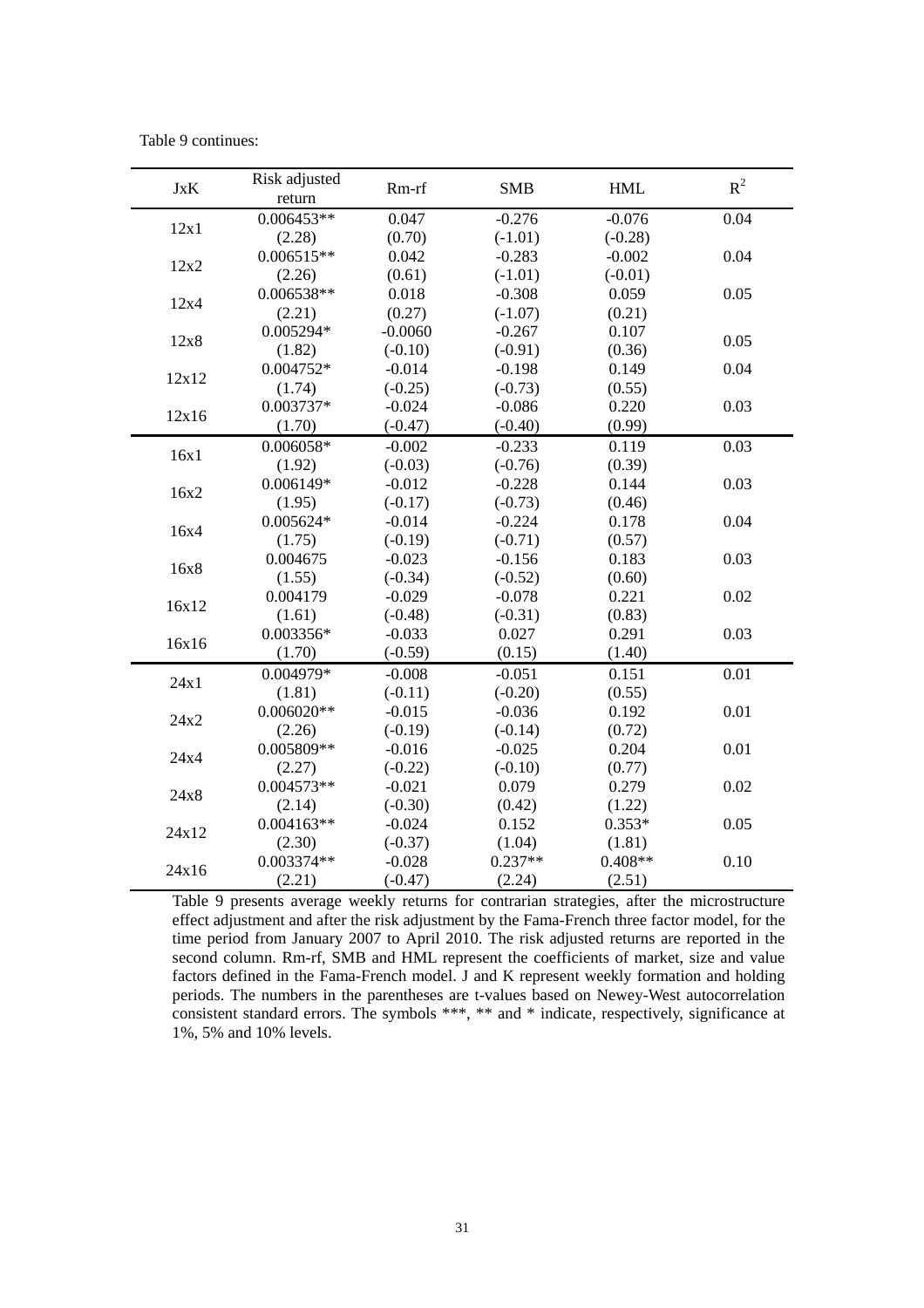| $-0.005273***$<br>$-0.093***$<br>0.188                       |                  |
|--------------------------------------------------------------|------------------|
|                                                              | 0.05<br>$-0.025$ |
| Up<br>$(-4.89)$<br>$(-2.70)$<br>(1.53)<br>$(-0.24)$          |                  |
| 1x1<br>$-0.005530***$<br>$0.091***$<br>$0.213**$<br>$-0.053$ | 0.07             |
| Down<br>$(-4.73)$<br>(3.23)<br>(2.05)<br>$(-0.41)$           |                  |
| $-0.005086***$<br>$0.272**$<br>$-0.040$<br>0.014             | 0.09             |
| Up<br>$(-1.35)$<br>$(-6.01)$<br>(2.82)<br>(0.16)             |                  |
| 1x2<br>$0.070***$<br>$0.160**$<br>$-0.002730***$<br>0.039    | 0.07             |
| Down<br>$(-3.14)$<br>(3.09)<br>(2.02)<br>(0.29)              |                  |
| $-0.051**$<br>$-0.001612**$<br>$0.166*$<br>$-0.067$          | 0.07             |
| Up<br>$(-2.25)$<br>$(-2.01)$<br>(2.22)<br>$(-0.81)$          |                  |
| 1x4<br>$0.053**$<br>$-0.001228*$<br>0.092<br>0.095           | 0.06             |
| Down<br>(1.22)<br>$(-1.66)$<br>(2.27)<br>(0.71)              |                  |
| $-0.071***$<br>0.091<br>$-0.000573$<br>$-0.095$              | 0.12             |
| Up<br>$(-0.98)$<br>$(-3.99)$<br>(1.43)<br>$(-1.44)$          |                  |
| 1x8<br>$0.054***$<br>0.000112<br>0.040<br>0.109              | 0.10             |
| Down<br>(0.23)<br>(3.31)<br>(0.74)<br>(1.22)                 |                  |
| $-0.070***$<br>$-0.000269$<br>0.039<br>$-0.103*$             | 0.13             |
| Up<br>$(-0.47)$<br>$(-4.45)$<br>(0.52)<br>$(-1.74)$          |                  |
| 1x12<br>$0.055***$<br>0.041<br>$0.102*$<br>2.93E-05          | 0.14             |
| Down<br>(0.07)<br>(4.01)<br>(0.78)<br>(1.70)                 |                  |
| $-0.053***$<br>$-0.000561$<br>0.035<br>$-0.081*$             | 0.11             |
| Up<br>$(-4.50)$<br>(0.55)<br>$(-1.07)$<br>$(-1.72)$          |                  |
| 1x16<br>$0.039***$<br>$-0.000212$<br>0.055<br>$0.078*$       | 0.12             |
| Down<br>$(-0.62)$<br>(3.27)<br>(1.09)<br>(1.90)              |                  |
| $-0.007217***$<br>$-0.060$<br>$0.423**$<br>$-0.034$          | 0.10             |
| Up<br>$(-1.32)$<br>$(-0.25)$<br>$(-5.31)$<br>(2.57)          |                  |
| 2x1<br>$0.113***$<br>$-0.003162**$<br>$0.237**$<br>0.107     | 0.08             |
| Down<br>$(-2.51)$<br>(3.31)<br>(2.09)<br>(0.53)              |                  |
| $-0.004337***$<br>0.398**<br>$-0.061$<br>$-0.053$            | 0.10             |
| Up<br>$(-3.41)$<br>$(-1.29)$<br>(2.55)<br>$(-0.38)$          |                  |
| 2x2<br>$0.096**$<br>$-0.001412$<br>0.141<br>0.134            | 0.06             |
| Down<br>(2.52)<br>(0.58)<br>$(-1.24)$<br>(1.24)              |                  |
| $0.216**$<br>$-0.000734$<br>$-0.084**$<br>$-0.101$           | 0.08             |
| Up<br>$(-0.68)$<br>$(-2.49)$<br>(2.07)<br>$(-0.88)$          |                  |
| 2x4<br>0.078<br>0.000339<br>$0.090**$<br>0.150               | 0.07             |
| Down<br>(0.33)<br>(2.79)<br>(0.79)<br>(0.65)                 |                  |
| $-0.103***$<br>4.05E-05<br>0.118<br>$-0.131$                 | 0.12             |
| Up<br>(0.04)<br>$(-4.16)$<br>(1.24)<br>$(-1.41)$             |                  |
| 2x8<br>$0.083***$<br>0.000921<br>0.063<br>0.178              | 0.12             |
| Down<br>(1.34)<br>(0.76)<br>(1.37)<br>(3.40)                 |                  |
| $-0.096***$<br>0.000225<br>0.056<br>$-0.128$                 | 0.11             |
| Up<br>(0.25)<br>$(-4.29)$<br>(0.53)<br>$(-1.51)$             |                  |
| 2x12<br>$0.084***$<br>0.000762<br>0.064<br>$0.185**$         | 0.16             |
| Down<br>(1.33)<br>(4.06)<br>(0.77)<br>(2.08)                 |                  |
| $-0.076***$<br>$-0.000137$<br>0.053<br>$-0.092$              | 0.10             |
| Up<br>$(-1.31)$<br>$(-0.17)$<br>$(-4.09)$<br>(0.55)          |                  |
| 2x16<br>$0.057***$<br>$0.137**$<br>0.000257<br>0.090         | 0.13             |
| Down<br>(0.52)<br>(3.28)<br>(1.12)<br>(2.27)                 |                  |

Table 10: Weekly contrarian profits following different market states after microstructure effect and risk adjustment

Table 10 continues on the next page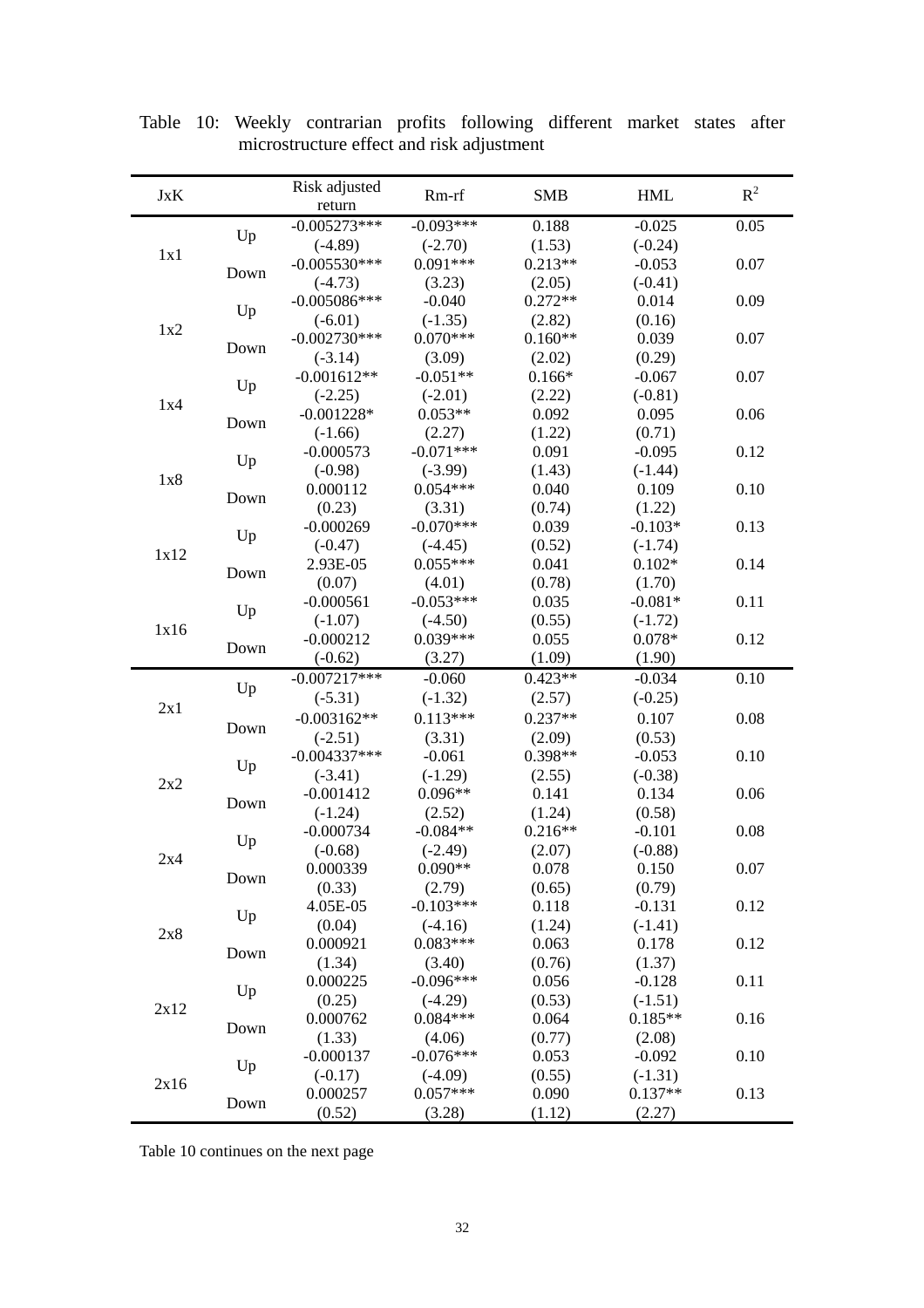Table 10 continues:

| <b>JxK</b> |      | Risk adjusted<br>return | Rm-rf                 | <b>SMB</b>      | <b>HML</b>            | $R^2$ |
|------------|------|-------------------------|-----------------------|-----------------|-----------------------|-------|
|            |      | $-0.001653$             | $-0.136***$           | $0.374**$       | $-0.192$              | 0.09  |
|            | Up   | $(-1.07)$               | $(-2.82)$             | (2.24)          | $(-1.17)$             |       |
| 4x1        |      | $-0.000849$             | $0.115**$             | 0.202           | 0.231                 | 0.06  |
|            | Down | $(-0.54)$               | (2.41)                | (1.24)          | (0.80)                |       |
|            |      | $-7.01E-05$             | $-0.135***$           | $0.311**$       | $-0.133$              | 0.08  |
|            | Up   | $(-0.05)$               | $(-2.93)$             | (2.09)          | $(-0.84)$             |       |
| 4x2        |      | 0.001207                | $0.111**$             | 0.120           | 0.217                 | 0.05  |
|            | Down | (0.84)                  | (2.41)                | (0.68)          | (0.81)                |       |
|            |      | 0.001291                | $-0.145***$           | 0.205           | $-0.158$              | 0.09  |
|            | Up   | (0.95)                  | $(-3.79)$             | (1.59)          | $(-1.13)$             |       |
| 4x4        |      | 0.002106                | $0.115***$            | 0.099           | 0.219                 | 0.07  |
|            | Down | (1.64)                  | (2.71)                | (0.59)          | (0.95)                |       |
|            |      | 0.001319                | $-0.161***$           | 0.092           | $-0.151$              | 0.11  |
| 4x8        | Up   | (0.99)                  | $(-4.45)$             | (0.58)          | $(-1.18)$             |       |
|            | Down | 0.001777*               | $0.115***$            | 0.097           | $0.282**$             | 0.13  |
|            |      | (1.93)                  | (3.73)                | (0.76)          | (1.98)                |       |
|            |      | 0.001085                | $-0.131***$           | 0.063           | $-0.163$              | 0.11  |
| 4x12       | Up   | (0.88)                  | $(-4.40)$             | (0.41)          | $(-1.52)$             |       |
|            | Down | 0.001382*               | $0.102***$            | 0.118           | $0.244**$             | 0.14  |
|            |      | (1.68)                  | (3.74)                | (0.91)          | (2.50)                |       |
|            | Up   | 0.000663                | $-0.089***$           | 0.078           | $-0.137$              | 0.08  |
| 4x16       |      | (0.62)                  | $(-3.68)$             | (0.57)          | $(-1.61)$             |       |
|            | Down | 0.000704                | $0.078***$            | 0.147           | $0.217***$            | 0.14  |
|            |      | (0.99)                  | (3.29)                | (1.22)          | (2.96)                |       |
|            | Up   | 0.000632                | $-0.243***$           | 0.268           | $-0.229$              | 0.12  |
| 8x1        |      | (0.34)                  | $(-5.07)$             | (1.31)          | $(-1.33)$             |       |
|            | Down | 0.001758                | $0.208***$            | 0.223           | 0.381                 | 0.15  |
|            |      | (1.15)                  | (4.09)                | (1.19)          | (1.39)                |       |
|            | Up   | 0.001363                | $-0.231***$           | 0.255           | $-0.257$              | 0.12  |
| 8x2        |      | (0.73)                  | $(-4.85)$             | (1.21)          | $(-1.45)$             |       |
|            | Down | $0.002510*$             | $0.193***$            | 0.188           | 0.403                 | 0.13  |
|            |      | (1.70)                  | (3.76)                | (0.95)          | (1.57)                |       |
|            | Up   | 0.002149                | $-0.233***$           | 0.166           | $-0.254$              | 0.12  |
| 8x4        |      | (1.13)                  | $(-4.74)$             | (0.73)          | $(-1.51)$             |       |
|            | Down | 0.002649*               | $0.184***$            | 0.185           | $0.454**$             | 0.15  |
|            |      | (1.92)                  | (3.97)                | (0.94)          | (2.14)                |       |
|            | Up   | 0.001655                | $-0.203***$           | 0.103           | $-0.245$              | 0.11  |
| 8x8        |      | (0.87)                  | $(-4.45)$             | (0.43)          | $(-1.61)$             |       |
|            | Down | $0.002162*$             | $0.166***$            | 0.194           | $0.402**$             | 0.17  |
|            |      | (1.76)                  | (4.26)                | (1.06)          | (2.84)                |       |
|            | Up   | 0.001032                | $-0.147***$           | 0.113           | $-0.229$              | 0.09  |
| 8x12       |      | (0.61)                  | $(-3.71)$             | (0.51)          | $(-1.80)$             |       |
|            | Down | 0.001313                | $0.130***$            | 0.226           | $0.332***$            | 0.15  |
|            |      | (1.19)<br>0.000639      | (3.67)<br>$-0.110***$ | (1.27)<br>0.140 | (3.22)                | 0.07  |
|            | Up   | (0.44)                  | $(-3.24)$             | (0.74)          | $-0.173$<br>$(-1.49)$ |       |
| 8x16       |      | 0.000457                | $0.103***$            | 0.257           | $0.330***$            | 0.17  |
|            | Down | (0.47)                  | (3.51)                | (1.70)          | (3.72)                |       |

Table 10 continues on the next page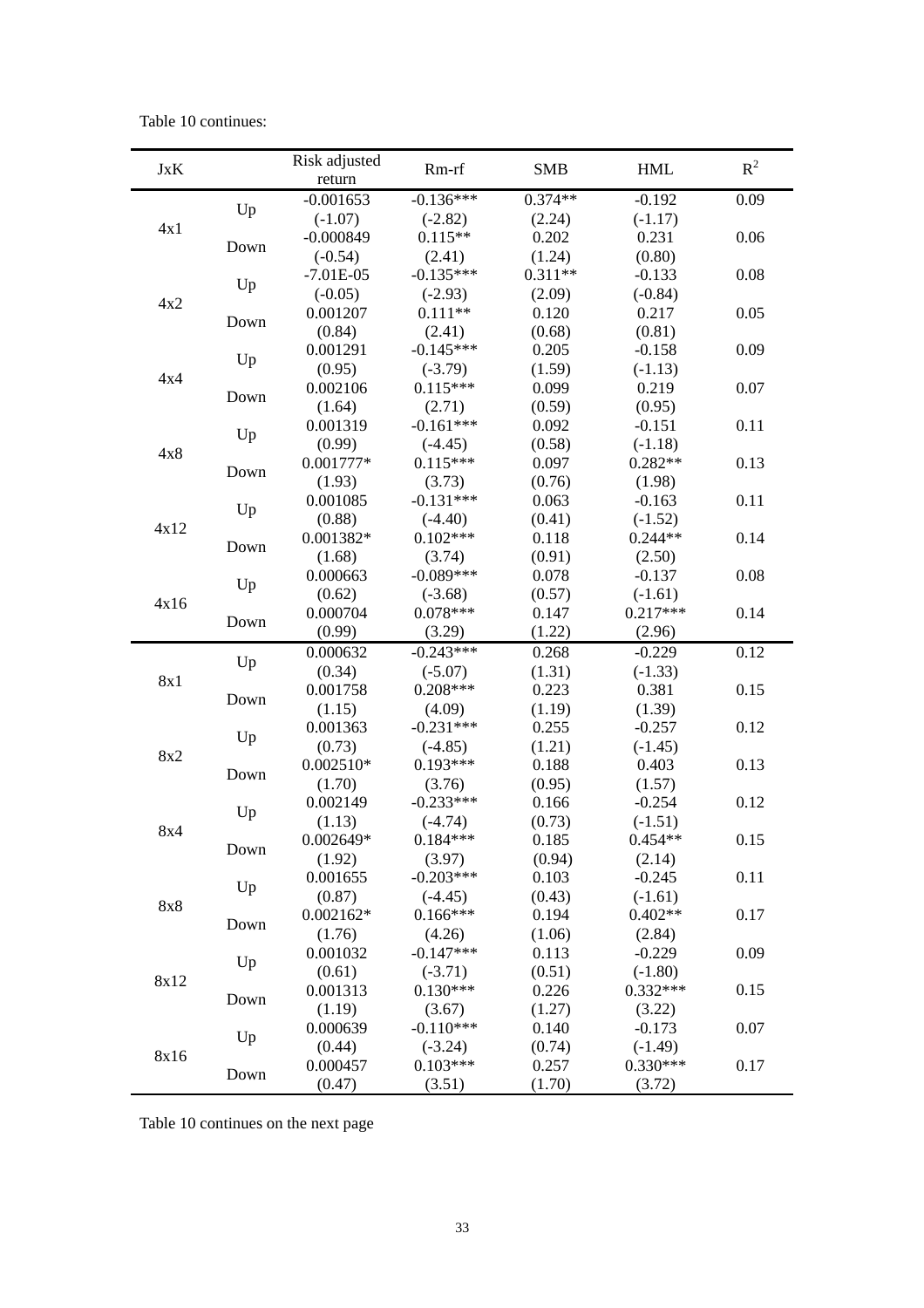Table 10 continues:

| <b>JxK</b> |                          | Risk adjusted      | Rm-rf                   | <b>SMB</b>          | <b>HML</b>              | $R^2$ |
|------------|--------------------------|--------------------|-------------------------|---------------------|-------------------------|-------|
|            |                          | return             |                         |                     |                         |       |
| 12x1       | Up                       | 0.001453           | $-0.263***$             | 0.343               | $-0.275$                | 0.13  |
|            |                          | (0.67)             | $(-4.94)$               | (1.29)              | $(-1.51)$               |       |
|            | Down                     | 0.003022*          | $0.259***$              | 0.252               | $0.412*$                | 0.18  |
|            |                          | (1.87)             | (4.80)                  | (1.10)              | (1.79)                  |       |
| 12x2       | Up<br>Down<br>Up<br>Down | 0.001585           | $-0.236***$             | 0.309               | $-0.262$                | 0.12  |
|            |                          | (0.73)             | $(-4.61)$               | (1.16)              | $(-1.49)$               |       |
|            |                          | $0.003572**$       | $0.236***$              | 0.247               | $0.461**$               | 0.17  |
|            |                          | (2.25)             | (4.31)                  | (1.03)              | (2.07)                  |       |
| 12x4       |                          | 0.001499           | $-0.204***$             | 0.250               | $-0.303*$               | 0.10  |
|            |                          | (0.69)             | $(-4.16)$               | (0.92)              | $(-1.82)$               |       |
|            |                          | $0.003235**$       | $0.197***$              | 0.262               | $0.449**$               | 0.15  |
|            |                          | (2.11)             | (3.84)                  | (1.09)              | (2.47)                  |       |
| 12x8       | Up<br>Down               | 0.000649           | $-0.165***$             | 0.199               | $-0.273*$               | 0.08  |
|            |                          | (0.32)             | $(-3.53)$               | (0.76)              | $(-1.77)$               |       |
|            |                          | 0.002106           | $0.160***$              | 0.298               | $0.401***$              | 0.15  |
|            |                          | (1.52)             | (3.56)                  | (1.31)              | (3.16)                  |       |
|            | Up<br>Down               | 0.000191           | $-0.122***$             | 0.197               | $-0.219$                | 0.07  |
| 12x12      |                          | (0.11)             | $(-2.93)$<br>$0.127***$ | (0.85)<br>0.329     | $(-1.55)$<br>$0.376***$ |       |
|            |                          | 0.001032           |                         |                     |                         | 0.16  |
|            |                          | (0.82)             | (3.24)                  | (1.64)              | (3.49)<br>$-0.148$      |       |
|            | Up<br>Down               | $-0.000387$        | $-0.087**$              | 0.226               |                         | 0.06  |
| 12x16      |                          | $(-0.25)$          | $(-2.32)$<br>$0.096***$ | (1.13)<br>$0.367**$ | $(-1.10)$<br>$0.372***$ | 0.17  |
|            |                          | 7.03E-05           |                         |                     |                         |       |
|            |                          | (0.06)             | (2.85)<br>$-0.184***$   | (2.11)              | (3.68)                  |       |
|            | Up                       | 0.000125           |                         | 0.426               | $-0.399**$              | 0.12  |
| 16x1       | Down                     | (0.06)             | $(-3.65)$<br>$0.198***$ | (1.58)              | $(-2.10)$<br>$0.427**$  |       |
|            |                          | 0.002362           |                         | 0.392               |                         | 0.15  |
|            |                          | (1.47)<br>0.000680 | (3.48)<br>$-0.161***$   | (1.53)<br>0.403     | (2.35)<br>$-0.358*$     | 0.11  |
|            | Up                       |                    |                         |                     |                         |       |
| 16x2       | Down                     | (0.31)<br>0.002457 | $(-3.21)$<br>$0.181***$ | (1.46)<br>0.379     | $(-1.88)$<br>$0.450**$  | 0.15  |
|            |                          | (1.56)             | (3.23)                  | (1.46)              | (2.49)                  |       |
|            |                          | 0.000838           | $-0.167***$             | 0.319               | $-0.305*$               | 0.09  |
| 16x4       | Up<br>Down               | (0.39)             | $(-3.52)$               | (1.16)              | $(-1.77)$               |       |
|            |                          | 0.002355           | $0.172***$              | 0.361               | $0.473***$              | 0.15  |
|            |                          | (1.55)             | (3.31)                  | (1.40)              | (3.15)                  |       |
|            |                          | 0.000307           | $-0.140***$             | 0.262               | $-0.267$                | 0.08  |
| 16x8       | Up                       | (0.15)             | $(-2.95)$               | (0.98)              | $(-1.60)$               |       |
|            | Down                     | 0.001224           | $0.148***$              | 0.391               | $0.433***$              | 0.17  |
|            |                          | (0.89)             | (3.33)                  | (1.81)              | (3.41)                  |       |
| 16x12      | Up                       | $-0.000454$        | $-0.101**$              | 0.265               | $-0.195$                | 0.07  |
|            |                          | $(-0.25)$          | $(-2.27)$               | (1.10)              | $(-1.21)$               |       |
|            | Down                     | 0.000160           | $0.115***$              | $0.428**$           | $0.402***$              | 0.18  |
|            |                          | (0.12)             | (2.89)                  | (2.21)              | (3.46)                  |       |
| 16x16      | Up                       | $-0.000958$        | $-0.074*$               | 0.309               | $-0.145$                | 0.08  |
|            |                          | $(-0.64)$          | $(-1.86)$               | (1.59)              | $(-0.99)$               |       |
|            | Down                     | $-0.000592$        | $0.088**$               | $0.457***$          | $0.402***$              | 0.19  |
|            |                          | $(-0.48)$          | (2.40)                  | (2.62)              | (3.43)                  |       |

Table 10 continues on the next page